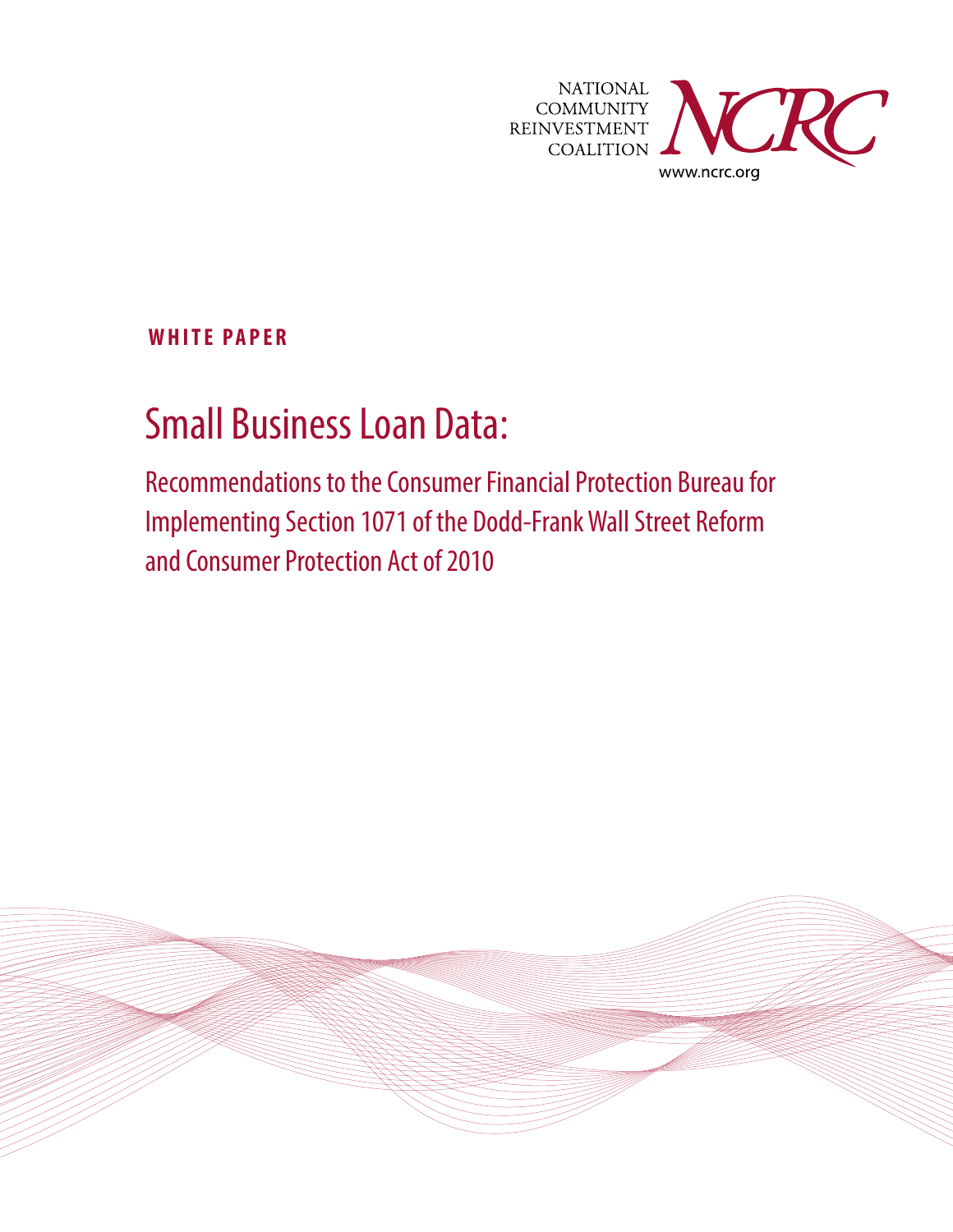# **Small Business Loan Data:**

Recommendations to the Consumer Financial Protection Bureau for Implementing Section 1071 of the Dodd-Frank Wall Street Reform and Consumer Protection Act of 2010

By Josh Silver, Vice President of Research and Policy National Community Reinvestment Coalition

#### **About the National Community Reinvestment Coalition**

The National Community Reinvestment Coalition is a nonprofit, nonpartisan association of more than 600 organizations dedicated to the mission of building and protecting wealth in America's underserved communities. For more than 20 years, we've advocated to ensure vibrant communities for America's working families by actively promoting access to basic banking services and products, homeownership and the development of affordable rental housing, local business growth, workforce training, and strong consumer protections in the financial sector. To learn more about NCRC, visit our website at www.ncrc.org.

For more information about this issue, please contact:

#### **John Taylor**

President and CEO johntaylor@ncrc.org (202) 628-8866

**Jesse Van Tol** Director of Membership and Organizing jvantol@ncrc.org (202) 464-2709

#### **Archana Pradhan** Senior Research Analyst apradhan@ncrc.org (202) 464-2739

#### **This paper was made possible by generous funding from the Surdna Foundation.**

*The Surdna Foundation seeks to foster sustainable communities in the United States – communities guided by principles of social justice and distinguished by healthy environments, strong local economies, and thriving cultures. Learn more at www.surdna.org.*

© 2014 by the National Community Reinvestment Coalition Reproduction of this document is permitted and encouraged, with credit given to the National Community Reinvestment Coalition.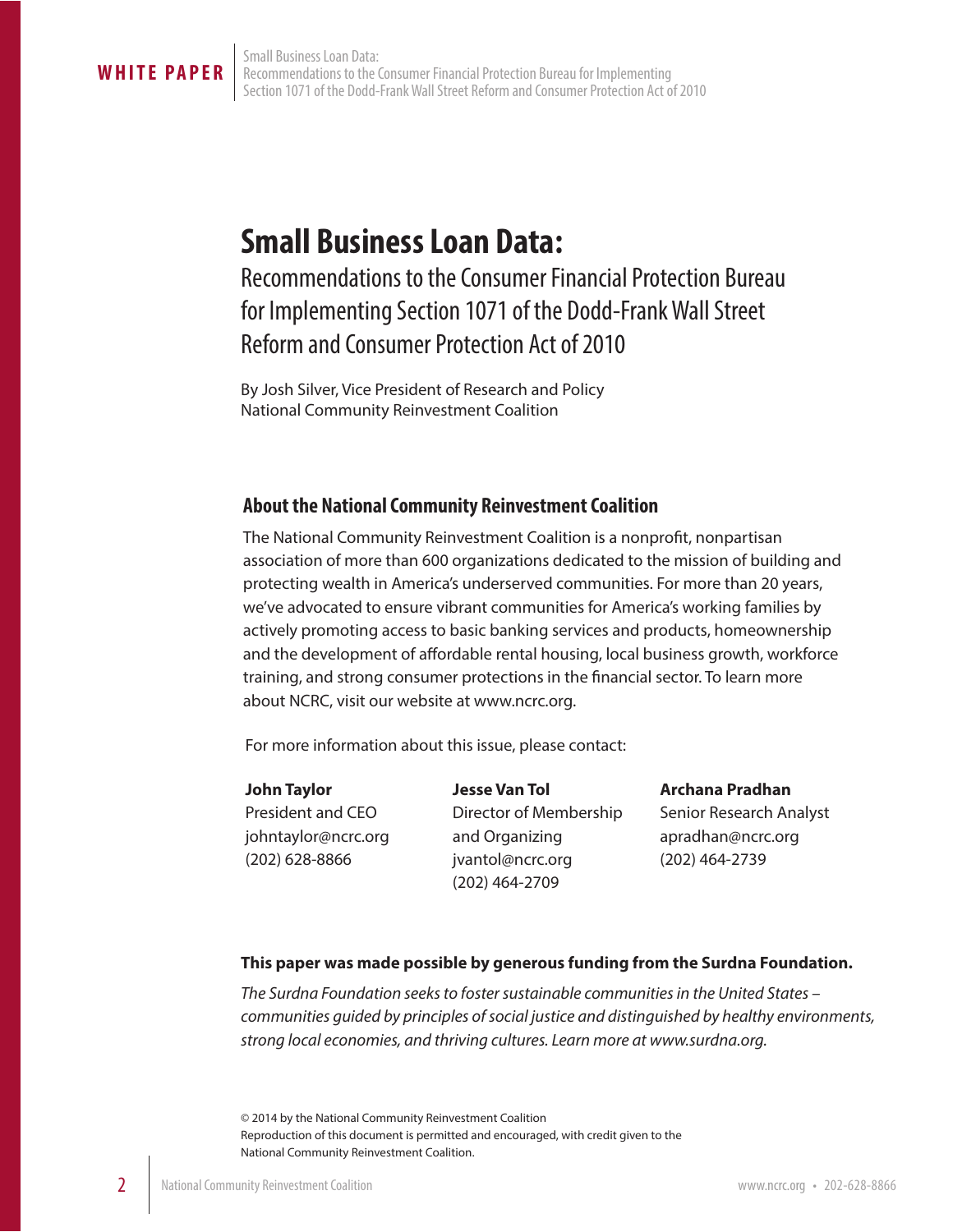Small Business Loan Data: Recommendations to the Consumer Financial Protection Bureau for Implementing Section 1071 of the Dodd-Frank Wall Street Reform and Consumer Protection Act of 2010

# **Acknowledgments**

**Special thanks to the members of the small business data working group convened by NCRC for their comments, input and contributions to the white paper. The following organizations are part of the working group:** 

| Accion, the U.S. Network                                        | National Urban League                                    |  |
|-----------------------------------------------------------------|----------------------------------------------------------|--|
| Anacostia Economic Development<br>Corporation                   | <b>NCIMED</b>                                            |  |
| The Aspen Institute                                             | PathStone                                                |  |
| Association for Enterprise Opportunity                          | <b>Pittsburgh Community</b><br><b>Reinvestment Group</b> |  |
| Association for Neighborhood and<br><b>Housing Development</b>  | <b>Small Business Majority</b>                           |  |
| Birmingham Business Resource Center                             | Surdna Foundation                                        |  |
| California Capital Financial                                    | The Greenlining Institute                                |  |
| <b>Development Corporation</b>                                  | The Washington Area Community<br><b>Investment Fund</b>  |  |
| <b>California Reinvestment Coalition</b>                        |                                                          |  |
| <b>CDC Small Business Finance</b>                               | U.S. Black Chambers, Inc.                                |  |
| <b>CEI</b>                                                      | <b>VEDC</b>                                              |  |
|                                                                 | <b>Women's Business Development</b>                      |  |
| DC Department of Small and Local<br><b>Business Development</b> | Center, Chicago                                          |  |
| <b>Ewing Marion Kauffman Foundation</b>                         | Women Impacting Public Policy                            |  |
|                                                                 | Woodstock Institute                                      |  |
| Metropolitan St. Louis Equal Housing<br>and Opportunity Council |                                                          |  |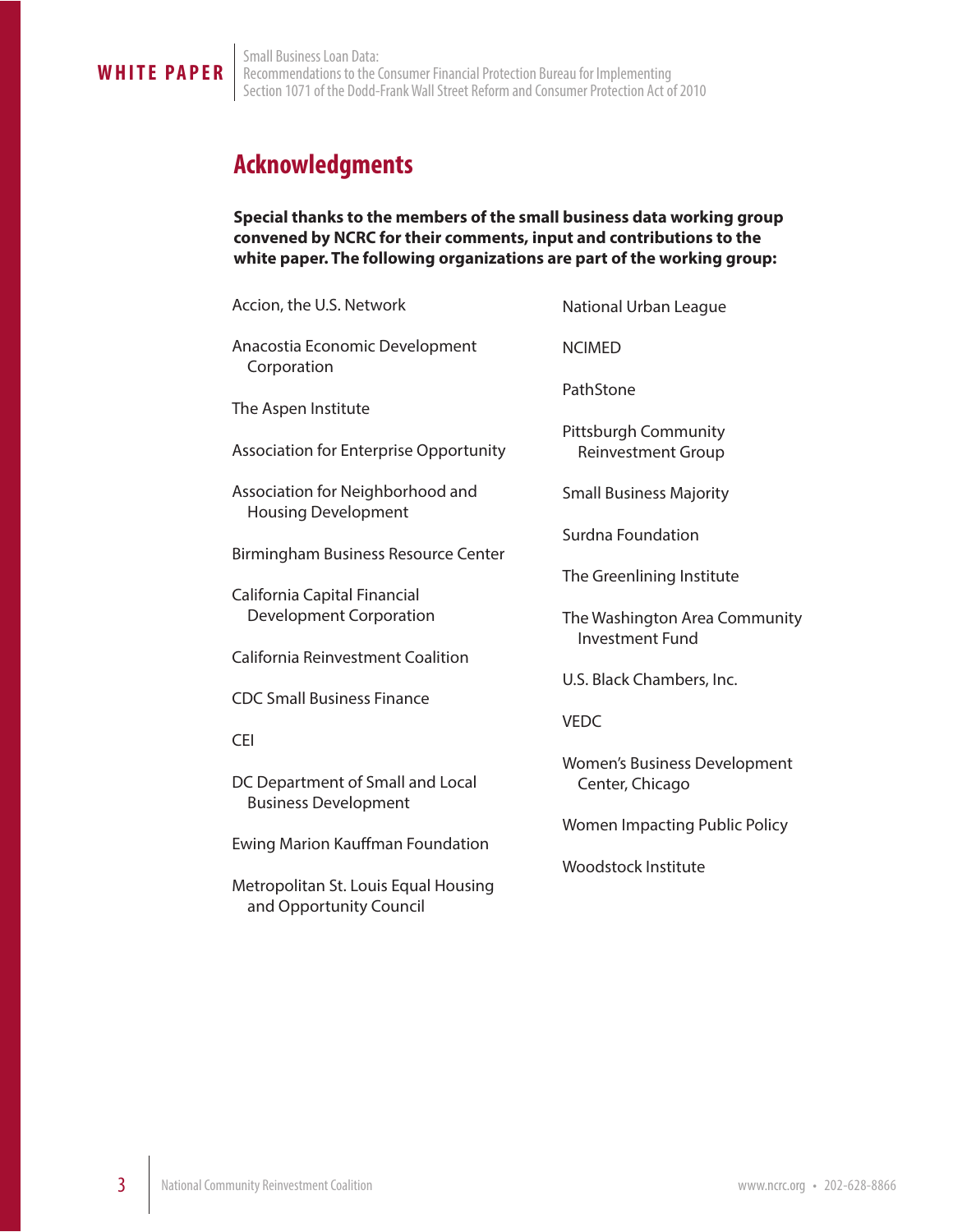Small Business Loan Data:<br>Recommendations to the Consumer Financial Protection Bureau for Implementing<br>Section 1071 of the Dodd-Frank Wall Street Reform and Consumer Protection Act of 2010

# **Contents**

| Collect Data so That Data Illuminates Markets and |
|---------------------------------------------------|
|                                                   |
|                                                   |
|                                                   |
|                                                   |
|                                                   |
|                                                   |
|                                                   |
|                                                   |
|                                                   |
|                                                   |
|                                                   |
|                                                   |
|                                                   |
|                                                   |
|                                                   |
|                                                   |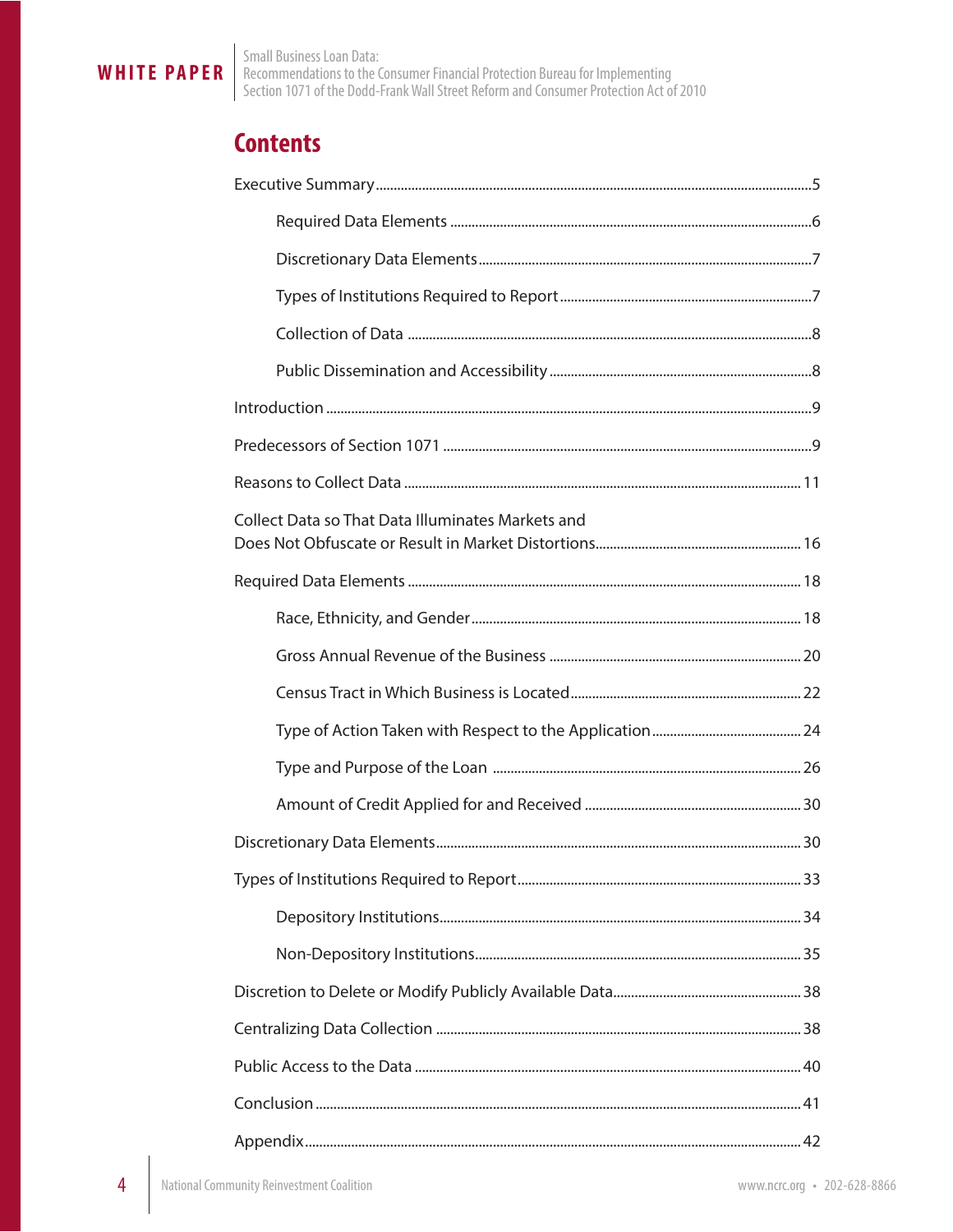<span id="page-4-0"></span>Small Business Loan Data: Recommendations to the Consumer Financial Protection Bureau for Implementing Section 1071 of the Dodd-Frank Wall Street Reform and Consumer Protection Act of 2010

### **Executive Summary**

Section 1071 of the Dodd-Frank Wall Street Reform and Consumer Protection Act of 2010 requires the Consumer Financial Protection Bureau (CFPB) to improve the publicly available small business loan data. Specifically, the enhanced data is to include the race and gender of the small business owner applying for the loan and other details such as the revenue size of the small business and the action taken on the loan (approval or rejection).

The Dodd-Frank law states that the purpose of Section 1071 is to "facilitate enforcement of fair lending laws and enable communities, governmental entities, and creditors to identify business and community development needs and opportunities of womenowned, minority-owned, and small businesses." By identifying needs and opportunities, the objective of the data collection is to motivate financial institutions to increase their lending to meet the credit needs of traditionally underserved small businesses and neighborhoods.

Better data on lending markets improves access to credit. Former Supreme Court Justice Louis Brandeis stated that "sunlight can be the best disinfectant and the electric light the best policeman."<sup>1</sup> Data, the sunlight, motivates lenders to identify missed and profitable opportunities. The data also enables community organizations, public officials, regulators, the media, and other stakeholders to hold lenders publicly accountable for meeting credit needs.

Improving publicly available data, analyzing access to credit, and removing barriers to access becomes imperative when considering the significant role of small businesses in the United States economy. Microbusinesses, defined as firms with five or fewer employees, are about 92 percent of all businesses in the United States.<sup>2</sup> Women- and minority-owned firms are engines for job creation. For example, women-owned businesses account for \$1.3 trillion in revenue from more than 8.3 million individual firms.<sup>3</sup> Both women- and minority-owned firms have grown faster than their counterparts during the last several years. Yet women- and minority-owned firms have not realized their full potential since, according to research discussed below, they face lower approval rates than male-owned and non-minority-owned businesses and are more hesitant to apply for loans because they fear rejection. Fully understanding these barriers to credit through improved data availability is not only good for women- and minority-owned businesses but benefits the entire country as a result of gains in employment.

<sup>1</sup> Prepared Remarks of CFPB Director Richard Cordray at the Greenlining Institute's Economic Summit, April 4, 2014, available via [http://www.consumerfinance.gov/newsroom/prepared-remarks-of-cfpb-director-richard-cordray-at-the](http://www.consumerfinance.gov/newsroom/prepared-remarks-of-cfpb-director-richard-cordray-at-the-greenlining-institutes-economic-summit/)[greenlining-institutes-economic-summit/.](http://www.consumerfinance.gov/newsroom/prepared-remarks-of-cfpb-director-richard-cordray-at-the-greenlining-institutes-economic-summit/)

<sup>2</sup> Association of Enterprise Opportunity, *Bigger than You Think – The Economic Impact of Microbusiness in the United States*.

<sup>3</sup> National Women's Business Council, *The Economic Impact of Women-Owned Businesses in the United States*, available via <http://www.nwbc.gov/research/economic-impact-women-owned-businesses-united-states>.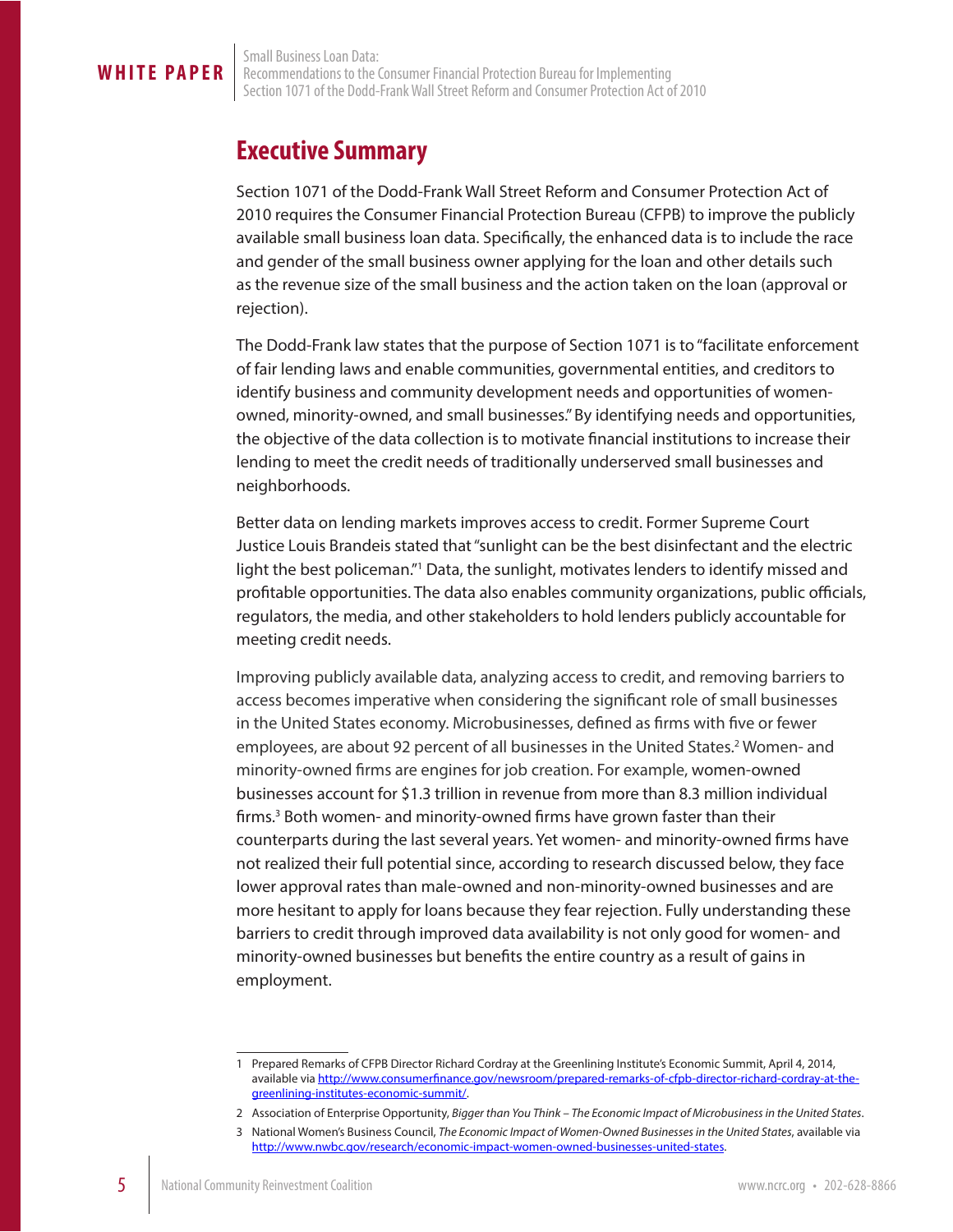<span id="page-5-0"></span>Small Business Loan Data: Recommendations to the Consumer Financial Protection Bureau for Implementing Section 1071 of the Dodd-Frank Wall Street Reform and Consumer Protection Act of 2010

# **Required Data Elements**

The Dodd-Frank law requires several data elements such as the race and gender of the small business owner. As the CFPB develops a regulation to implement Section 1071 of the Dodd-Frank law, the National Community Reinvestment Coalition (NCRC) recommends the following for the required data elements:

- *Race and Ethnicity:* The disclosures regarding race and ethnicity need to be implemented carefully to reflect the variety of racial and ethnic groups in this country. For example, it is probably not enough to require disclosures of whether the business is Asian or Hispanic. The CFPB should consider sub-categories to fully capture the experiences of Asians and Hispanics of various nationalities in the marketplace. The Affordable Care Act provides a refined model for this type of disclosure that is not onerous.
- *Revenue Size of Business:* The required disclosures regarding revenue size of the small business must be sufficiently detailed so that policymakers and the general public can track loans to microbusinesses which are disproportionately owned by women and minorities. The largest database currently available, the Community Reinvestment Act (CRA) data, has only two revenue categories – above and below \$1 million in revenues – that do not provide sufficient information on lending to microbusinesses.
- *Action Taken on Application:* The current CRA data has information only on originations, not applications or denials. Adding information on which borrowers applied and which were denied will provide much-needed information on demand for credit and the responsiveness of lenders to loan demand.
- *Loan Type and Purpose*: Small businesses need credit in several different forms, including non-credit card loans, credit card loans, refinances, renewals, lines of credit, and personal loans to the business owners. In addition to traditional bank lending, small businesses have increasingly turned to alternative lending such as factoring, merchant cash advances, peer-to-peer lending, and other new forms of lending. While factoring has been around for decades, other lending types are more recent. Concerns have arisen about the high cost of some of this lending and the potential for abuses. The CFPB must create a database that captures a plethora of loan purposes and types so that regulators and members of the public can track lending and be able to determine if it is responsibly meeting credit needs.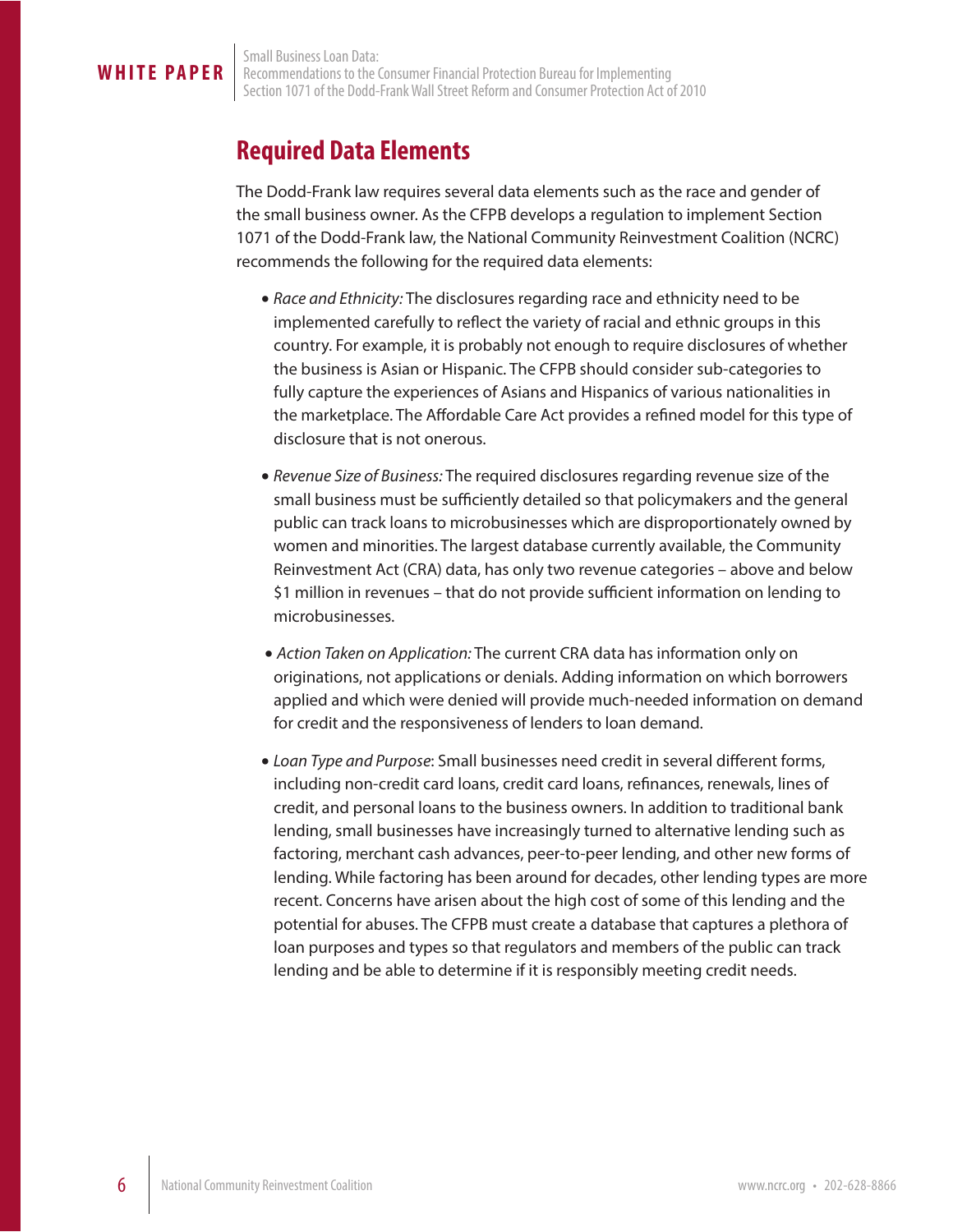<span id="page-6-0"></span>Small Business Loan Data: Recommendations to the Consumer Financial Protection Bureau for Implementing Section 1071 of the Dodd-Frank Wall Street Reform and Consumer Protection Act of 2010

# **Discretionary Data Elements**

Section 1071 empowers the CFPB with discretionary authority to require additional data elements. The CFPB has an opportunity to further enhance Section 1071 data so that it comprehensively captures access to credit for different types of businesses and helps the public understand barriers to access.

- *Pricing Data:* In the early 2000s, the Federal Reserve Board recognized the importance of pricing data and required that it be added to the Home Mortgage Disclosure Act (HMDA) data to track trends in subprime lending. Likewise, high cost lending is a concern in small business lending. The CFPB must implement price data disclosure similar to the further enhancements in pricing information in the HMDA data required by Dodd-Frank. The current data collection by the Community Development Financial Institutions (CDFI) Fund can provide a model since it has pricing information and also data on points and fees and loan terms.
- *Creditworthiness:* The Dodd-Frank law requires data on creditworthiness in HMDA data. Likewise, the CFPB should collect data on creditworthiness for small businesses since creditworthiness is an important issue in small business lending, both the creditworthiness of the owners of small businesses as well as the creditworthiness of the small businesses (in the case of older and more established businesses).
- *Number of Employees:* Definitions of small businesses vary widely. The Small Business Administration (SBA) defines some types of small businesses as those with up to 500 employees, while a common definition of microbusinesses is five employees or less. The Section 1071 data must have information on the number of employees so that regulatory agencies and the public can track differences in access to credit for small businesses of varying sizes.
- *Other Data:* Collateral pledged by borrowers, start-up status of the business, and loan performance are additional data elements that would help the regulatory agencies and the public understand and rectify barriers in access to credit.

# **Types of Institutions Required to Report**

- *Comprehensive Coverage:* Section 1071 provides broad authority to the CFPB to collect data from depository institutions and non-depository institutions that make small business loans. In order for regulators and the public to fully understand lending patterns, a comprehensive picture of the lending marketplace is needed. HMDA covers about 80 percent of loan transactions, which is a percentage that should be matched or exceeded by comprehensive coverage of small business lenders.
- *Expand Coverage to Include Banks and Non-Banks:* Currently, most of the publicly available data is submitted by large banks. The data disclosure must also include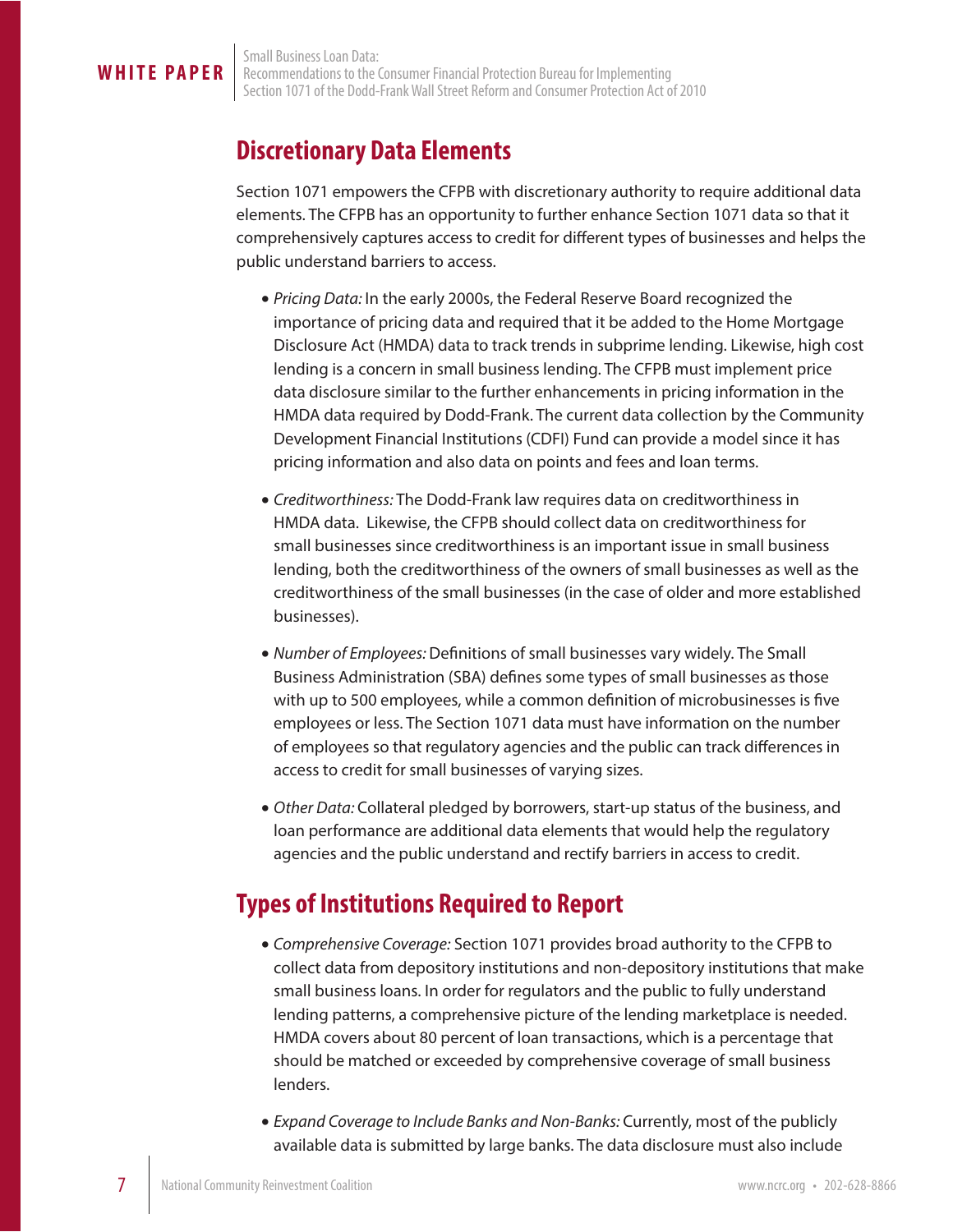<span id="page-7-0"></span>smaller banks, credit unions, and non-depository lenders including factors and merchant cash advance specialists. Data disclosure must include these lenders since they serve different types of small businesses with loans featuring various terms and conditions.

# **Collection of Data**

- *Streamline Data Collection:* Several agencies currently collect small business loan data with different specifications for reporting the data and publicly releasing the data. These agencies are the Federal Reserve Board (FRB), the Federal Deposit Insurance Corporation (FDIC), the Office of the Comptroller of the Currency (OCC), the Small Business Administration (SBA), and the Community Development Financial Institutions (CDFI) Fund.
- Under Section 1071, the CFPB must centralize this data collection to make it easier for financial institutions to report the data and the general public to use it. Similar to the procedures for HMDA data collection, the bank agencies (FRB, FDIC, and OCC) can collect data from the banks they supervise and then send the data to the Federal Financial Institutions Examination Council (FFIEC). The SBA and CDFI Fund should do likewise, especially for the data that banks submit to them. Under the oversight of the CFPB, the FFIEC then would compile the data, remove errors from the data (requiring resubmissions from lenders when needed), and then publicly disseminate it.

# **Public Dissemination and Accessibility**

- *Financial Institutions:* Under Section 1071, the CFPB mandates the format of data that financial institutions provide to the public upon request. This is important because under HMDA, financial institutions abused their leeway to provide members of the public with unusable formats like PDF documents totaling hundreds of pages. The CFPB must mandate data submission in easy-to-use formats for data analysis as well as summary tables.
- *Dissemination by the CFPB:* Under Section 1071, the CFPB is required to disseminate data to the general public on an annual basis. It must do so in an easy-touse section on its webpage with user guides and data usable for novices to advanced users.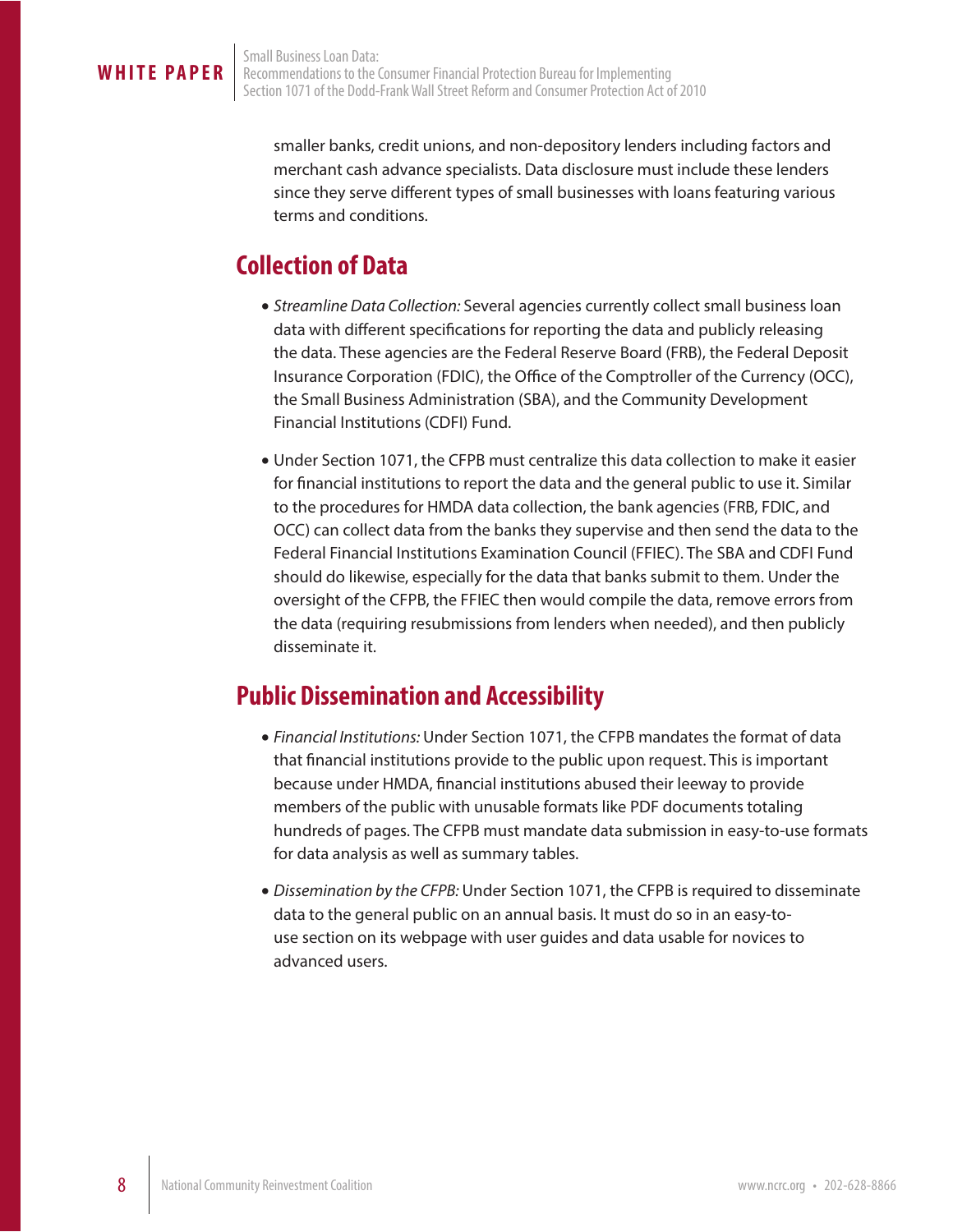<span id="page-8-0"></span>Small Business Loan Data: Recommendations to the Consumer Financial Protection Bureau for Implementing Section 1071 of the Dodd-Frank Wall Street Reform and Consumer Protection Act of 2010

# **Introduction**

Section 1071 of the Dodd-Frank Wall Street Reform and Consumer Protection Act of 2010 requires the Consumer Financial Protection Bureau (CFPB) to improve the publicly available small business loan data. In particular, the enhanced data is to include the race and gender of the small business owner applying for a loan and other details such as the revenue size of the small business and the action taken on the loan (approval or rejection).

The Dodd-Frank law states that the purpose of Section 1071 is to "facilitate enforcement of fair lending laws and enable communities, governmental entities, and creditors to identify business and community development needs and opportunities of womenowned, minority-owned, and small businesses." By identifying needs and opportunities, the objective of the data collection is to motivate financial institutions to increase their lending to meet credit needs of traditionally underserved small businesses and neighborhoods.

This white paper is intended to provide tools for the CFPB and other stakeholders for implementing Section 1071 as well as provide a detailed rationale for Section 1071. It will discuss why data collection is important and provide insights into how to collect data for the required data elements. Since the CFPB has discretion to include additional data, the white paper will discuss other data variables that research and experience reveal are important for considering access to credit. In addition, a section of the paper will discuss the types of lending institutions that should report the data so that a comprehensive view of lending markets can be gleaned from the data.

### **Predecessors of Section 1071**

Fortunately, the CFPB can learn from existing and ongoing efforts to collect data on small business lending. The CFPB's counterpart agencies annually collect data on various aspects of small business lending. In addition, notable private and nonprofit initiatives regularly collect data. While these existing data collection efforts provide useful opportunities for the CFPB and stakeholders to develop best practices for data collection, the current data collection is no substitute for a comprehensive collection effort under Section 1071. Each of the current efforts have limitations, and they provide fragmentary and incomplete pictures of lending patterns in the small business marketplace.

The federal banking agencies implement a small business data reporting requirement from the Community Reinvestment Act (CRA) regulations. Banks and savings and loans with assets above \$1 billion are required to submit data annually to the Federal Reserve Board (FRB), the Office of the Comptroller of the Currency (OCC), and the Federal Deposit Insurance Corporation (FDIC). These agencies, in turn, release the data publicly through the Federal Financial Institutions Examination Council (FFIEC). The FFIEC provides publicly available data on loans by census tract income category, revenue size of the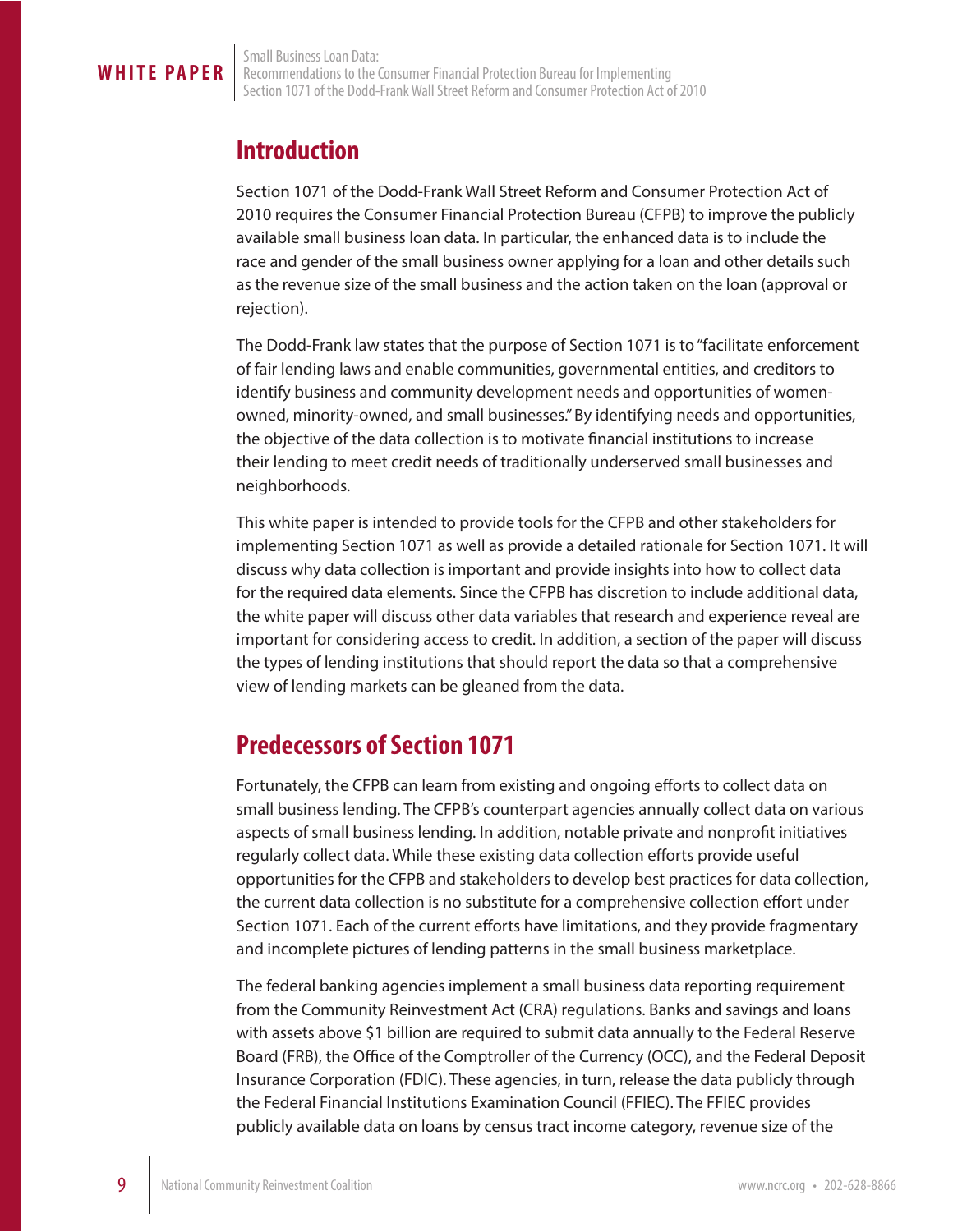small business (above and below \$1 million), and by categories of dollar amount (below \$100,000, \$100,000 to \$250,000, and above \$250,000) for each depository institution. For the market, as a whole, the publicly available data disclosure is more detailed and provides information on loans for each census tract.

The Small Business Administration (SBA) provides data on SBA programs including 7a, 504, and the microloan program to members of the public upon request. The National Community Reinvestment Coalition (NCRC) has obtained data on a county level and by race and gender of the small business borrower for the various SBA programs. In contrast, the CRA data on small business lending does not include information on the demographics of the small business borrower. Like the SBA, the Community Development Financial Institutions (CDFI) Fund provides data upon request. Located within the Department of the Treasury, the CDFI Fund offers subsidies, programmatic support, and monitors the activities of CDFIs. CDFIs are financial institutions which have a primary mission of promoting community or economic development and serve a defined population or target area which is underserved by mainstream financial institutions. The data provided by the CDFI Fund is available on a county level and includes lending by type of CDFI and by loan purpose and use (financing businesses, microenterprises, or commercial and multifamily real estate).

Private and nonprofit sector entities have also undertaken ambitious data collection efforts. The Ewing Marion Kauffman Foundation created a survey of businesses across the country that started in 2004. Each year from 2004 through 2011, the Foundation asked these businesses follow-up questions, allowing researchers to ascertain how the characteristics of the businesses and their credit needs evolved over time. The survey contains a number of questions about access to credit including whether the loan application was approved or denied, whether the small business owner feared rejection and did not apply for loans, the reasons for loan denial, and the types of collateral required to receive loans.4

The Graziadio School of Business and Management at Pepperdine University, with the support of Dun and Bradstreet Corporation, produces a quarterly survey of the demand by small and medium-sized businesses for credit and capital and the level of accessibility of credit and capital. Questions include the success rate of obtaining access to debt and equity, sources of debt (family, credit card, small business loans) and purposes for seeking loans (expansion, cash flow needs, refinance existing loans).<sup>5</sup>

The FIELD program at the Aspen Institute conducts an annual survey called the U.S. Microenterprise Census. During 2012, FIELD identified 816 microenterprise programs that offered technical assistance and loans across the United States. The data collected

<sup>4</sup> Alicia Robb and Josesph Farhat, *An Overview of the Kauffman Firm Survey, Results from the 2011 Business Activities*, June 2013, Ewing Marion Kauffman Foundation.

<sup>5</sup> Description of the Pepperdine survey can be found in Josh Silver, Archana Pradhan (NCRC), Spencer Cowan (Woodstock Institute), *Access to Capital and Credit in Appalachia and the Impact of the Financial Crisis and Recession on Commercial Lending and Finance in the Region*, July 2013, funded by the Appalachian Regional Commission (ARC), available via <http://www.ncrc.org/images/accesstocapitalandcreditInappalachia.pdf>.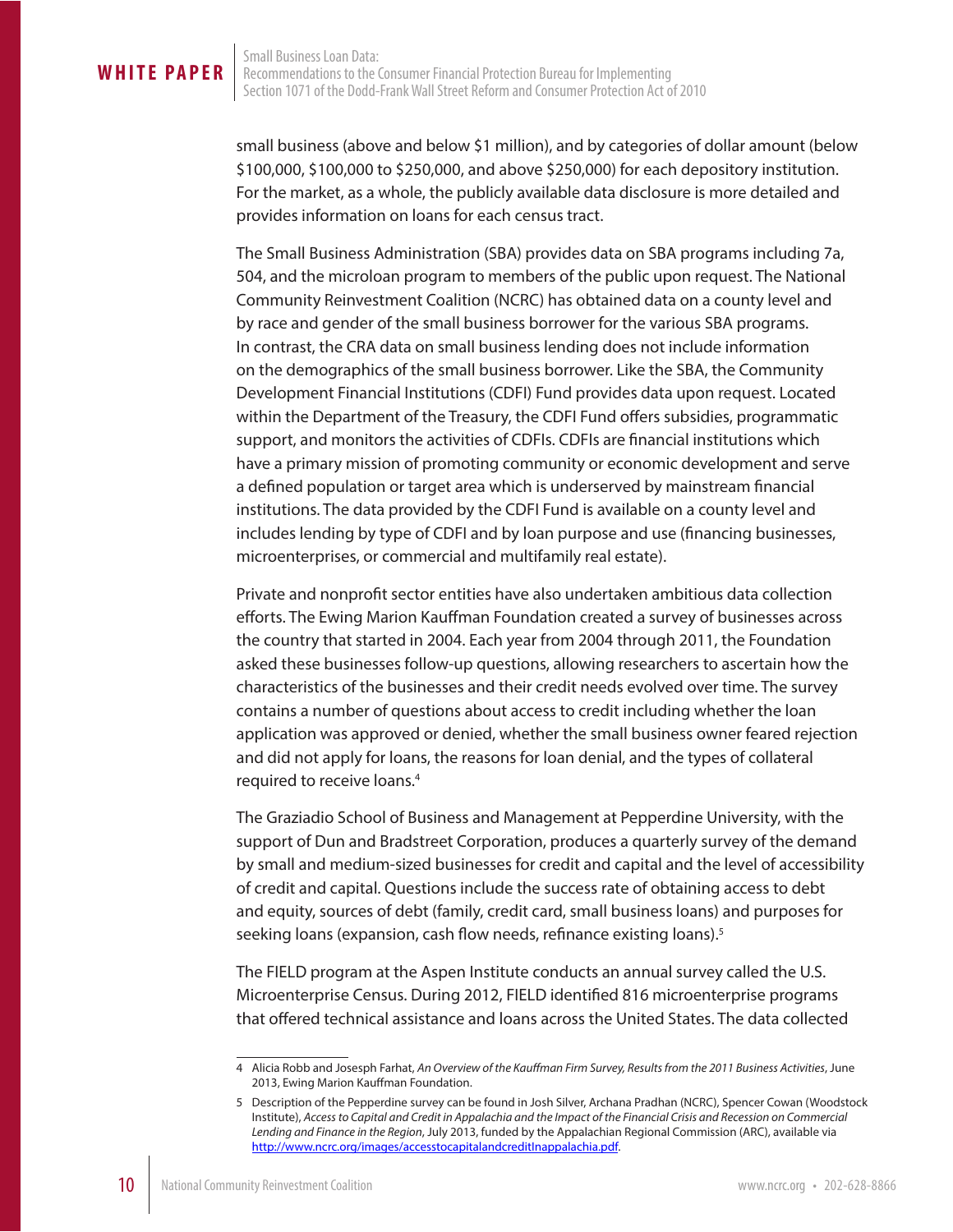<span id="page-10-0"></span>Small Business Loan Data: Recommendations to the Consumer Financial Protection Bureau for Implementing Section 1071 of the Dodd-Frank Wall Street Reform and Consumer Protection Act of 2010

includes demographic information on the microenterprises receiving loans and technical assistance. Data for evaluating program success is also collected including information on staffing of the microenterprise programs, costs incurred by the programs, the number and performance of loans, and the types of technical assistance provided. Interested stakeholders can access survey data from<http://www.microtracker.org>.

Each of these public- and private-sector efforts to collect data provide valuable insights for the CFPB as it undertakes collections per Section 1071. Yet these efforts cannot substitute for data collection under Section 1071. Each of these efforts provides just a subset of the information needed to provide a comprehensive view of access to loans for small businesses. Moreover, the current databases lack common variables enabling them to be linked together in order to create a comprehensive database.

### **Reasons to Collect Data**

Small businesses have contributed significantly to job creation. Access to credit and capital enables small businesses to grow and add employees and jobs. As demonstrated above, public and private efforts have engaged in data collection because stakeholders believe it is important to track access to credit, identify barriers to access, and use data analysis as part of the effort to overcome barriers to access.

Proving that better data on lending markets improves access to credit is difficult. Evidence, however, suggests that former Supreme Court Justice Louis Brandeis is correct that "sunlight can be the best disinfectant and the electric light the best policeman."6 Data, the sunlight, motivates lenders to identify missed and profitable opportunities. The data also enables community organizations, public officials, regulators, the media, and other stakeholders to hold lenders publicly accountable for meeting credit needs. After Congress improved Home Mortgage Disclosure Act (HMDA) data in 1988 to include the race and gender of loan applicants, lending increased to traditionally underserved populations. For instance, from 1993 through 1995, conventional (non-governmentinsured) home mortgage lending to African-Americans and Hispanics surged 70 percent and 48 percent, respectively. In contrast, the increase was just 12 percent for whites.<sup>7</sup>

#### *Small Businesses: Engines of Job Creation and Employment*

Analyzing access to credit and removing barriers to access becomes imperative when considering the significant role of small businesses in the United States economy. According to the Association for Enterprise Opportunity (AEO), microbusinesses, defined as firms with five or fewer employees, are about 92 percent of all businesses in the United States. Constituting 25.5 million businesses, microenterprises accounted for 26 million jobs in 2011. The number of microenterprise jobs exceeded the number of

<sup>6</sup> Prepared Remarks of CFPB Director Richard Cordray at the Greenlining Institute's Economic Summit, April 4, 2014, available via [http://www.consumerfinance.gov/newsroom/prepared-remarks-of-cfpb-director-richard-cordray-at-the](http://www.consumerfinance.gov/newsroom/prepared-remarks-of-cfpb-director-richard-cordray-at-the-greenlining-institutes-economic-summit/)[greenlining-institutes-economic-summit/.](http://www.consumerfinance.gov/newsroom/prepared-remarks-of-cfpb-director-richard-cordray-at-the-greenlining-institutes-economic-summit/)

<sup>7</sup> NCRC, *Home Loans to Minorities and Low- and Moderate-Income Borrowers Increase in 1990s, but then Fall in 2001: A Review of National Data Trends from 1993 to 2001*. Available upon request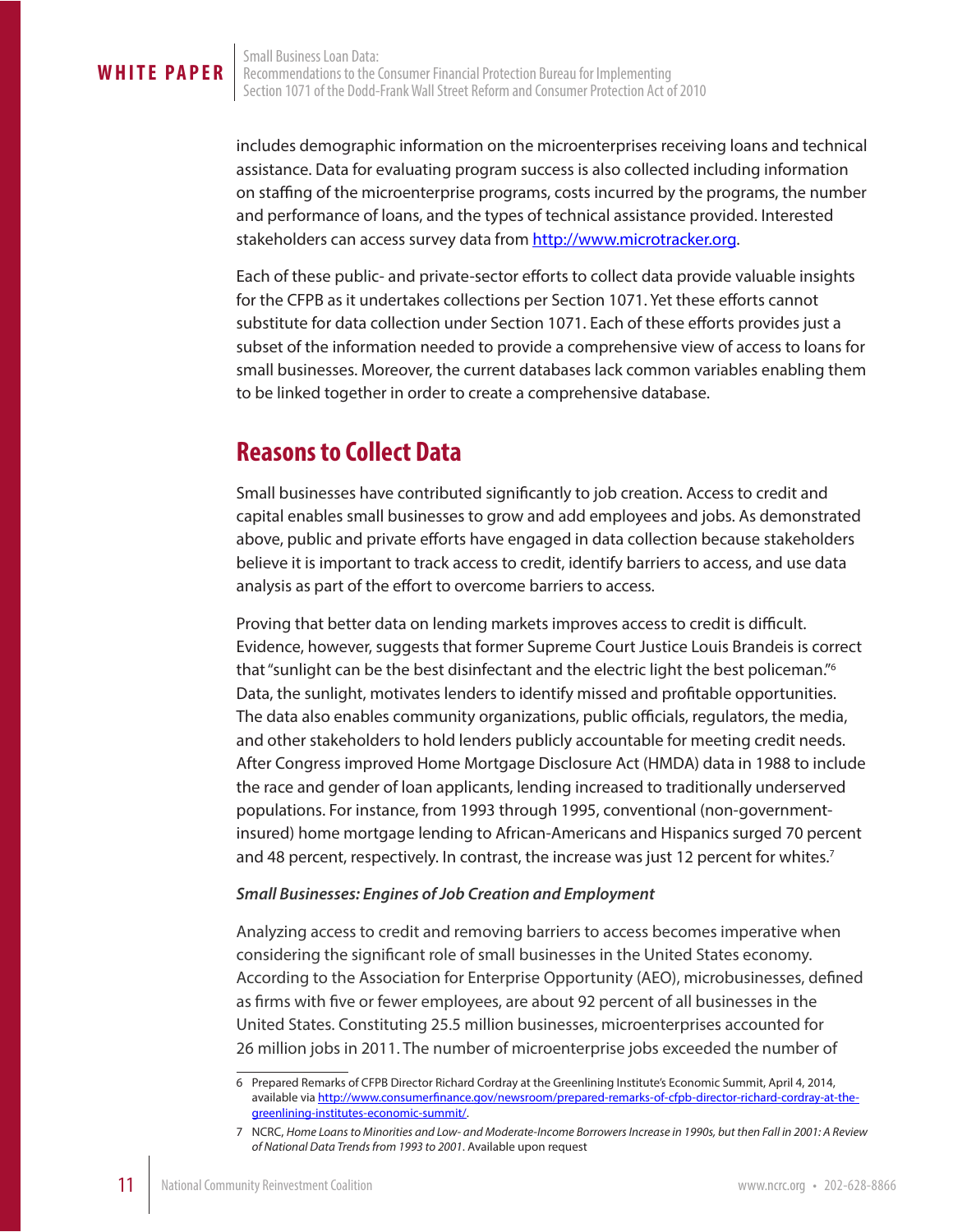jobs in the public sector at the federal, state, and local levels combined. The number of microenterprise jobs is also double the number in the manufacturing sector.<sup>8</sup> The Aspen Institute reports that small businesses create between 65 and 90 percent of all jobs.<sup>9</sup> Likewise, the SBA calculates small businesses account for 60 percent of net new jobs created from mid-2009 to mid-2012.10



#### **Figure 1: Microbusiness Employment Compared to Industry Sectors**

Figure Source: Association of Enterprise Opportunity, *Bigger than You Think – The Economic Impact of Microbusiness in the United State,* p. 6.

Women- and minority-owned firms are also engines of economic growth. Womenowned businesses account for \$1.3 trillion in revenue from more than 8.3 million individual firms.<sup>11</sup> A 2013 report on the state of women-owned businesses in the U.S. conducted by American Express' OPEN showed that the employment growth of womenowned businesses between 1997 and 2013 was more than the growth rate of all but the largest, publicly traded firms.12 This is not surprising given that women-owned businesses grew by 20.1 percent between 2002 and 2007, according to the U.S. Census.<sup>13</sup>

<sup>8</sup> Association of Enterprise Opportunity, *Bigger than You Think – The Economic Impact of Microbusiness in the United States*. The SBA similarly finds that 99 percent of all businesses in the U.S. are small businesses with less than 500 employees; see *Statistics of U.S. Businesses*, U.S. Static Data, Office of Advocacy, U.S. Small Business Administration (Link to data sheet: www.sba.gov/sites/default/files/static\_us\_11\_0.xlsx).

<sup>9</sup> Elaine L. Edgcomb and Tamra Thetford, *Microenterprise Development as Job Creation*, Aspen Institute.

<sup>10</sup> U.S. Small Business Administration, Frequently Asked Questions, March 2014, available via [http://www.sba.gov/sites/](http://www.sba.gov/sites/default/files/FAQ_March_2014_0.pdf) [default/files/FAQ\\_March\\_2014\\_0.pdf](http://www.sba.gov/sites/default/files/FAQ_March_2014_0.pdf).

<sup>11</sup> National Women's Business Council, *The Economic Impact of Women-Owned Businesses in the United States*, available via <http://www.nwbc.gov/research/economic-impact-women-owned-businesses-united-states>.

<sup>12</sup> *The 2013 State of Women-Owned Businesses Report, A Summary of Important Trends, 1997-2013*, Women Able and American Express OPEN, available via [http://www.womenable.com/userfiles/downloads/2013\\_State\\_of\\_Women-](http://www.womenable.com/userfiles/downloads/2013_State_of_Women-Owned_Businesses_Report_FINAL.pdf)Owned Businesses Report FINAL.pdf.

<sup>13</sup> *Women's Employment During the Recovery*, U.S. Department of Labor, May 3, 2011, available via [http://www.dol.gov/\\_](http://www.dol.gov/_sec/media/reports/FemaleLaborForce/FemaleLaborForce.pdf) [sec/media/reports/FemaleLaborForce/FemaleLaborForce.pdf](http://www.dol.gov/_sec/media/reports/FemaleLaborForce/FemaleLaborForce.pdf).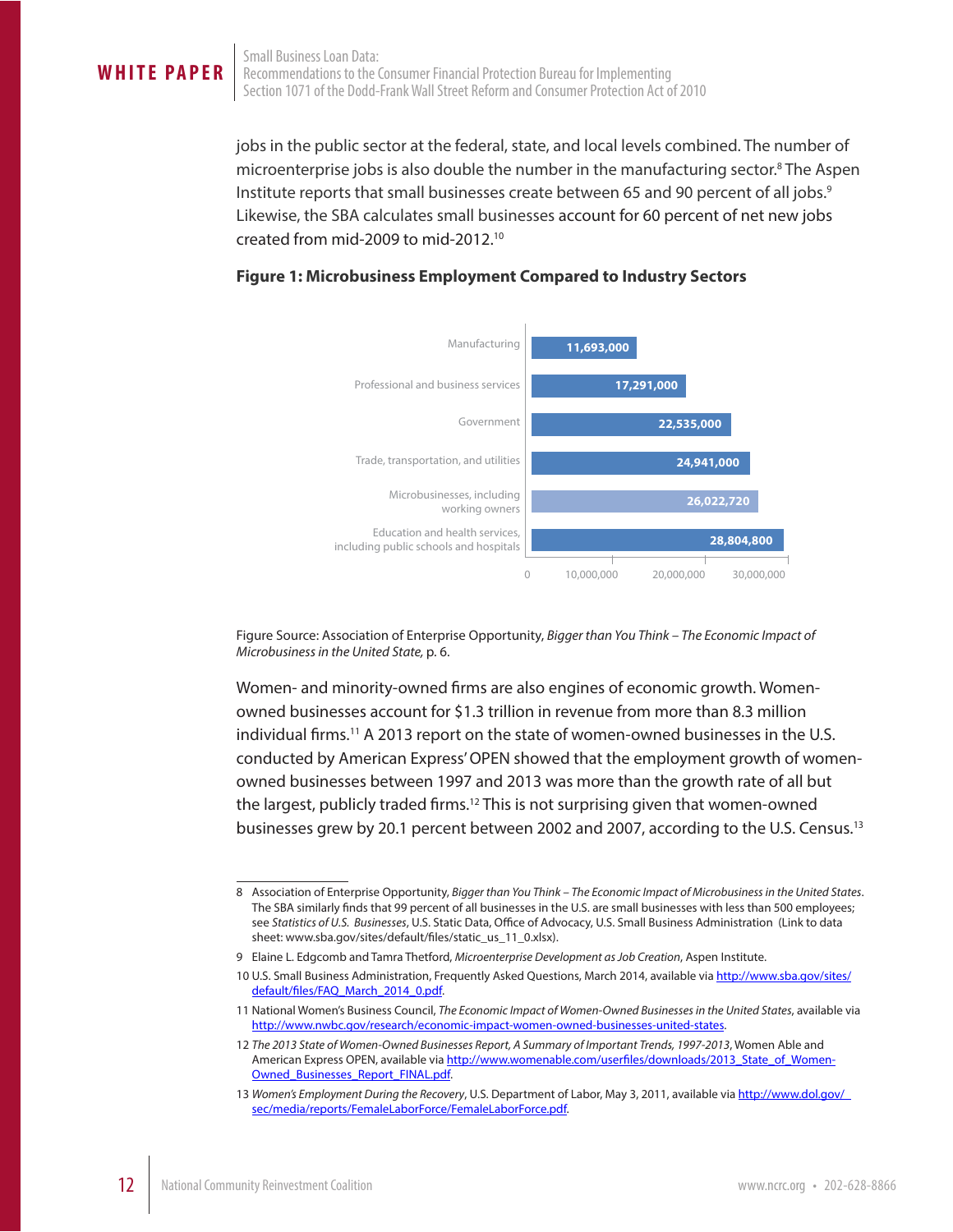

#### **Figure 2: Employment Growth of Women-Owned Businesses Compared to Men-Owned Businesses Between 2002 and 2007**

Earlier in the 2000s, minority-owned firms employed a workforce of 4.7 million with an annual payroll of \$115 billion. In addition, over the last two decades, the growth in the number of minority-owned firms and their gross receipts outpaced the growth of nonminority-owned firms.14 Immigrants have contributed to the growth of minority-owned small business. Immigrants are more than twice as likely to start new businesses as nonimmigrants. A 2012 report published by the Partnership for a New American Economy found that they also start more than 25 percent of all businesses in seven out of eight sectors of the U.S. economy, including construction, retail trade, leisure, and hospitality.<sup>15</sup> The study also found that immigrants were responsible for 28 percent of new businesses founded in the U.S. in 2011 and are expected to lead growth over the next decade.16

Anil Rupasingha of the Federal Reserve Bank of Atlanta further documents the importance of locally owned microbusinesses for job creation. According to Rupasingha, locally owned businesses employed 100 million workers as opposed to 31 million employed by non-locally owned establishments (the headquarters were located in a different county than the plant or business). Econometric analysis revealed that locally owned businesses had favorable impacts on a county level, increasing income and employment growth, and that the impact was larger for smaller locally owned businesses. Rupasignha concludes that local entrepreneurship can help distressed counties diversify their employment base and grow economically, and that it might be more feasible for distressed counties to support local businesses than attract

Data Source: *Women's Employment During the Recovery*, U.S. Department of Labor, May 3, 2011, p. 2.

<sup>14</sup> Minority Business Development Agency (MBDA), *Disparities in Capital Access between Minority and Non-Minority Owned Businesses: The Troubling Reality of Capital Limitations Faced by MBEs*, January 2010.

<sup>15</sup> *Open for Business How Immigrants Are Driving Small Business Creation in the United States*, The Partnership For a New American Economy, August 2012 available via [http://www.renewoureconomy.org/sites/all/themes/pnae/](http://www.renewoureconomy.org/sites/all/themes/pnae/openforbusiness.pdf) [openforbusiness.pdf](http://www.renewoureconomy.org/sites/all/themes/pnae/openforbusiness.pdf).

<sup>16</sup> Ibid.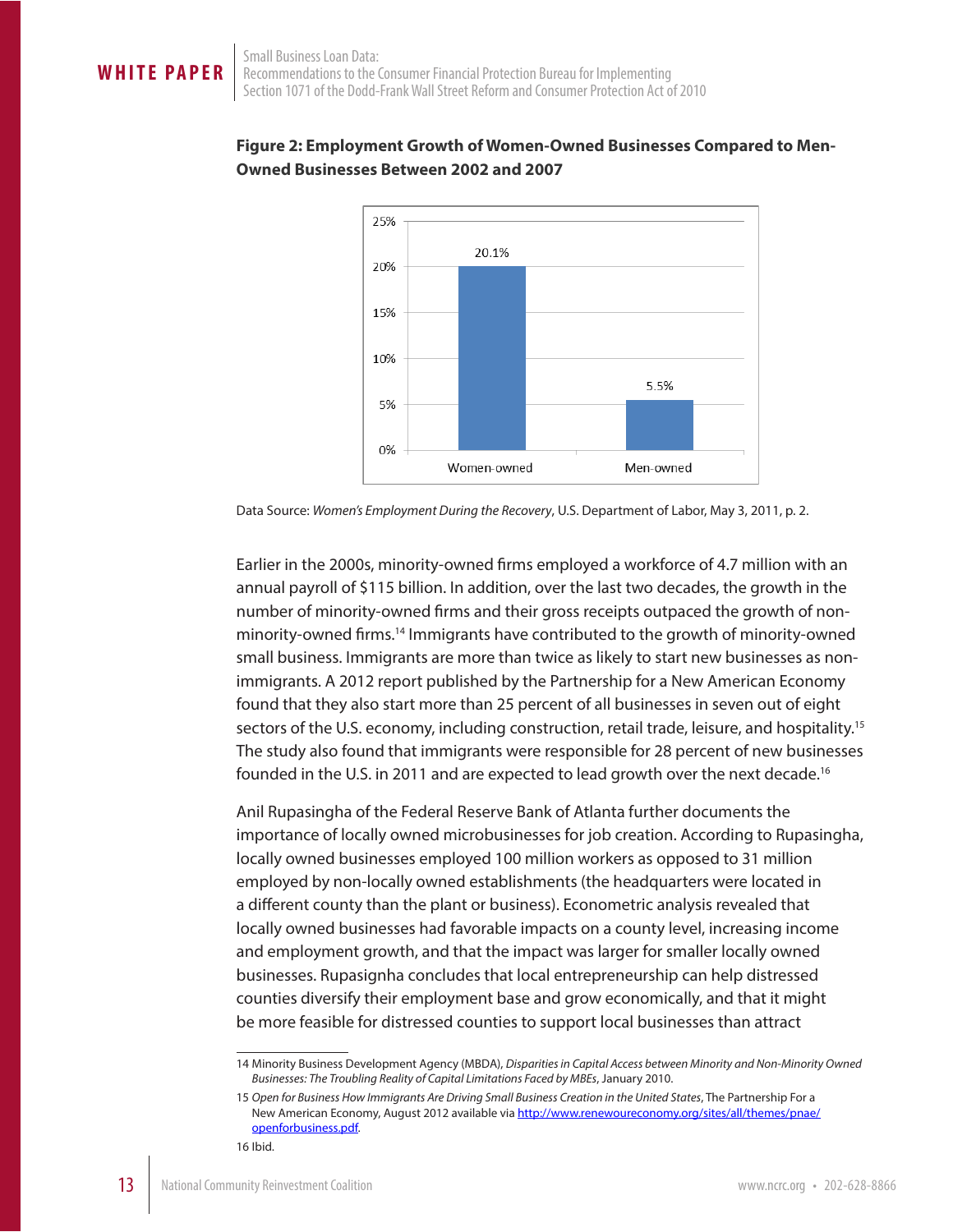larger enterprises with distant headquarters. He concludes his article by stating that policymakers may want to identify and seek to remove technological obstacles or barriers in access to credit impeding the growth of local businesses.<sup>17</sup>

Empirical research by the Aspen Institute reinforces Rupasingha's findings about the economic benefits of microbusinesses. According to their Microenterprise Census, microenterprises provide important opportunities for traditionally economically challenged communities to rebuild. For 2011, FIELD's survey revealed that 56 percent of microenterprises assisted by microenterprise programs were owned by women, 58 percent were owned by people of color, and 71 percent had incomes at or below low- and moderate-income levels (80 percent of area median income).<sup>18</sup> In addition, microenterprises offered opportunities to escape poverty and earn a livable wage. Owners of microenterprises had a median hourly wage 53 percent higher than the federal minimum wage. Workers at microenterprises receive a median hourly wage that is 38 percent higher than the federal minimum wage.<sup>19</sup>

#### *Barriers to Access to Credit for Small Businesses*

Access to credit is essential for small businesses to grow and realize their potential. The Aspen Institute's logistic regression analysis indicates that receiving a loan increases the chances of microenterprises creating jobs by 302 percent.20 In addition, Federal Reserve surveys report that 90 percent of small businesses used credit in 2003 compared to 80 percent in 1998.<sup>21</sup> Despite the importance of access to credit for job creation, significant barriers to fair access persist.

Research commissioned by the Minority Business Development Administration (MBDA) finds that minority-owned firms are less likely to receive loans than non-minority-owned firms. Among firms with gross receipts under \$500,000, 23 percent of non-minorityowned firms received loans compared to 17 percent of minority-owned firms. Among high-sales firms (firms with annual gross receipts of \$500,000 or more), the disparity remains, with 52 percent of non-minority-owned firms receiving loans compared to 41 percent of minority firms. In addition, the average loan received by high-sales minority firms was \$363,000 compared to \$592,000 for non-minority-owned firms.<sup>22</sup> These findings are not random chance. Regression analysis finds that after controlling for education, credit score, experience, number of owners, and firm age, minority-owned firms received loan amounts that are 35 percent lower than non-minority-owned firms.23

<sup>17</sup> Anil Rupasingha, PhD, *Locally-Owned: Do Local Businesses Ownership and Size Matter for Local Economic Well Being?* Federal Reserve Bank of Atlanta, Community and Economic Development Department, August 2013.

<sup>18</sup> U.S. Microenterprise Census Highlights, FIELD Trendlines Series, Aspen Institute, Issue 5, June 2013.

<sup>19</sup> Edgcomb and Thetford, op. cit., p. 8.

<sup>20</sup> Edgcomb and Thetford, op. cit., p. 12.

<sup>21</sup> Elizabeth Laderman and Carolina Reid, *The Community Reinvestment Act and Small Business Lending in Low- and Moderate-Income Neighborhoods during the Financial Crisis*, Federal Reserve Bank of San Francisco, October 2010, available via http://www.frbsf.org/community-development/files/wp2010-05.pdf.

<sup>22</sup> MBDA, Disparities in Capital, op cit. p. 5.

<sup>23</sup> MBDA, Disparities in Capital, op cit, p. 39.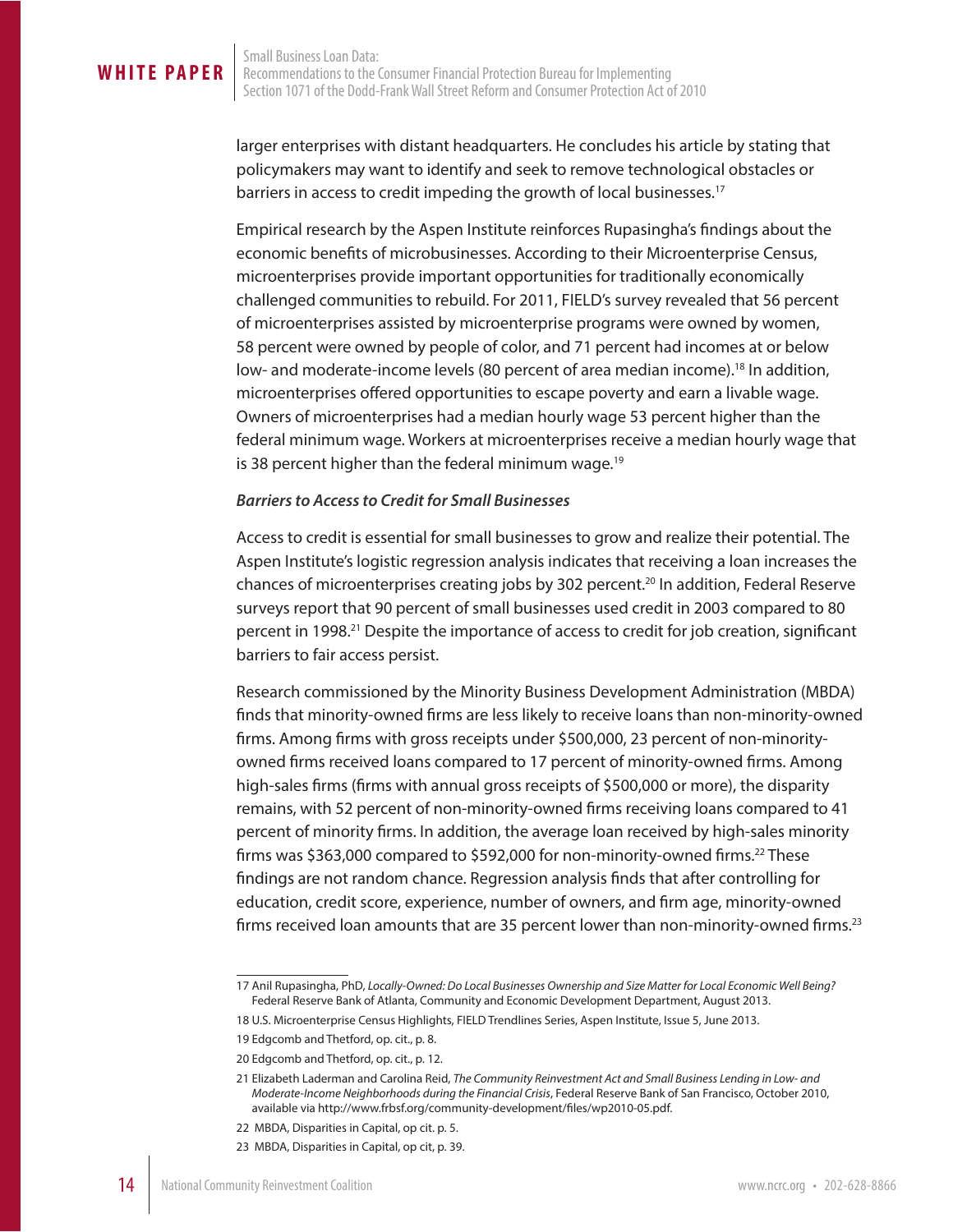

#### **Figure 3: Racial Disparities in Lending for High Sales Firms: Percent of Firms Receiving Loans**

Data Source: Minority Business Development Agency (MBDA), *Disparities in Capital Access between Minority and Non-Minority Owned Businesses: The Troubling Reality of Capital Limitations Faced by MBEs*, January 2010, p. 35.

Access to loans for minorities has likely worsened as a result of the recession. The *Wall Street Journal*, for example, reports that African-American businesses received 2.3 percent of SBA loans in 2013, down from 11 percent in 2008.<sup>24</sup> While it is likely that access to credit will improve for all small businesses, including minority-owned and women-owned, as the economy rebounds from the recession, access to credit will also likely remain constrained for minority-owned and women-owned small businesses. The research showing less access to credit for minority- and women-owned small businesses covers several years and various economic conditions.

Women-owned firms also experience disparities. Women-owned firms had a loan approval rate that was 15 to 20 percent lower than their male counterparts according to a research study released by Biz2Credit.25 Regression analysis based on Kauffman Firm Survey data on start-ups and their experience over time reveals that women-owned business are less likely to have debt financing.<sup>26</sup>

Disparities in access to credit are a significant factor impeding the full growth and potential of minority-owned, women-owned, and very small businesses. Just considering minority-owned businesses, MBDA calculates that if minority-owned firms had reached economic parity in 2002, these firms would have employed 11.4 million more workers

<sup>24</sup> Ruth Simon and Tom McGinty, *Loan Rebound Misses Black Businesses*, Wall Street Journal, March 18, 2014.

<sup>25</sup> Biz2Credit Analysis of Women-Owned Businesses Identifies Challenges for Female Entrepreneurs Seeking Small Business Loans, March 27, 2013, available via [http://www.biz2credit.com/research-reports/analysis-of-women-owned](http://www.biz2credit.com/research-reports/analysis-of-women-owned-businesses.html)[businesses.html,](http://www.biz2credit.com/research-reports/analysis-of-women-owned-businesses.html)

<sup>26</sup> MBDA, Disparities in Capital, op. cit., p. 43.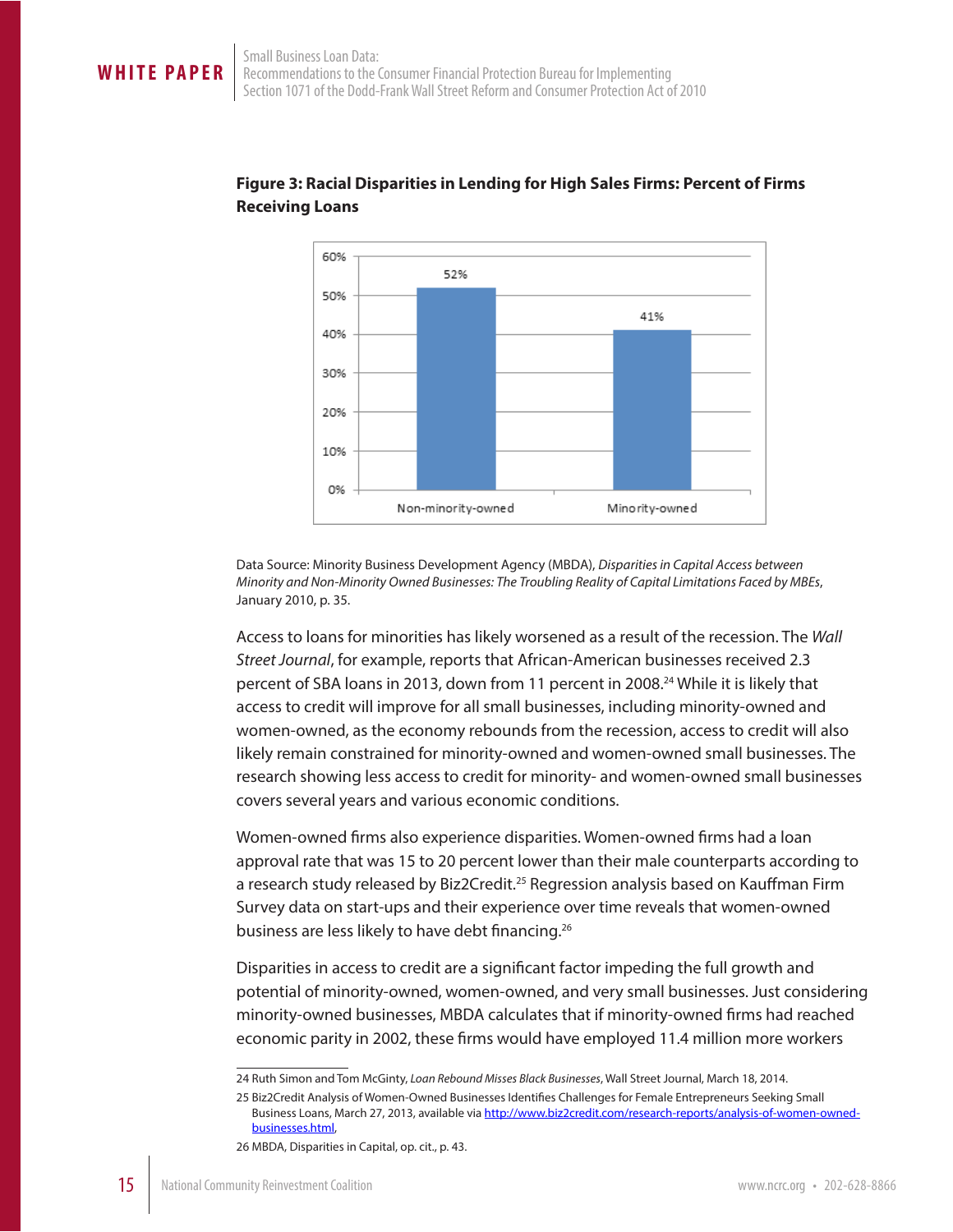<span id="page-15-0"></span>Small Business Loan Data: Recommendations to the Consumer Financial Protection Bureau for Implementing Section 1071 of the Dodd-Frank Wall Street Reform and Consumer Protection Act of 2010

and would have had payrolls \$2.39 trillion larger. According to MBDA, economic parity is achieved when the level of business activity of a business group is proportional to that group's representation in the adult population of the United States.27 Lack of access to credit is not solely responsible for the lack of economic parity, but considering the Aspen Institute's estimate that firms are 300 percent more likely to create jobs if they receive loans, lack of access is certainly a large factor in the lack of economic parity. This is not just an issue for traditionally underserved communities; it is an issue for the entire country, since impediments to access retard business development to the tune of millions of jobs and trillions of dollars in payroll.

# **Collect Data so That Data Illuminates Markets and Does Not Obfuscate or Result in Market Distortions**

Section 1071's data requirement must be implemented carefully so that its full potential to identify and rectify unmet credit needs can be realized. Section 1071 requires several pieces of data regarding the demographics of the small business owner, action taken by lenders on applications, and the type and purpose of the loan. This data needs to be collected in a thoughtful and detailed manner so federal regulatory agencies and members of the public can assess whether the demand for various types of credit is being met in a responsible manner. The CFPB also has considerable discretionary data collection authority which, if used in an effective manner, could significantly enhance the ability of the data to shed light on whether creditworthy businesses are receiving loans with sustainable and affordable terms and conditions.

The discretionary authority can be also instrumental in collecting more information on the size and type of small businesses receiving loans. There are a variety of definitions of small businesses. The SBA defines a small business as businesses with up to 500 employees, while other organizations focus on the smallest businesses and define microbusinesses as those with five employees or less.28 Section 1071 presents an opportunity to collect detailed data on the number of employees in a business, revenue size of the business, and other information such as sector that will enable researchers and stakeholders to focus on access to credit for the businesses with which they are most concerned.

As well as requiring detailed data for small business demographics and loan characteristics, the CFPB needs to use its authority under Section 1071 so that the data captures a great majority of small business loan transactions in order to produce an accurate reflection of lending patterns and market activity. For example, if the data omits loan activity from a significant segment of financial institutions, it could indicate that a particular segment of businesses are receiving few loans, when in fact they could be receiving a substantial number of loans. At the same time, however,

<sup>27</sup> MBDA, Disparities in Capital, op. cit., p. 7.

<sup>28</sup> For the SBA definition of a small business, see [http://www.sba.gov/content/what-sbas-definition-small-business](http://www.sba.gov/content/what-sbas-definition-small-business-concern)[concern.](http://www.sba.gov/content/what-sbas-definition-small-business-concern)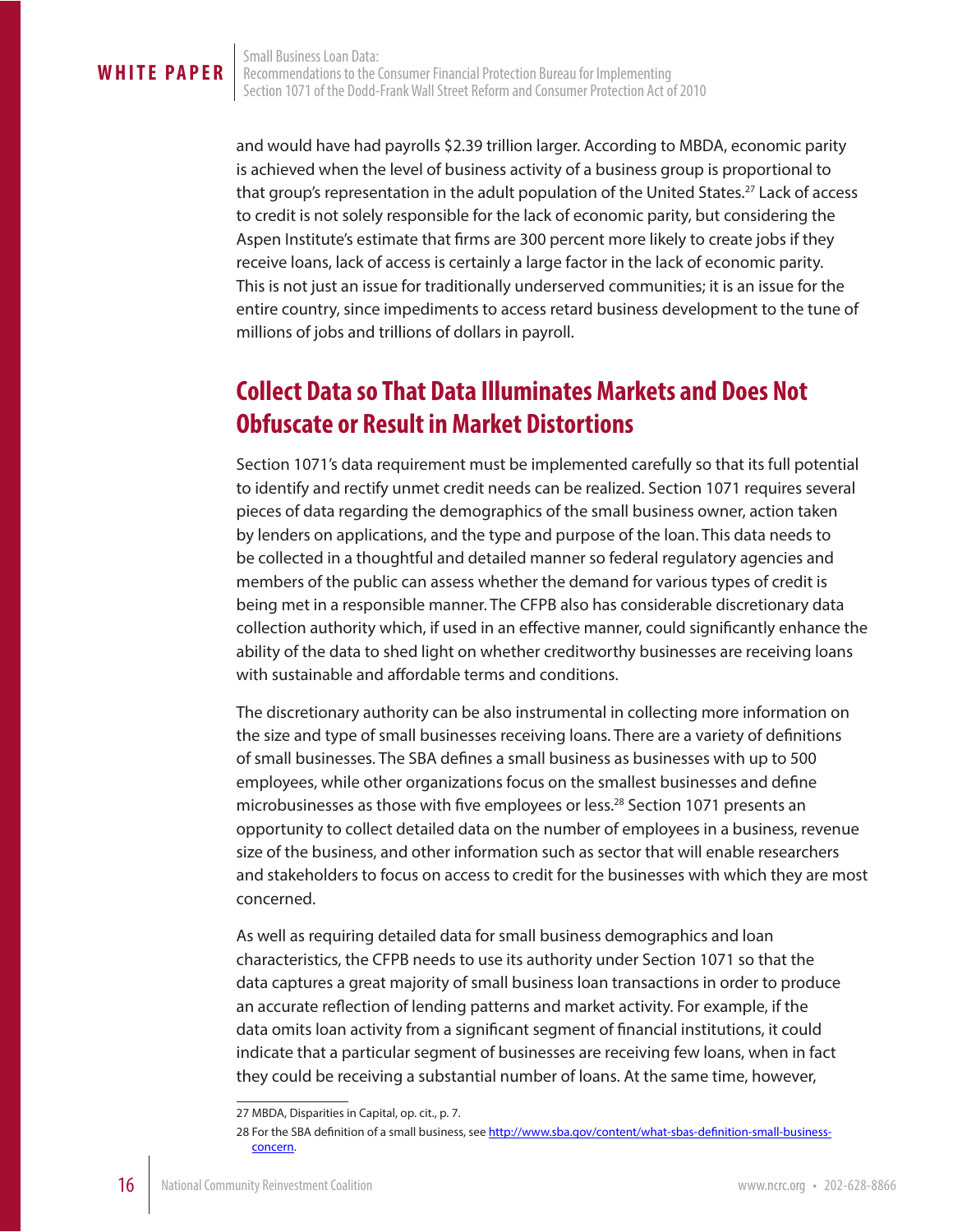Small Business Loan Data: Recommendations to the Consumer Financial Protection Bureau for Implementing Section 1071 of the Dodd-Frank Wall Street Reform and Consumer Protection Act of 2010

while the particular segment of businesses could be receiving a significant number of loans, the loan terms and conditions could be onerous and/or abusive. Thus, the data needs to include a substantial majority of financial institutions making loans in the small business marketplace, and the data needs to have sufficient information on loan terms and conditions so that the public can judge whether credit needs are being met in a responsible fashion. In this regard, HMDA serves as a useful precedent. HMDA data captures about 80 percent of loan originations.29 In addition, the Dodd-Frank law requires the CFPB to collect detailed information on loan terms and conditions in HMDA data, which will improve HMDA's ability to assess whether credit needs are being met in a responsible manner.

In addition to being comprehensive in its coverage of the marketplace, the small business data needs to be collected in a manner that does not constrain lending activity or influence it in a counterproductive manner. For instance, if the CFPB determined that collecting some indicator of creditworthiness of small businesses was important, the data should be collected in a way that does not inadvertently favor one particular credit scoring model. This type of data collection could imply that the CFPB favors that model and may discourage other competing and innovative models used in assessing borrower creditworthiness. Instead of revealing the credit score model used in the data, the CFPB could instead opt to report "normalized" quintiles or quartiles of creditworthiness of borrowers. This would inform the public at large how the lending institution judged the creditworthiness of applicants and how those judgments may have influenced the lender's actions without suggesting that one particular credit score model is preferred.

Section 1071 also contains provisions protecting borrower privacy. This is of paramount importance, and this paper offers recommendations for reconciling detailed data disclosure with borrower privacy. Also, the paper provides guidance for how to disseminate the data to the public in easy-to-use formats.

These principles of comprehensiveness and illumination should be guiding principles to thinking through how to collect data for the variables required by the Dodd-Frank statute as well as possible variables that the CFPB has the discretionary authority to collect.

<sup>29</sup> Allen Fishbein and Ren Essene, *The Home Mortgage Disclosure Act at Thirty Five: Past History, Current Issues,* Joint Center for Housing Studies, Harvard University, August 2010, available via [http://www.jchs.harvard.edu/sites/jchs.harvard.edu/](http://www.jchs.harvard.edu/sites/jchs.harvard.edu/files/mf10-7.pdf) [files/mf10-7.pdf](http://www.jchs.harvard.edu/sites/jchs.harvard.edu/files/mf10-7.pdf).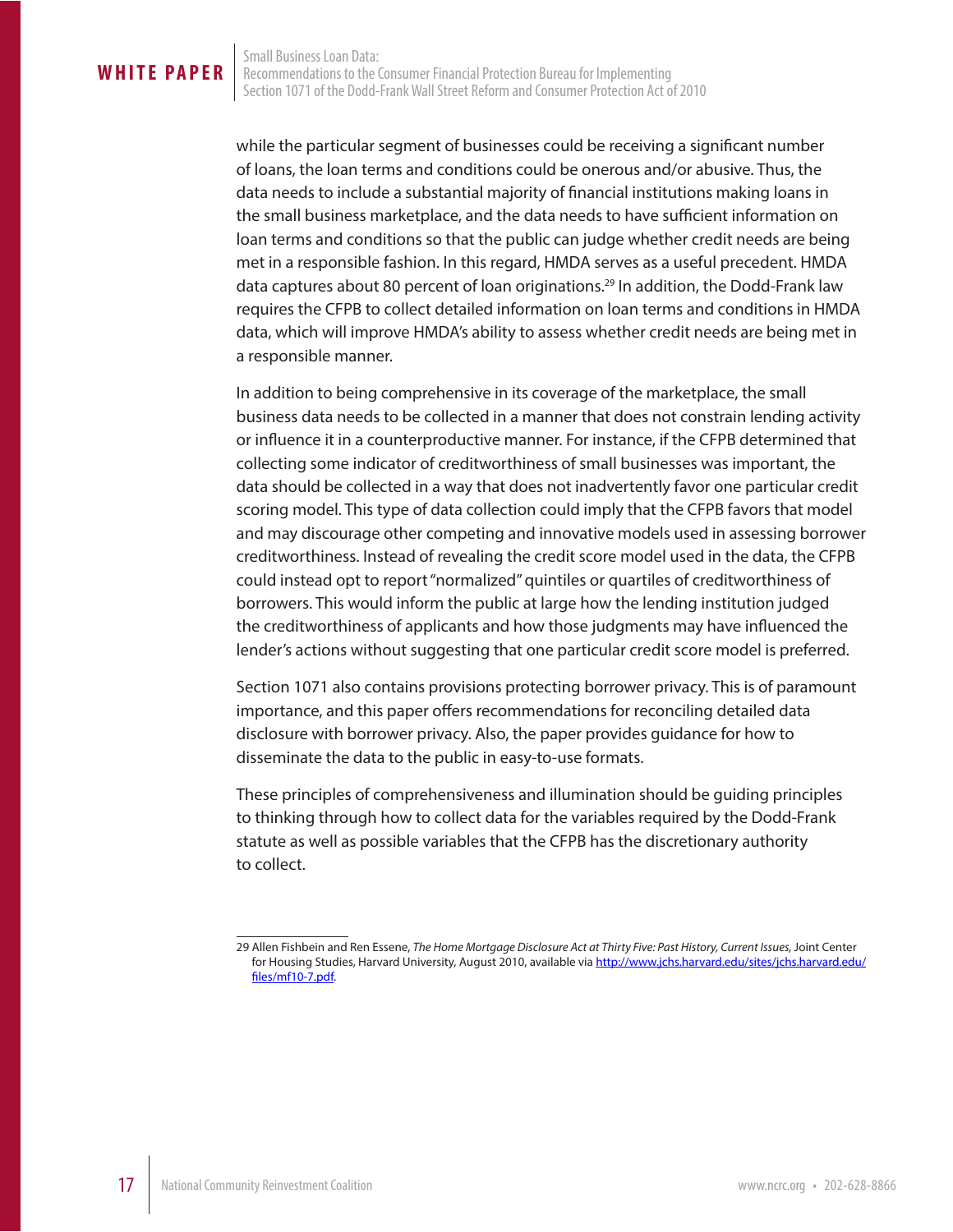<span id="page-17-0"></span>Small Business Loan Data: Recommendations to the Consumer Financial Protection Bureau for Implementing Section 1071 of the Dodd-Frank Wall Street Reform and Consumer Protection Act of 2010

# **Required Data Elements**

Section 1071 of Dodd-Frank requires the CFPB to collect the following:

- Race, gender, and ethnicity of the principal owners of the business
- Gross annual revenue of the business
- Census tract in which the business is located.
- Type of action taken with respect to the application
- Type and purpose of the loan or other credit being applied for
- Amount of the credit or credit limit applied for and amount approved

This paper will now discuss each of these required data elements and will offer thoughts as to the rationale for collecting the data elements and the mechanics or methods for collecting these data elements.

# **Race, Ethnicity, and Gender**

Section 1071 requires financial institutions to collect information on the "race, sex, and ethnicity of the principal owners of the business." The section further defines a minorityowned business as one in which "more than 50 percent of the ownership or control of which is held by 1 or more minority individuals and more than 50 percent of the net profit or loss of which accrues to 1 or more minority individuals." Women-owned businesses are similarly defined with 50 percent or more of the ownership and profits accruing to women.

#### *Rationale:*

A number of studies employing various data sources and surveys reveal the likelihood of discrimination in certain types of lending. These surveys reinforce the need for more comprehensive and regular data on the demographics of the borrower. In some cases, the surveys have been discontinued, such as the Survey of Small Business Finances that was sponsored by the Federal Reserve Board. In other instances, the data sources are ongoing surveys but are surveys of borrower experiences, not data submitted by individual lending institutions. It would therefore not be possible to hold individual lending institutions accountable for any violations of fair lending laws using the data reported in this section of the white paper.

Supplementing data from the National Survey of Small Business Finances with creditworthiness data obtained from Dun and Bradstreet, Cavaluzzo, Cavauluzzo, and Wolken examined the interplay among demographic characteristics of small business borrowers, market concentration, and the ability to access credit. A series of regression analyses revealed that increases in market concentration as measured by the Herfindahl-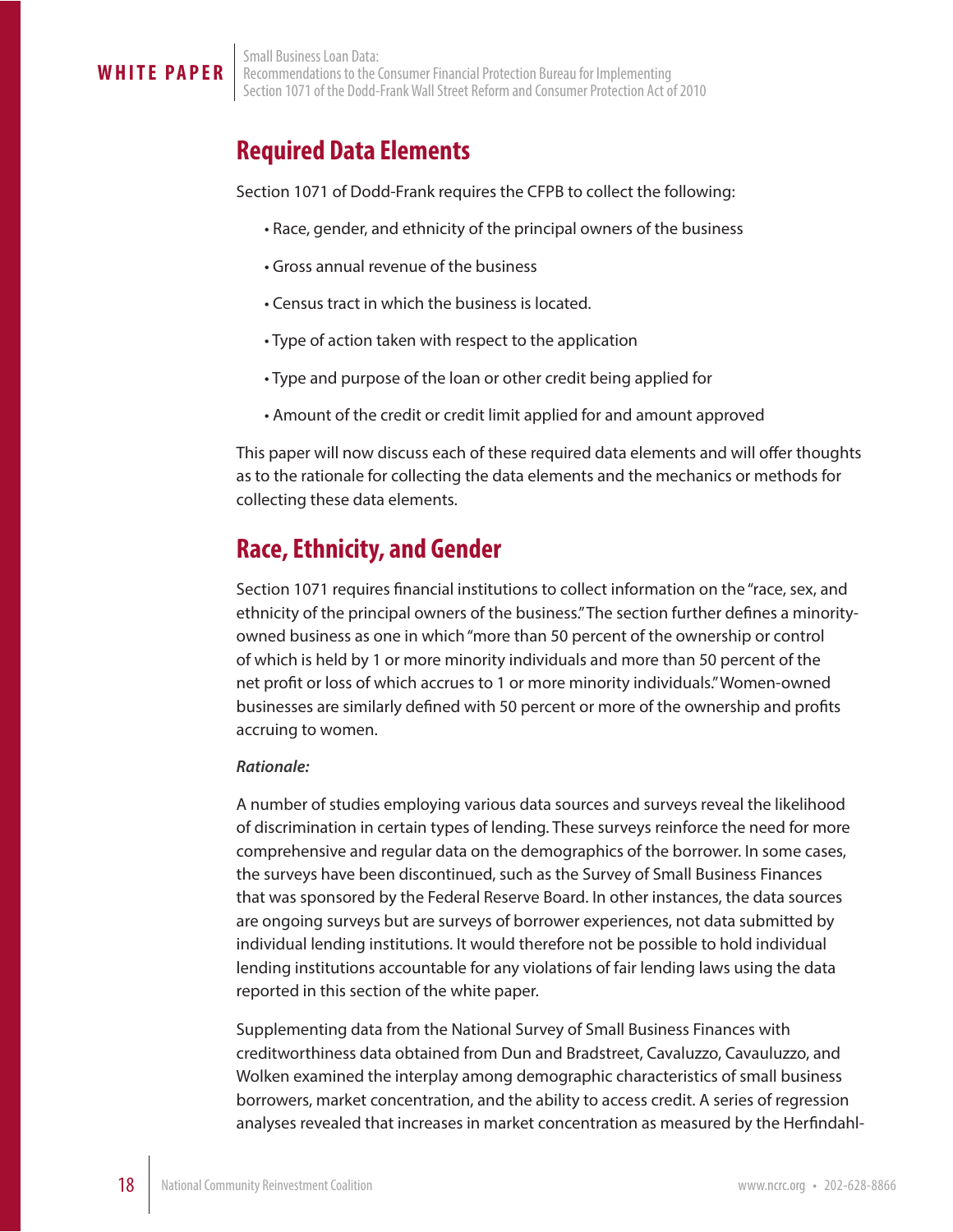Small Business Loan Data: Recommendations to the Consumer Financial Protection Bureau for Implementing Section 1071 of the Dodd-Frank Wall Street Reform and Consumer Protection Act of 2010

Hirschman Index (HHI) indices result in African-Americans and women being more likely to experience denials of loan applications. Additionally, results show that African-Americans and women are more likely to have unmet credit needs (as measured by a fear to apply because of possibilities of discrimination or actual rejection) when market concentration increases. Finally, a one percentage point increase in concentration as measured by the HHI index causes an 11.40 basis point increase in the price of a line of credit for Hispanic small businesses.30

Mitchell and Pearce also use the Survey of Small Business Finances and find that African-American and Hispanic business owners are less likely to have bank transaction loans than whites after controlling for market and business characteristics, but that there is no statistically significant difference in the likelihood of receiving a bank line of credit. The authors hypothesize that bank transaction loans are more likely to involve automated underwriting which may disadvantage minority applicants whereas bank line-of-credit lending may involve "relationship lending." In relationship lending, a bank has established an ongoing relationship with a borrower and has more insight into a borrower's creditworthiness. The authors regard line-of-credit lending as "quintessential" relationship loans since line-of-credit lending represents a sustained commitment on the part of the bank to make periodic loans to borrowers over a specified time period.<sup>31</sup> The implication of Mitchell and Pearce's research is that gender and race data need to be supplemented by sufficient data on different loan types, since outcomes for borrowers and underwriting approaches are likely to vary based on different loan types.

Using the Kauffman Firm Survey instead of the Survey of Small Business Finances, Robb nevertheless has outcomes similar to the other studies. Her regression model includes variables on business owner characteristics including credit score, whether the business is high technology, legal form of ownership, industry sector, race, ethnicity, gender, age, years of previous experience, and education levels. After controlling for these variables, Robb finds African-Americans and Hispanics were less likely to have their applications approved than whites, and that the differences in application outcomes widened during the financial crisis. Women were also less likely to have their applications approved than men, but gender difference was not as wide as the racial/ethnic difference.<sup>32</sup>

#### *Method:*

A wide body of research presents compelling evidence that minority- and womenowned businesses experience less access to lending than white-owned and maleowned businesses. It is quite possible that discrimination occurs in certain markets or in certain products.

<sup>30</sup> Cavaluzzo, K.S., L.C. Cavaluzzo and J.D. Wolken. *Competition, Small Business Financing, and Discrimination: Evidence From a New Survey.* Journal of Business. January 2002, vol. 75, no.4

<sup>31</sup> Karlyn Mitchell and Douglas K. Pearce, *Availability of Financing to Small Firms Using the Survey of Small Business Finances* (2005). University of Illinois at Urbana-Champaign's Academy for Entrepreneurial Leadership Historical Research Reference in Entrepreneurship. Available at SSRN:<http://ssrn.com/abstract=1509978>

<sup>32</sup> Alicia Robb, Marin Consulting, LLC, *Access to Capital among Young Firms, Minority Owned Firms, Women Firms, and High Tech Firms*, for the SBA Office of Advocacy, April 2013.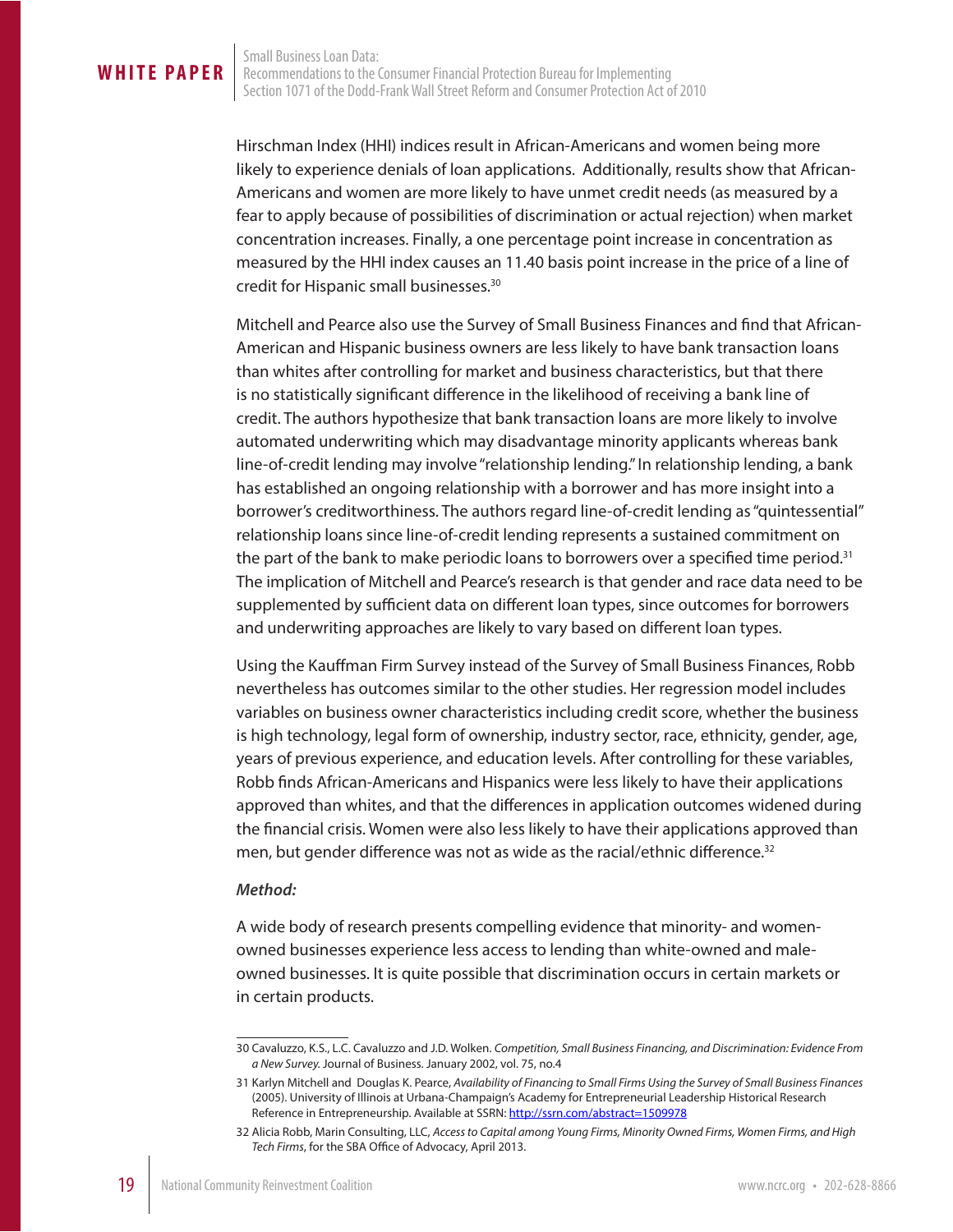<span id="page-19-0"></span>Small Business Loan Data: Recommendations to the Consumer Financial Protection Bureau for Implementing Section 1071 of the Dodd-Frank Wall Street Reform and Consumer Protection Act of 2010

In terms of determining which race or gender owns a business, Section 1071 provides specific instructions requiring that more than 50 percent of the ownership or profits accrue to a particular gender or race. It appears that the SBA also follows this formula based on data that the SBA has provided to NCRC. The SBA data has racial and ethnic categories of African-American, Asian, Hispanic, and Native Americans.

Categories of Asian and Hispanic may not be able to effectively reflect the diverse experiences of small businesses within the Asian and Hispanic communities. There might be different levels of access to loans depending on the country of origin of a small business owner. The new data collection standards implemented by the Department of Health and Human Services as required by the Affordable Care Act Section 4302 can serve as a model for Section 1071 data collection. The new standards include additional sub-categories that roll up to the Office of Management and Budget minimum standard categories for race and ethnicity. For Asians, the sub-categories are Asian Indian, Chinese, Filipino, Japanese, Korean, Vietnamese, and Other Asian; for Native Hawaiian and Other Pacific Islander, the categories are Native Hawaiian, Guamanian or Chamorro, Samoan, and Other Pacific Islander; and for Hispanics, the sub-categories are Mexican/Mexican American/Chicano(a), Puerto Rican, Cuban, and Another Hispanic/Latino.

Finally, the immigrant status of the small business owner may play an important role in influencing access to credit. The CFPB could readily add a data field with a categorical variable (yes/no) indicating if the business owner was foreign born. The data should also include data fields indicating the language used in the transaction. One data field should indicate whether English or another language was used in verbal communication between the lender and borrower. Another data field should indicate whether English or another language was used for the loan documents. Inconsistences in the language used for the verbal and written communication could lead to exploitation of borrowers that speak English as a second language. Comparing data on language to data on loan terms and conditions would be an important part of assessing if lenders are meeting credit needs in a responsible manner.

### **Gross Annual Revenue of the Business**

Section 1071 requires lending institutions to report "the gross annual revenue of the business in the last fiscal year of the women-owned, minority-owned, or small business loan applicant." No further instruction is provided by the statute, providing the CFPB with some discretion.

#### *Rationale:*

Gross annual revenue size of the small business is a critical data element since research shows that smaller businesses are less likely to receive loans. In a report conducted for the Appalachian Regional Commission (ARC), NCRC obtained Pepperdine survey data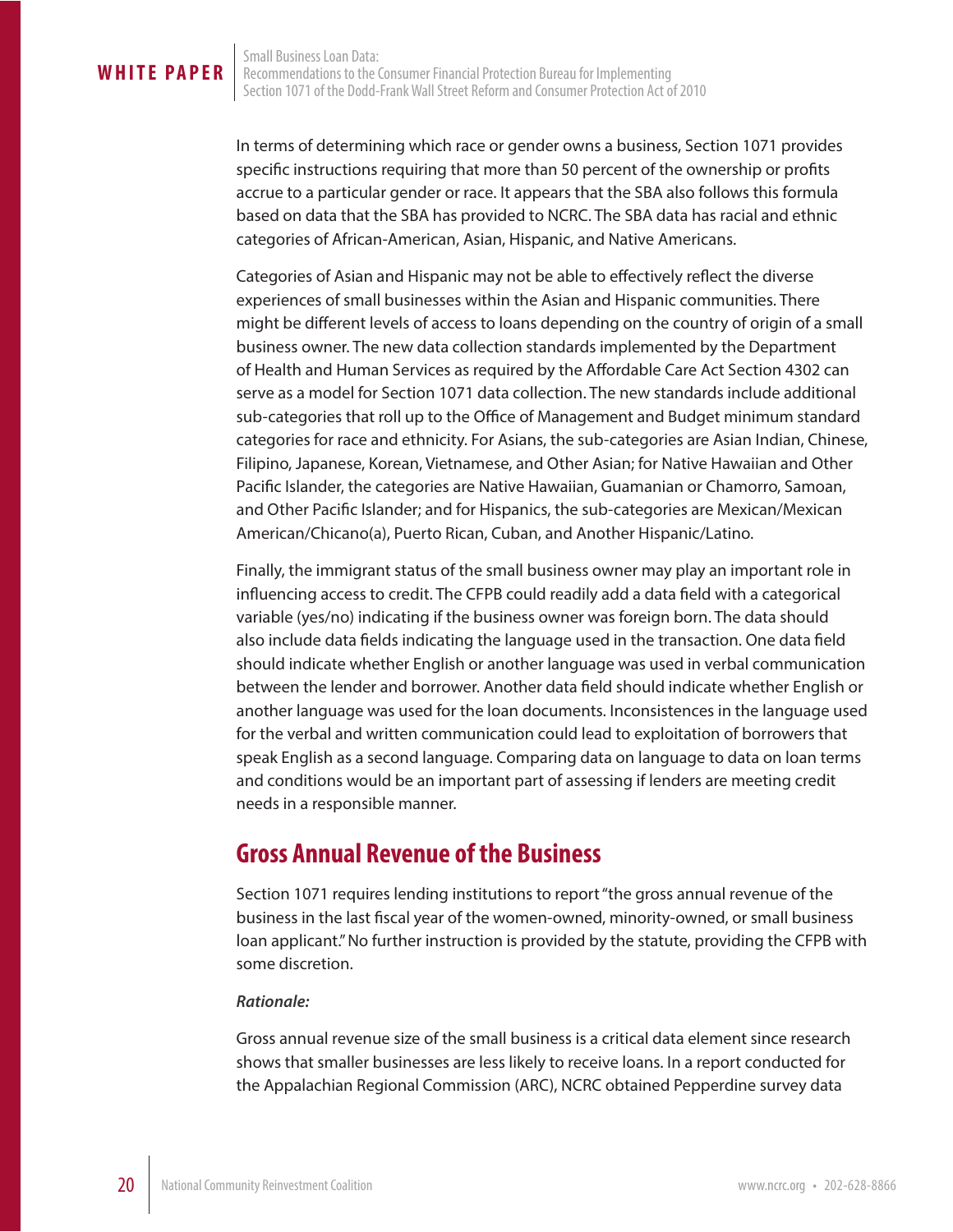Small Business Loan Data: Recommendations to the Consumer Financial Protection Bureau for Implementing Section 1071 of the Dodd-Frank Wall Street Reform and Consumer Protection Act of 2010

(see above for a description of the Pepperdine survey) that revealed approval rates for businesses of various revenue sizes. As revealed by survey data for the first quarter of 2012, just 18 percent of the small businesses with revenues less than \$500,000 who sought loans obtained them. In contrast, 35 percent of the businesses with revenues between \$500,000 and \$1 million and 55 percent of the businesses with revenues between \$1 million and \$5 million received loans.<sup>33</sup>

#### *Method:*

Revenue categories should be more detailed than those in the CRA small business loan data. In the CRA small business data, the revenue categories are small businesses with revenue below \$1 million dollars and small businesses with revenues above \$1 million. Just the one example above from the Pepperdine survey reveals the inadequacies with this classification since businesses with revenues below \$500,000 had markedly less access to loans than businesses with revenues above this amount.

In order to capture microenterprises, the revenue categories need to be expanded. The Association of Enterprise Opportunity (AEO) has a further breakdown for the smallest microbusinesses as those with gross sales and receipts below \$50,000.34 The CDFI Fund also uses \$50,000 as a category in the data it makes publicly available. At a minimum, the revenue categories should include businesses with annual revenues \$50,000 and below, \$50,000 to \$100,000, \$100,000 to \$500,000, \$500,000 to \$1 million, \$1 million to \$5 million, and \$5 million and above. According to the Census Bureau, 1.3 million firms had receipts less than \$100,000, 2.3 million firms had receipts between \$100,000 and \$500,000, and about 909,000 firms had receipts between \$500,000 and \$1 million in 2007.<sup>35</sup> The Census Bureau data supports AEO's classification in that a classification system that does not have separate categories below \$500,000 will fail to adequately capture the experience in the lending markets for large numbers of small businesses.

An important issue in the CRA small business loan data is that for a sizable number of loans, the revenue size of the small business is unknown because the bank did not consider revenue size in its underwriting.<sup>36</sup> This could be the case, for example, in credit card lending. However, the publicly available data provided by the FFIEC does not indicate for which loans the revenue size is unknown. When analysts seek to calculate the percentage of loans for businesses of various revenue categories, the percentage can be incorrect since it is not possible to subtract from the denominator the number of loans for which revenue size is unknown. At the very least, reporting institutions should be required to indicate the loans for which revenue size is unknown so that the data's accuracy can be improved.

<sup>33</sup> Josh Silver, Archana Pradhan (NCRC), Spencer Cowan (Woodstock Institute), report funded by ARC, op. cit., p. 86. 34 AEO, Bigger than You Think, op. cit.

<sup>35</sup> See [https://www.census.gov/econ/smallbus.html.](https://www.census.gov/econ/smallbus.html)

<sup>36</sup> Community Reinvestment Act: Interagency Questions and Answers, March 2010, p. 11670, Sections \_.42(a)(4)-2, 42(a) (4)-3, 42(a)(4)-4 discuss revenue of small business and that lending institutions are not required to ask for revenue size. Lending institutions report "revenues not known" on loans for which they do not collect revenue information. However, the FFIEC does not include a code in the publicly available data that indicates when revenue is unknown. See [http://](http://www.ffiec.gov/cra/pdf/2010-4903.pdf) [www.ffiec.gov/cra/pdf/2010-4903.pdf](http://www.ffiec.gov/cra/pdf/2010-4903.pdf).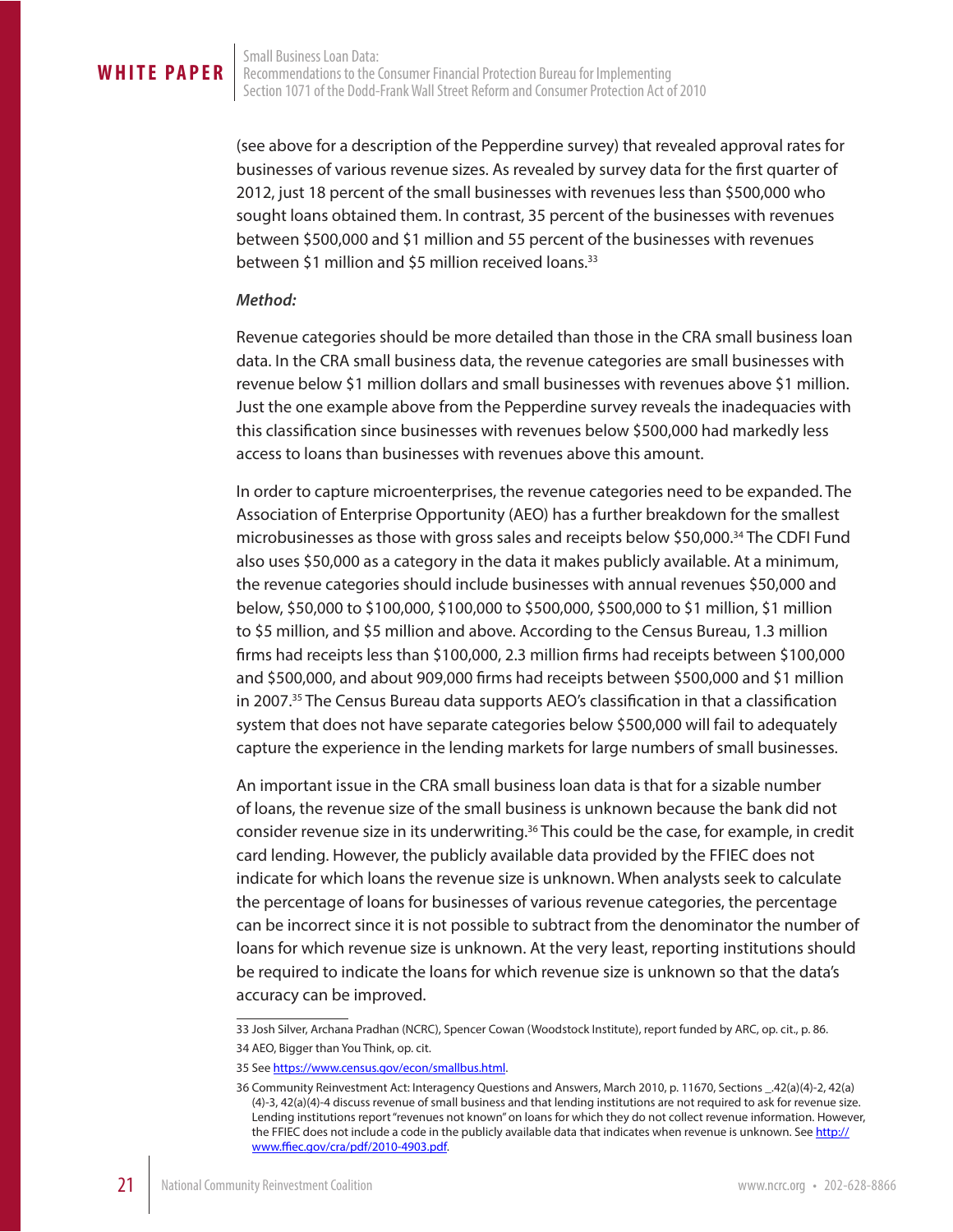<span id="page-21-0"></span>Small Business Loan Data: Recommendations to the Consumer Financial Protection Bureau for Implementing Section 1071 of the Dodd-Frank Wall Street Reform and Consumer Protection Act of 2010

The inaccuracy due to loans for which revenue is unknown impairs regulatory enforcement. For example, the CRA exam for East Boston Savings Bank reports that the bank issues a higher percentage of its loans than the aggregate (all other banks, as a group) to businesses with revenues of less than \$1 million. However, the CRA exam acknowledges that it is unknown to what extent the bank exceeds the aggregate. The exam states:

The disparity between the aggregate and Bank performance can, in part, be explained by a significant volume of business credit card lending by larger, nationwide institutions, which often do not perform underwriting that considers GAR (Gross Annual Revenue) information. Therefore, it is reasonable to assume that a significant portion of the aggregate data comprises loans to businesses upon which GAR information was not relied on, rather than to businesses with GARs over \$1 million.37

In sum, this inaccuracy diminishes the ability of even regulatory agencies to adhere to their CRA responsibilities in assessing whether banks are meeting credit needs of small businesses.

### **Census Tract in Which Business is Located**

Section 1071 requires lending institutions report the "census tract in which is located the principal place of business of the women-owned, minority-owned, or small business loan applicant."

#### *Rationale:*

The geographical location of the business is critical for regulatory enforcement of the Community Reinvestment Act (CRA) and the fair lending laws. Designed to combat redlining, CRA exams measure whether banks are making loans in low- and moderateincome census tracts and thus whether they are meeting credit needs in these tracts. While progress has been made in combating redlining, fair lending issues remain according to a recent paper by Robb and Bates. Robb and Bates' econometric analysis shows that minority-owned firms are more likely to receive loans in census tracts with higher levels of poverty. They suggest that banks are attuned to their CRA responsibilities and will make more efforts to lend to creditworthy or marginally creditworthy minorityowned firms in lower income census tracts.

Likewise, Robb and Bates show that minority-owned firms are more likely to be approved for loans if they are located in minority census tracts, which shows banks' attention to fair lending and redlining concerns. However, fair lending enforcement has not been completely successful since minority-owned firms are less likely to be approved when they are located in non-minority neighborhoods.<sup>38</sup> Data must capture the location of the

<sup>37</sup> See 2011 CRA exam of East Boston Savings Bank, http://www2.fdic.gov/crapes/2011/33510\_111117.PDF.

<sup>38</sup> Timothy Bates and Alicia Robb, *Has the Community Reinvestment Act Increased Loan Availability Among Small Businesses Operating in Minority Neighborhoods*, Urban Studies Journal, May, 2014.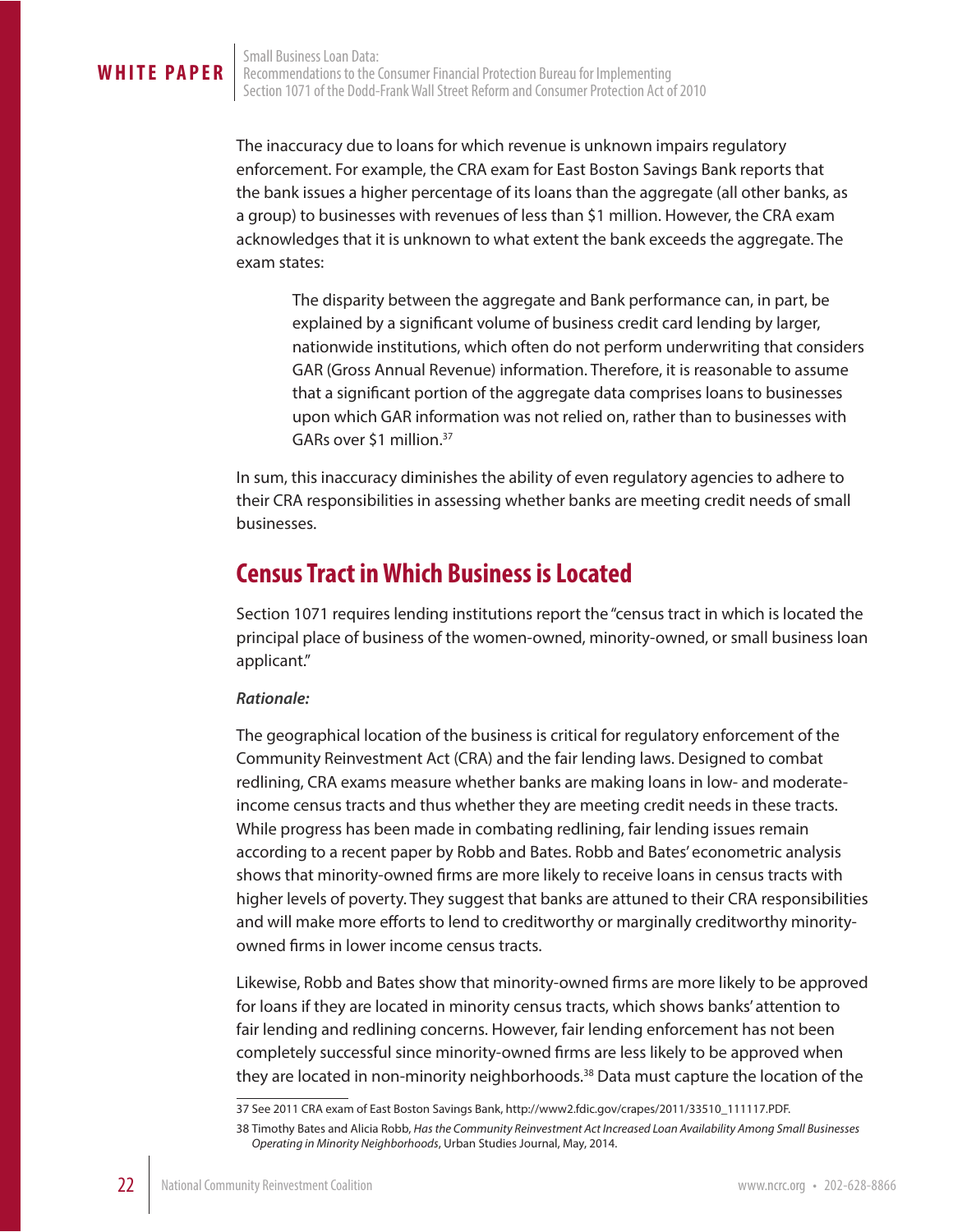business in order to measure the effectiveness of CRA and fair lending enforcement and to identify areas where enforcement needs to be improved.

Because Robb and Bates showed uneven progress in meeting credit needs of traditionally underserved borrowers, improved data on business location is needed to continually track lending in neighborhoods. Employing the CRA small business loan data, Reid and Laderman's analysis illustrates that more steps need to be made to increase access to all neighborhoods. During the economic boom years from 2004 and 2007, their analysis reveals that low- and moderate-income (LMI) and African-American neighborhoods did not benefit as much as middle- and upper-income neighborhoods (MUI) from the increase in small business lending. Moreover, the contraction in lending was greater in LMI than MUI neighborhoods between 2008 and 2009. By 2009, there was one loan per 22.6 small businesses in MUI neighborhoods but just one loan per 28.4 small businesses in LMI neighborhoods.<sup>39</sup>

#### *Method:*

Since location is a significant part of CRA and fair lending enforcement, lending institutions must be instructed to provide the census tract location of small business loans. Currently, the interagency CRA Question and Answer (Q&A) guidance advises banks that "prudent banking practices and Bank Secrecy Act regulations dictate that institutions know the location of their customers and loan collateral." The agencies further advise banks to obtain addresses beyond a post office box. In cases where only rural route numbers are provided, the agencies state that the banks still usually know the census tract location of the businesses. In cases that census tracts cannot be geocoded, the bank is to report census tract or county as "unknown."40

This guidance for banks reporting under CRA appears to strike a reasonable balance in exhorting banks to make strenuous efforts to obtain census tract locations for loans. In fact, comparing CRA small business lending reporting to HMDA reporting, NCRC found tracts unknown for about four percent of the small business loans and five percent for conventional home purchase loans (reported under HMDA).<sup>41</sup> This suggests the CRA regulation may have tighter reporting requirements than HMDA for census tract location. The CFPB regulation should also require rigorous reporting of loan location.

Currently, the FFIEC publicly reports loans by individual census tracts for the aggregate (all banks, as a group) on a county level. For individual banks, the FFIEC publicly reports data by income category of census tracts. For example, for a fictitious bank such as "Main Street Bank," the data disclosure would report how many loans were in low- or moderateincome tracts. The data will not report how many loans were issued by Main Street Bank in each of the census tracts in the county. In contrast, HMDA data reports data by each

<sup>39</sup> Laderman and Reid, Federal Reserve Bank of San Francisco, op. cit., p. 6.

<sup>40</sup> Community Reinvestment Act, Interagency Questions and Answers, March 2010, p. 11669, [http://www.ffiec.gov/cra/](http://www.ffiec.gov/cra/pdf/2010-4903.pdf) [pdf/2010-4903.pdf](http://www.ffiec.gov/cra/pdf/2010-4903.pdf).

<sup>41</sup> NCRC calculations using 2012 data reported on the FFIEC webpage; table 2-1 CRA National Aggregate for small business data and Table 7-2, Conventional Home Purchase Loans.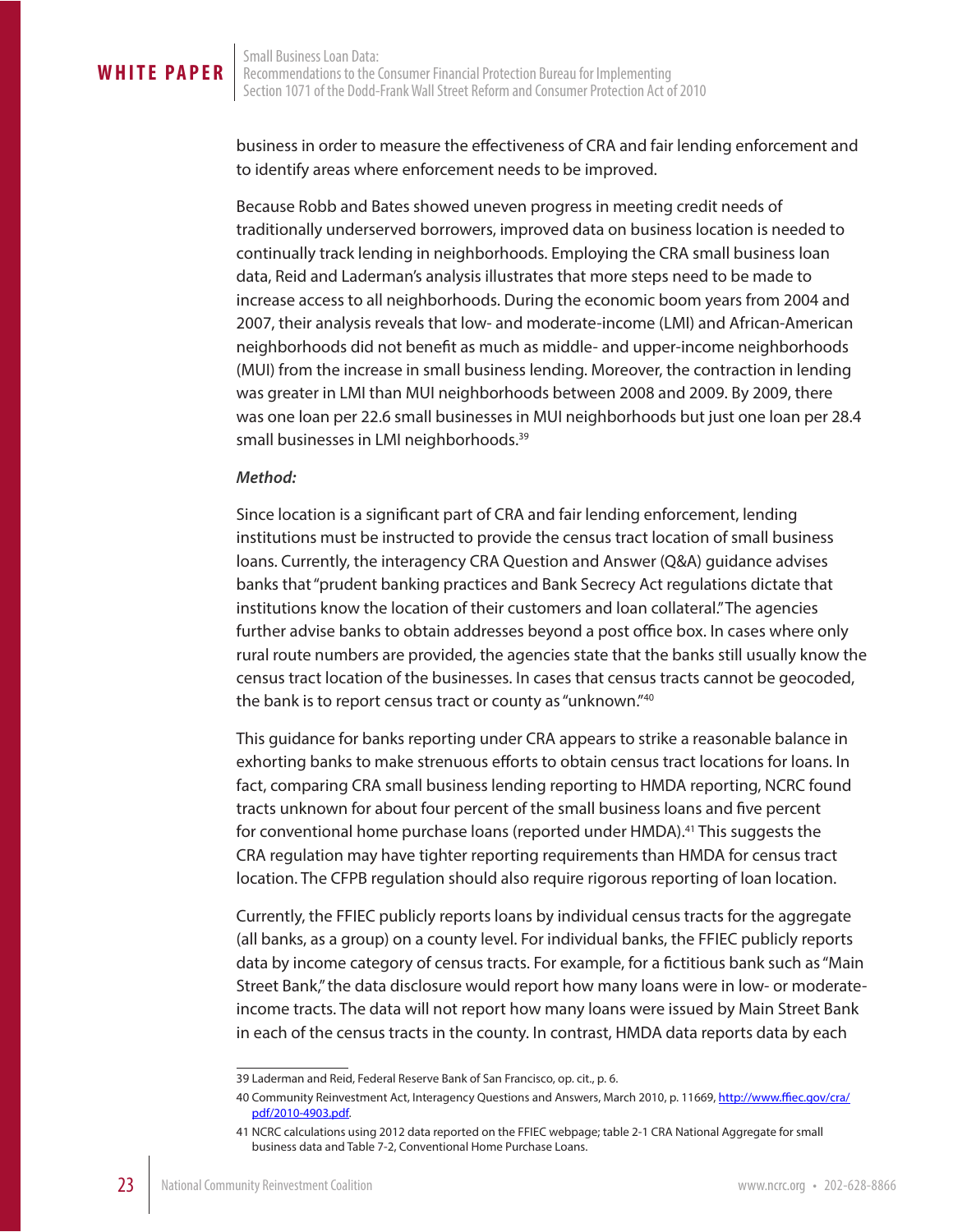<span id="page-23-0"></span>census tract for individual banks. Members of the public can more effectively hold banks accountable for making loans in various neighborhoods if the data is reported for each census tract. Below, suggestions are offered for overcoming an issue of borrower privacy that has made the agencies reluctant to release data for each tract for individual banks.

# **Type of Action Taken with Respect to the Application**

Section 1071 requires lending institutions to report "the type of action taken with respect to such application." The statute does not provide further instruction, providing the CFPB with discretion in how to report action with respect to the application.

#### *Rationale:*

Currently, the largest dataset available to the public, the CRA small business loan data, has information on loan approvals only. In contrast, some surveys such as the Kauffman Firm Survey has information on loan denials as well as approvals.

Laderman and Reid state that their paper discussed above has limitations because the CRA data does not have other action categories. According to Laderman and Reid:

Our paper cannot tease out how changes in small business lending are driven by changes in supply or changes in demand. The lack of data on small business loan applications severely limits our ability to understand where there is unmet demand for credit and whether or not small businesses in LMI neighborhoods are being denied small business credit by banks. While we do have some information on patterns of small business lending by banks with a CRA obligation, we do not have the ability to assess to what degree those loans reflect a true commitment to meeting the credit needs of the banks' local communities. Access to more comprehensive data on small business lending – especially across the different types of credit markets – would greatly facilitate our understanding of credit barriers and gaps in LMI neighborhoods.<sup>42</sup>

As Laderman and Reid maintain, it is not possible to determine with the CRA small business loan data whether differences in the percentages of loans by demographic category of neighborhood are due to differences in demand or lender action on applications. In order to assess whether credit needs are being met, data on applications and denials in addition to approvals is needed. Moreover, data on denials enables regulators and the public at large to determine if there are fair lending concerns arising from disparate denial rates experienced by different races or genders. As discussed above, the research based on survey data reveals statistically significant differences in denials by race and gender, which suggests that data for individual lending institutions is needed for enforcement purposes to investigate the possibilities of discrimination on the part of certain lenders.

<sup>42</sup> Laderman and Reid, op. cit., pgs. 9-10.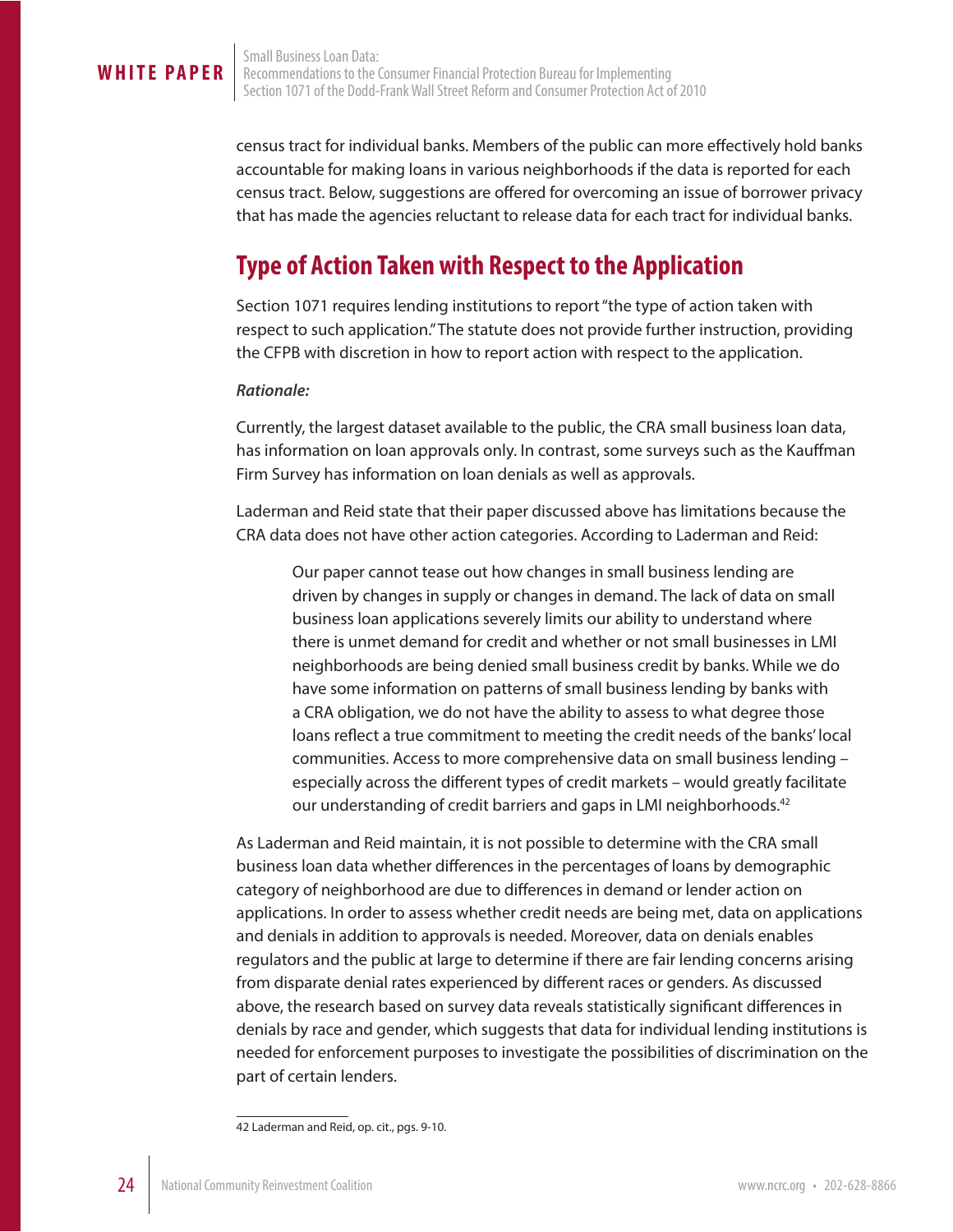Analysis of the application and denial rates by geographical area can also shed light on whether the needs for credit are being met in a uniform manner or if some regions have unmet credit needs. In a report conducted for the Appalachian Regional Commission, NCRC obtained special tabulations from the Kauffman Firm Survey aggregated to the county level in order to assess potential differences in application and denial rates in Appalachia compared to the United States as a whole. From the bar graphs below, it appears that application rates are similar in Appalachia and the nation, but that denial rates are considerably higher in Appalachia.<sup>43</sup> This suggests to policymakers that unmet credit needs are present in Appalachia compared to the nation and that either fair lending enforcement should be increased or the creditworthiness of a segment of small businesses in Appalachia should be improved so that they can receive the loans they desire.



#### **Figure 4: Percent of Respondents Applying for Loans in Appalachia and U.S.**

Figure Source: NCRC report for ARC "Access to Capital and Credit in Appalachia and the Impact of the Financial Crisis and Recession on Commercial Lending and Finance in the Region" p. 102.



### in Appalachia and U.S. **Example 20** in the set of the set of the set of the set of the set of the set of the set o Figure 5: Percent of Respondents Who Applied for Loans and Were Always Denied

Figure Source: NCRC report for ARC "Access to Capital and Credit in Appalachia and the Impact of the Financial Crisis and Recession on Commercial Lending and Finance in the Region" p. 103.

<sup>43</sup> Pradhan, Silver, and Cowan, report for ARC, op. cit., pgs. 102 and 103.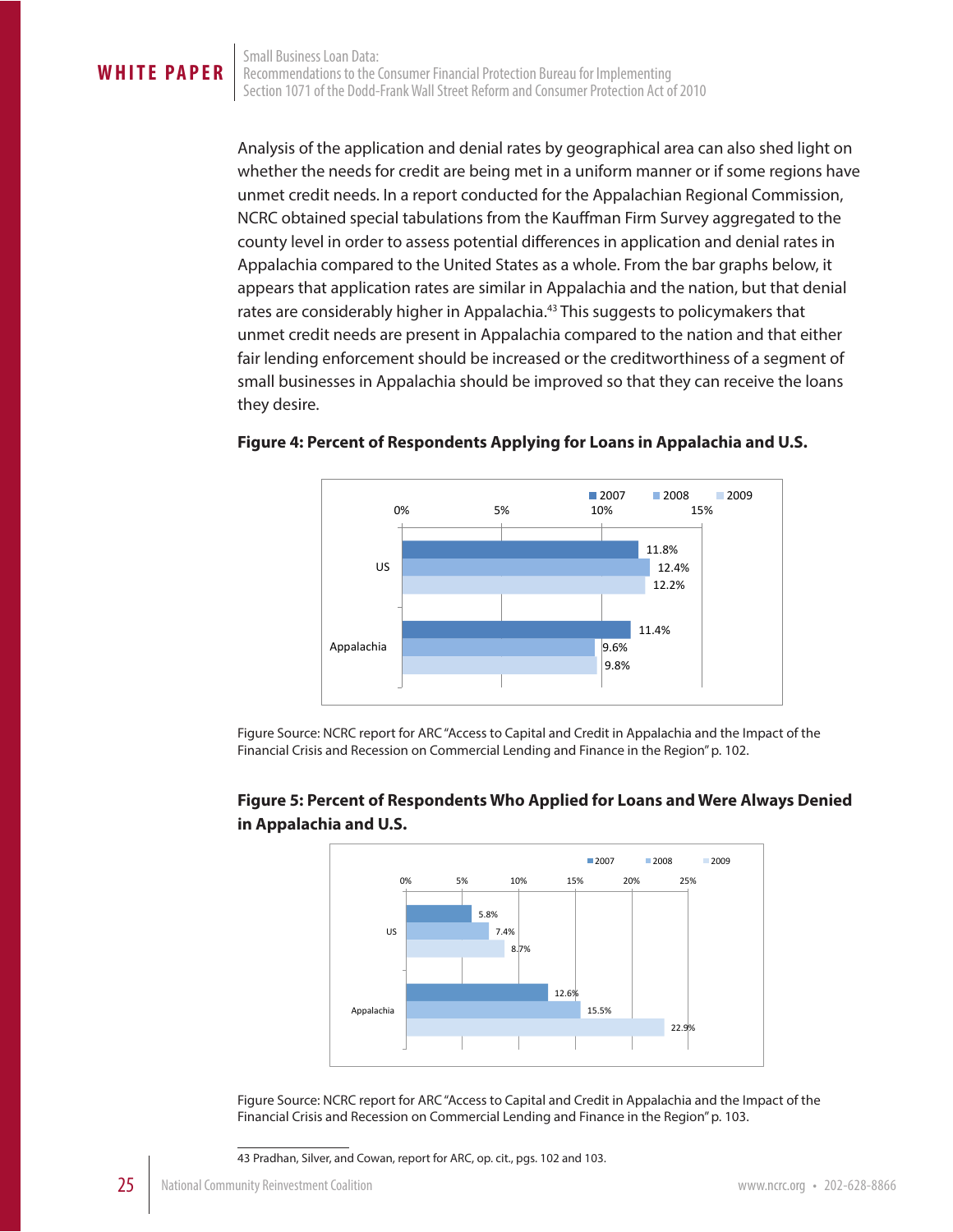#### <span id="page-25-0"></span>*Method:*

The action categories in HMDA are a good precedent that can inform the action categories in the small business data. In addition to approvals, HMDA reports whether the loan was denied, if the loan application was incomplete, if the loan was approved but not accepted by the borrower, or if the borrower withdrew the application. All of these categories are important for fair lending enforcement. Disparities in incomplete or withdrawn applications can be due to discouragement and discriminatory treatment applied to women or minorities. Moreover, disparities in approvals not accepted by the applicant can be indicative of less favorable pricing or loan terms and conditions applied to women and minority applicants.

HMDA also requires mandatory reporting of reasons for loan denial for certain lenders. All lending institutions reporting small business data must be required to report reasons for denial. This data can help stakeholders determine if fair lending concerns are present or if underwriting factors need to be addressed or if borrower creditworthiness should be improved. In its survey, the Kauffman Foundation asks respondents to indicate if they were denied loans because of insufficient collateral, business credit history, personal credit history, loan too large, inadequate documentation, or business too new.<sup>44</sup> For HMDA, one of the other denial reasons that could be applicable and possible to modify for small business loan data is debt-to-income ratio, which is an important measure of whether the loan is affordable for the borrower.

# **Type and Purpose of the Loan**

Section 1071 requires financial institutions to report the "type and purpose of the loan or other credit being applied for." The Dodd-Frank law provides no further instructions regarding this data element.

#### *Rationale:*

More information on loan purpose is critical because different credit needs are met with a loan origination compared to a renewal, refinance, or a line of credit. Data on loan originations allow researchers and the general public to determine which businesses have basic access to credit while separate reporting on refinances and renewals allows researchers to determine which businesses have additional access to credit. Like loan purpose, loan type provides important insights, particularly regarding loan terms and conditions. For example, credit card lending has shorter terms and is more expensive than non-credit card lending.

**Loan purpose:** Section 1071 must mandate that originations, renewals, lines of credit and refinances be reported separately in order to provide comprehensive insight into the availability of credit to different types of small businesses. The CRA small business data, which is the largest database currently available, is limited in that it reports loan

<sup>44</sup> Alicia Robb and Joseph Farhat, *An Overview of the Kauffman Firm Survey: Results from the 2011 Business Activities*, June 2013.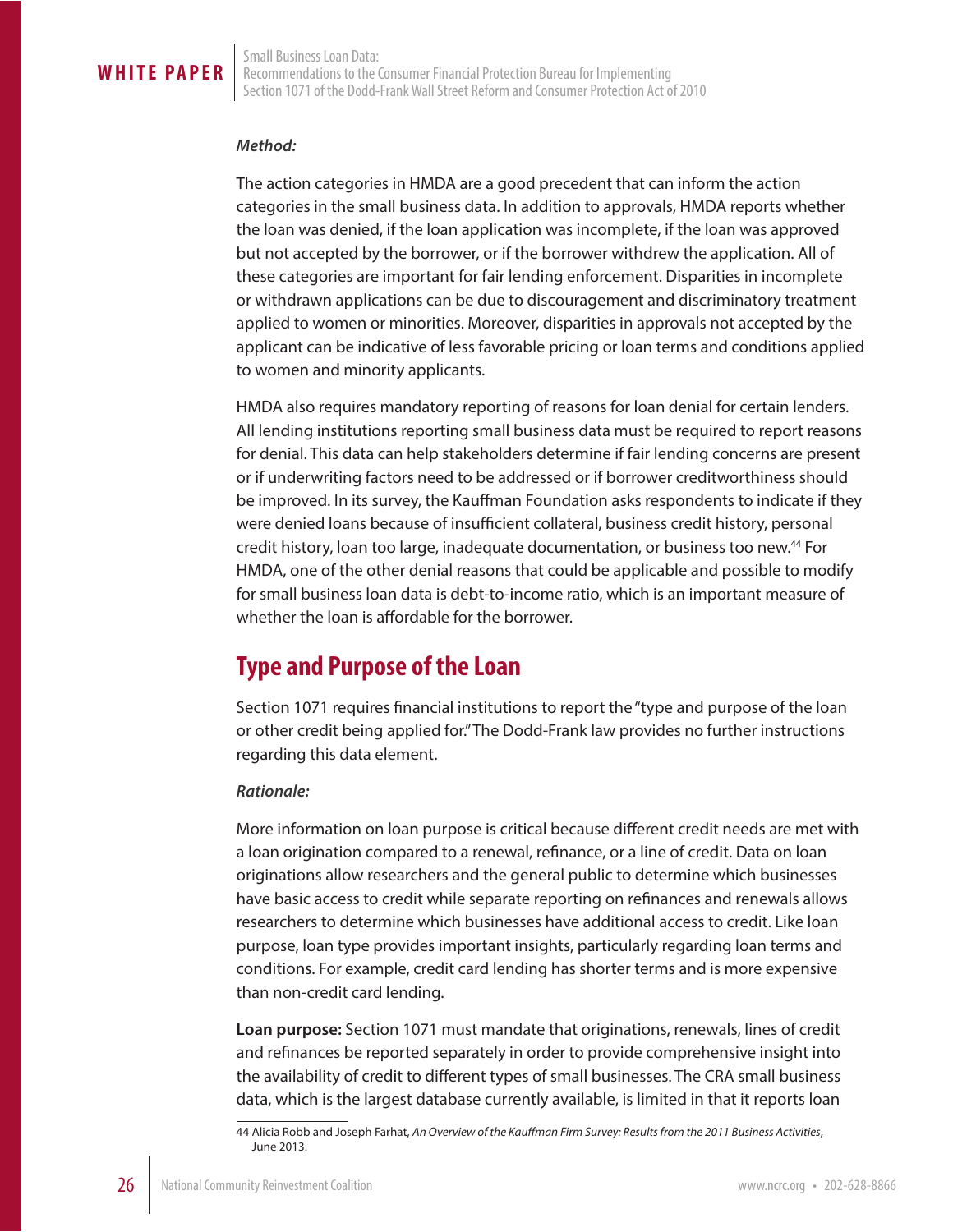Small Business Loan Data: Recommendations to the Consumer Financial Protection Bureau for Implementing Section 1071 of the Dodd-Frank Wall Street Reform and Consumer Protection Act of 2010

approvals and has peculiar procedures for reporting lines of credit, renewals, and refinances of loans that make it impossible for researchers and members of the public to separate loan originations from the other types of credit.45 It is impossible to understand if a plethora of credit needs are being met with the current CRA small business loan data. In contrast to the CRA loan data, survey data has included other types of information in addition to originations but the survey data lacks the regular annual disclosure for lending institutions that the CRA small business data features.

**Loan Type:** Categories of loan type discussed immediately below include credit card lending, personal loans and home equity loans, factoring, and merchant cash advances.

**Credit Card Lending:** The other significant limitation in the CRA small business data is a lack of separate reporting for different types of loans. The CRA small business data combines credit card lending and non-credit card lending without the ability to separate credit card and non-credit card lending in analyses.<sup>46</sup> This is a significant limitation because credit card lending has shorter terms and higher interest rates than non-credit card lending. While legitimate and responsible credit card lending serves credit needs, concerns arise when a particular group of borrowers receive a disproportionate amount of credit card loans. The borrower group is receiving loans that have higher rates and may have lower dollar amounts than they need. In fact, the SBA reports that Hispanic and African-American owners are more likely to rely upon credit cards than other businesses.<sup>47</sup>

Stakeholders may want to see if there are policies, programs, or loan products that can be used to strike a better balance between credit card and non-credit card lending. However, the first place to start is to have robust and accurate data that reports credit card and non-credit card lending. The only method to determine this now with the CRA data is to use a proxy: researchers have used an average loan amount of \$10,000 or less to determine if a particular bank is predominantly a credit card lending specialist. The banks can be grouped into credit card and non-credit card lenders. Of course, this can obscure the non-credit card loans made by the credit card specialists and the credit card loans made by the non-credit card specialists.

**Personal Loans and Home Equity Loans:** The lines between consumer, home, and small business lending can get blurred, especially for the smallest businesses. Separate studies find that about one quarter of new small businesses are funded by the personal loans received by their owners and also that one quarter of businesses use the equity in their homes to pledge collateral or to take out a line

<sup>45</sup> Community Reinvestment Act: Interagency Questions and Answers, Federal Register, Mach 11, 2010, p. 11667, Section .42-3 for line of credit, Section .42-4 for lines of credit, Section .42(a)-5 on p. 11668 for refinances and renewals. See <http://www.ffiec.gov/cra/pdf/2010-4903.pdf>

<sup>46</sup> Community Reinvestment Act: Interagency Questions and Answers, Section .42(a)(2)-3, p. 11669, [http://www.ffiec.gov/](http://www.ffiec.gov/cra/pdf/2010-4903.pdf) [cra/pdf/2010-4903.pdf.](http://www.ffiec.gov/cra/pdf/2010-4903.pdf)

<sup>47</sup> Small Business Administration, Office of Advocacy. September 2011. Frequently Asked Questions about Small Business Finance. [http://www.sba.gov/sites/default/files/files/Finance%20FAQ%208-25-11%20FINAL%20for%20web.pdf.](http://www.sba.gov/sites/default/files/files/Finance%20FAQ%208-25-11%20FINAL%20for%20web.pdf)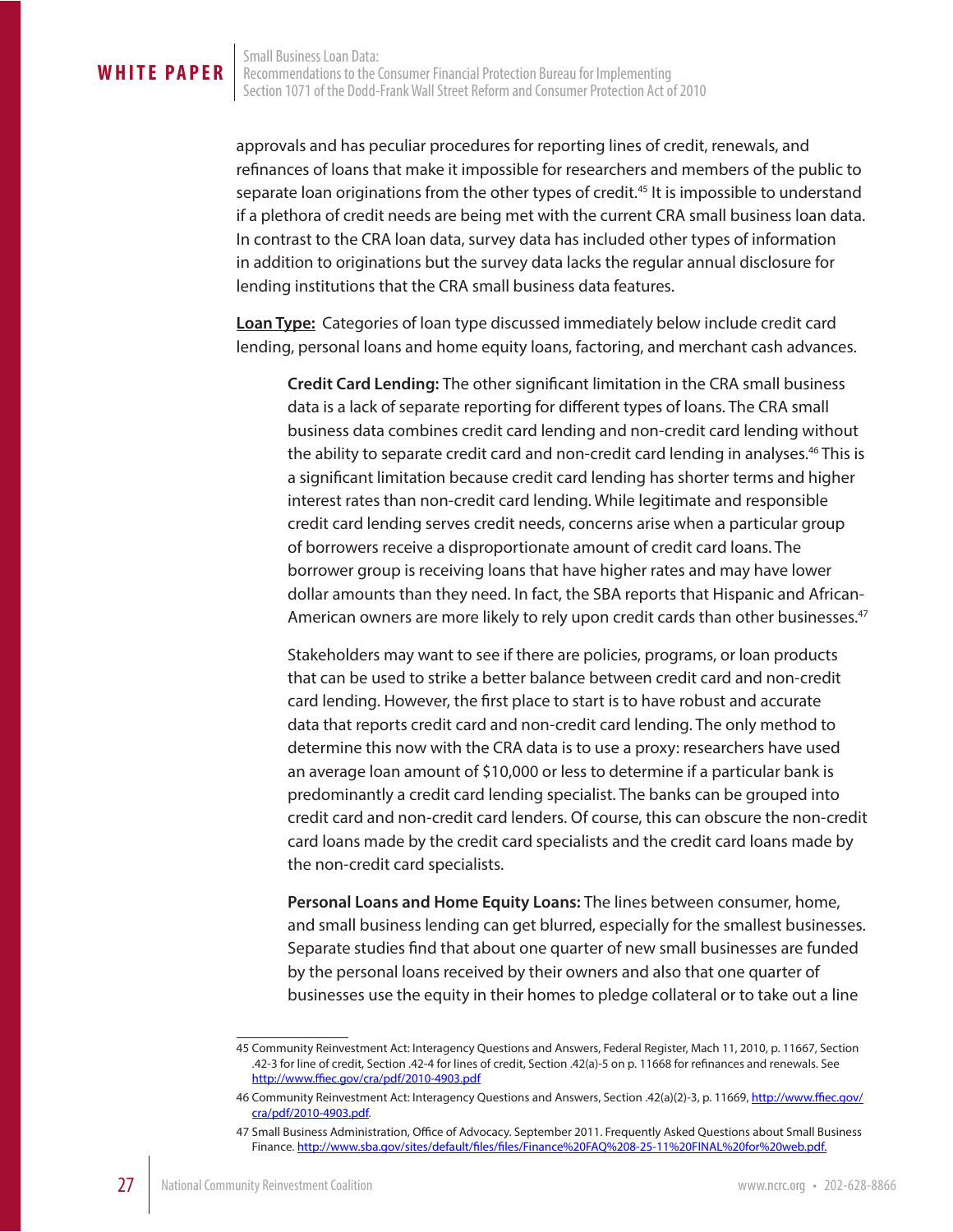Small Business Loan Data: Recommendations to the Consumer Financial Protection Bureau for Implementing Section 1071 of the Dodd-Frank Wall Street Reform and Consumer Protection Act of 2010

of credit.48 In the case of personal loans, the CFPB should consider asking lending institutions for data on borrowers using their personal credit cards or non-credit loans to finance their businesses. For home equity lending, the CFPB is mulling expanding HMDA data to include home equity lending and asking whether the borrowers used the loans for small businesses.

**Factoring:** The statutory language stipulating that the CFPB is to collect data on "other credit being applied for" is prescient because small businesses obtain credit in a variety of forms in addition to traditional loans. In a factoring arrangement, a small business will sell its receivables to a company called a "factor." The factor will then advance a portion of the receivables to the small business and collect the receivables from the small business customers.

The advantages of factoring is that can provide quick access to cash in five to ten days and is typically used by businesses that are marginally creditworthy and may have difficulty obtaining loans from banks. It can also relieve small businesses of the tasks of collecting receivables from customers. A downside to factoring is that it is an expensive form of credit; the factor will effectively charge an interest rate of around 20 percent by discounting the total amount of receivables and advancing about 75 percent to 80 percent of the receivables to the small business. The other significant drawback is that the small business cedes collections of receivables to the factor. This could be problematic if the factor engages in abusive collection techniques, alienating the customer from the small business.49

A description of factoring from a factor company, Catamount Funding, Inc., describes the advantages and disadvantages succinctly:

Factors provide financing alternatives that may not be available from usual sources for small transitional and rapidly expanding businesses. As sales expand, so does the availability funds from the factoring company. Once the business has been able to build an adequate base of capital from retained earnings, it may move to a less expensive, secured line of credit at a commercial bank. The Factor is often a temporary necessity. However, many companies continue to factor their receivables to obtain the credit services provided and to offer credit more freely than if they were to rely on their own expertise and resources.<sup>50</sup>

<sup>48</sup> Scott Shane, *How Personal Credit Affects Small Business Borrowing*, May 26, 2014, available via [http://smallbiztrends.](http://smallbiztrends.com/2014/05/personal-credit-affects-small-business-borrowing.html/print/) [com/2014/05/personal-credit-affects-small-business-borrowing.html/print/](http://smallbiztrends.com/2014/05/personal-credit-affects-small-business-borrowing.html/print/)

<sup>49</sup> Tom Taulli, *The Pros and Cons of Factoring*, Bloomberg Businessweek, October 3, 2008, available via [http://www.](http://www.businessweek.com/printer/articles/309958-the-pros-and-cons-of-factoring?type=old_article) [businessweek.com/printer/articles/309958-the-pros-and-cons-of-factoring?type=old\\_article.](http://www.businessweek.com/printer/articles/309958-the-pros-and-cons-of-factoring?type=old_article) Also, Ted Beam, *The Pros and Cons of Account Receivable Factoring*, Core Compass, August 7, 2013 available via [https://www.corecompass.](https://www.corecompass.com/index.php?option=com_content&view=article&id=1663:the-pros-and-cons-of-accounts-receivable-factoring&catid=30:economy-finance&Itemid=60) [com/index.php?option=com\\_content&view=article&id=1663:the-pros-and-cons-of-accounts-receivable](https://www.corecompass.com/index.php?option=com_content&view=article&id=1663:the-pros-and-cons-of-accounts-receivable-factoring&catid=30:economy-finance&Itemid=60)[factoring&catid=30:economy-finance&Itemid=60](https://www.corecompass.com/index.php?option=com_content&view=article&id=1663:the-pros-and-cons-of-accounts-receivable-factoring&catid=30:economy-finance&Itemid=60)

<sup>50</sup> From webpage of Catamount Funding, Inc.,<http://www.catamountfunding.com/About/HistoryofFactoring.php>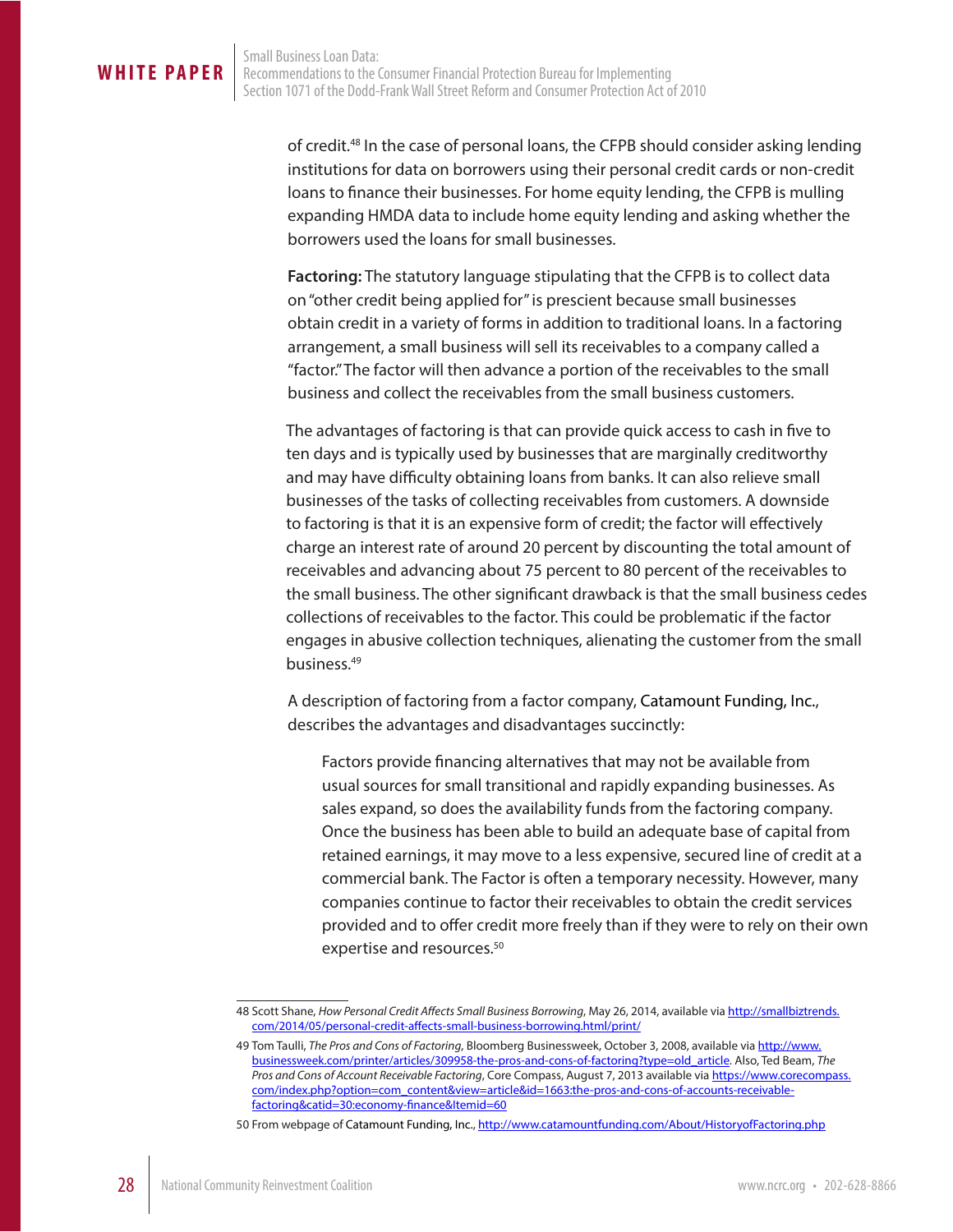Factoring is a form of credit that is likely to be prevalent among the traditionally underserved small businesses that are a focus of Section 1071. Rigorous data on factoring would therefore further the purposes of Section 1071.

**Merchant Cash Advances:** Like factoring, merchant cash advances are not a traditional form of lending and tend to be used by small businesses that may have difficulties receiving loans due to their start-up status, lack of collateral, or creditworthiness. In a merchant cash advance arrangement, a cash provider will provide a small business a lump sum payment in exchange for a portion of future sales. Small businesses in the restaurant or retail sector receiving credit card payments are typical customers of merchant cash advances.

One drawback, just like in factoring, is cost. Annual percentage rates (APR) can hover between 60 to 200 percent. For example, the *New York Times* recently profiled a retail company that received a merchant cash advance for \$200,000 for which the retail company paid \$55,000, an APR of 55 percent. The merchant cash advance took 15 percent of the retail company's daily sales until it had recouped \$255,000. Critics of merchant cash advance companies state that since these companies are not traditional lenders, they avoid consumer protection regulations applying to banks. Merchant cash advance companies reply that they have adopted prudent practices such as varying the daily amount they receive from a small business' sales depending on the strength and financial condition of the small business.

The merchant cash advance industry is about a decade old, with approximately 50 providers. In contrast, factoring has been around for decades and is apparently more fragmented. Just as in the case with factoring, data collected per Section 1071 on the credit provided by merchant cash advances would be valuable in terms of informing the public on the types and terms of credit available to traditionally underserved small businesses.<sup>51</sup>

#### *Method*

HMDA provides a useful model and precedent for collecting useful data on the type and purpose of the loan. In a straightforward manner, HMDA has a separate data field for lenders to indicate if the loan is an origination or refinance. HMDA also has a separate data field to indicate if a loan is a conventional loan or a government-insured loan. Likewise, the data collected under Section 1071 can improve upon the CRA small business loan data and require lenders to indicate type and purpose in separate data fields. Data collected under Section 1071 should indicate if a loan is an origination, refinance, renewal, credit card, or a non-traditional loan such as factoring or merchant cash advance. Data collected under Section 1071 should also indicate if the loan is conventional or a government-insured SBA loan. Finally, home equity loans or lines of

<sup>51</sup> John Tozzi, *How Merchant Cash Advances Work*, Bloomberg Businessweek, January 9, 2009, [http://www.businessweek.](http://www.businessweek.com/printer/articles/32806-how-merchant-cash-advances-work) [com/printer/articles/32806-how-merchant-cash-advances-work.](http://www.businessweek.com/printer/articles/32806-how-merchant-cash-advances-work) Amy Cortes*, Can't Get a Bank Loan? The Alternatives are Expanding*, New York Times, March 5, 2014.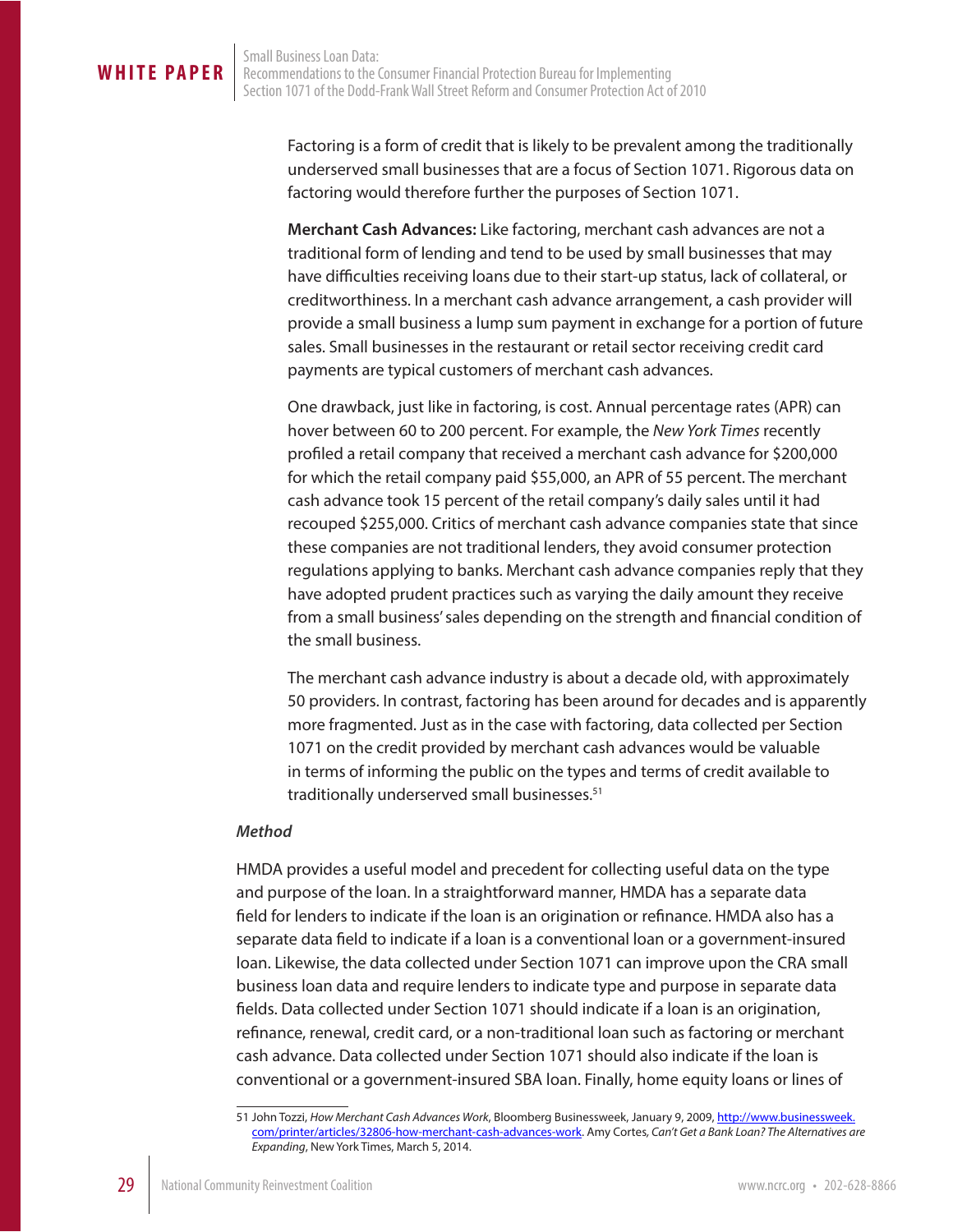<span id="page-29-0"></span>credit have been used by small businesses as a means of financing. The CFPB is currently contemplating whether to collect this information under HMDA. If the CFPB opts not to collect this under HMDA, it should collect this data pursuant to Section 1071.

# **Amount of Credit Applied for and Received**

Section 1071 requires financial institutions to report the "amount of credit or credit limit applied for, and the amount of the credit transaction or the credit limit approved."

#### *Rationale*

The amount of credit is a data element that is important for the purposes of Section 1071 of enforcing fair lending laws and assessing whether credit needs are met. As discussed above, MBDA finds that minority-owned firms received lower loan amounts than non-minority firms. This finding remains even after controlling for sales level of firms. Disparities in loan amounts received can impede the growth of minority- and womenowned businesses and thus impair overall economic growth. The data on loan amount will enable stakeholders to investigate these disparities and attempt to devise strategies for narrowing or eliminating the disparities. Disparities in loan amounts can manifest themselves in both credit card and non-credit card lending.

#### *Method*

HMDA regulations require reporting institutions to show the loan amount in thousands. This appears to be a straightforward reporting requirement that would be suitable for the small business loan data reported under Section 1071.

# **Discretionary Data Elements**

Section 1071 has an important clause allowing the CFPB to collect "any additional data that the Bureau determines would aid in fulfilling the purposes of this section." Since lending markets and credit needs evolve over time, providing the CFPB with discretionary authority is necessary so that data reporting requirements can be updated to capture information on new and emerging needs and developments. Before the CFPB was created by Dodd-Frank, the Federal Reserve Board in the early 2000s promulgated changes in HMDA data collection to capture price information in response to the surge of subprime and high-cost lending. Similarly, the CFPB may need to periodically revise the small business data in future years. In addition, while Section 1071 mandates important data elements, it also omitted other important information. Based on a review of current research, additional data elements that are desirable in terms of fulfilling the purposes of Section 1071 include:

*Pricing Data:* Pricing data would be key to furthering the purposes of Section 1071, including enforcement of fair lending laws. MBDA found that minority-owned firms paid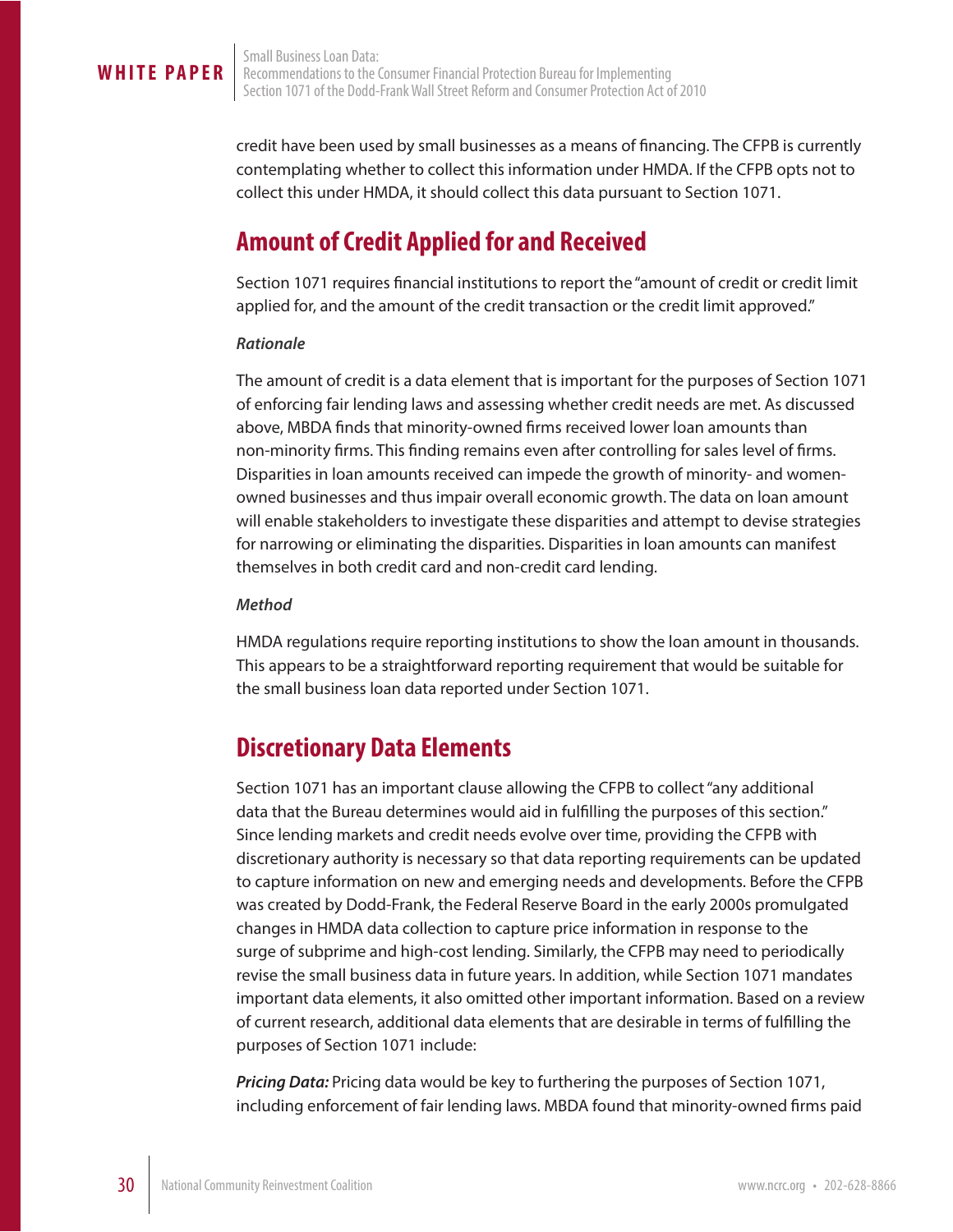Small Business Loan Data: Recommendations to the Consumer Financial Protection Bureau for Implementing Section 1071 of the Dodd-Frank Wall Street Reform and Consumer Protection Act of 2010

7.8 percent on loans compared to 6.4 percent for non-minority-owned firms.<sup>52</sup> Regular and comprehensive data would allow further investigations about whether these pricing disparities continue to exist and the prevalence and extent of the disparities across various types of loans. The CDFI Fund collects robust pricing data from CDFIs. For term loans and lines of credit, CDFIs report the interest rate for each loan and whether the loan is fixed-rate or adjustable rate. CDFIs also report points and origination fees for term loans and lines of credit. This data is an important precedent for any pricing data associated with Section 1071.

*Industry:* Industry classification is a variable that must be collected in order to assess if differences in access to credit for minorities and women remain after controlling for industry sector. MBDA documents that minority firms are less prevalent in construction and manufacturing, where firms tend to receive higher amounts, and that minority firms are more concentrated in retail trade which have lower loan amounts.<sup>53</sup> The CFPB could adopt the North American Industry Classification System (NAICS) used by federal agencies for classifying business establishments.

*Creditworthiness:* Research discussed above uses creditworthiness variables to determine if disparities by race and gender in access to credit received remain after controlling for creditworthiness. Just like the research discussed above, NCRC has obtained and used Dun and Bradstreet credit scores for assessing the impacts of creditworthiness on access to credit for small businesses.

However, only the more established small businesses have commercial credit scores. The smallest businesses lack commercial credit scores. Instead, banks use the credit scores of the owners of very small businesses to assess their creditworthiness. A paper conducted for the SBA Office of Advocacy found that most banks (53 percent) did not use credit scores in small business lending. For banks that use credit scores, 43.5 percent of them use the scores of the owners while 9.5 percent use the commercial scores of the small businesses.54 Thus, the CFPB would want to collect information on the use of personal scores of the owners as well as scores of the small business.

The CFPB should also investigate the prevalence of lending institutions using alternative measures of creditworthiness and the ease of reporting this type of information. For example, newer Internet-based lenders such as OnDeck use their own proprietary credit score.55 Standardizing all of these different types of credit scores and preserving consumer privacy can be accomplished by normalizing credit scores, which has been a recommendation offered to the CFPB for its HMDA rulemaking by NCRC and allied organizations.

55 Penny Crossman, American Banker, *OnDeck Milestone Proves Small Businesses Like Online Loans*, March 7, 2014.

<sup>52</sup> MBDA, *Disparities in Capital Access*, op. cit., p. 5.

<sup>53</sup> MBDA, *Disparities in Capital Access*, op. cit., p. 41.

<sup>54</sup> This study was conducted in 2006 so the use of credit scoring may have changed. See Charles D. Cowan and Adrian M. Cowan, *A Survey Based Assessment of Financial Institution Use of Credit Scoring for Small Business Lending*, for the SBA Office of Advocacy, November 2006, available via [http://archive.sba.gov/advo/research/rs283tot.pdf.](http://archive.sba.gov/advo/research/rs283tot.pdf)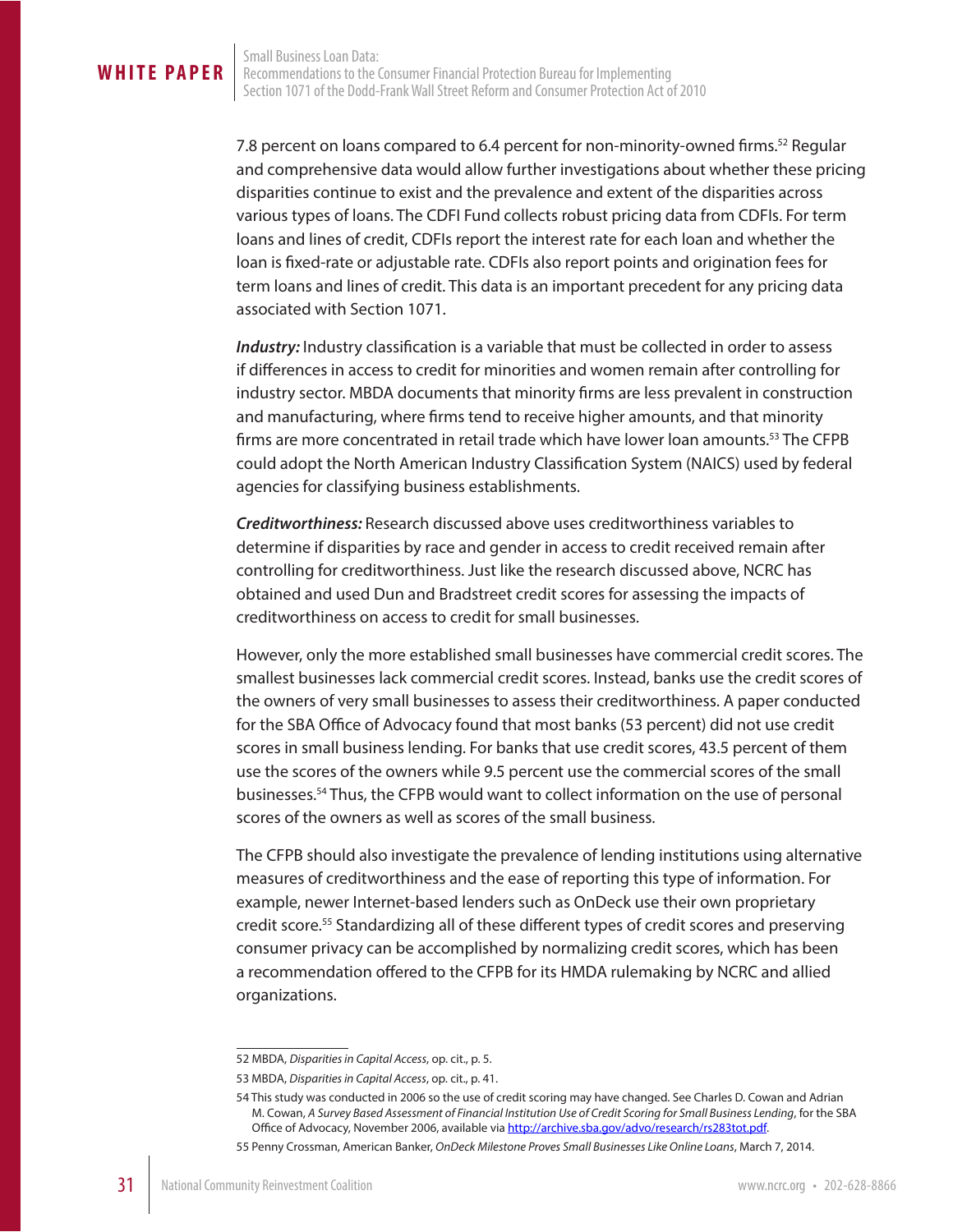Small Business Loan Data: Recommendations to the Consumer Financial Protection Bureau for Implementing Section 1071 of the Dodd-Frank Wall Street Reform and Consumer Protection Act of 2010

*Number of Employees:* The number of employees is a key measure of the size of small businesses. A number of organizations including American Enterprise Opportunity define microbusinesses as those with five employees or less. Section 1071 focuses on the smallest businesses in addition to women- and minority-owned business, suggesting that number of employees is a critical data element. As discussed above, along with revenue size, the number of employees is a key variable enabling users of the data to focus on the definition of small businesses that is of most interest to them.

*Collateral:* The amounts and types of collateral are an important component of underwriting in small business lending and can be a barrier for the smallest businesses. According to businesses involved in Federal Reserve focus groups and meetings, collateral asset values held by their businesses dropped during the Great Recession. As a result, several lenders required additional collateral that small businesses needed for loans, making it harder for small business to be approved for loans.56 Collateral information will therefore shed light on underwriting changes and approaches during various economic conditions and will help stakeholders better understand fluctuations in access to credit. In addition, the CFPB should consider asking lending institutions to report the value of any personal collateral pledged for loans in addition to collateral owned by the business. According to Robb, start-ups tend to pledge personal assets when securing financing.<sup>57</sup> In addition, personal guarantees were offered on 41 percent of small business loans according to a study using data collected by the Federal Reserve Board.<sup>58</sup>

*Start-up Status and Years in Business:* Start-up businesses and younger businesses experience more difficulties accessing credit than more experienced businesses. In a recent survey of microbusinesses, CFED finds that younger businesses are twice as likely to indicate trouble accessing credit than more established businesses. In addition, businesses under one year old used an average of 3.9 financial products in contrast to 6.6 used by businesses over 10 years old.<sup>59</sup> An indication of whether a business is a start-up is important and a relatively easy categorical variable to collect. Likewise, it would also be straightforward for lenders to ask and collect the number of years the firm has been in business.

*Loan Performance Data:* The SBA reports loan performance data including delinquencies for its various programs such as the 7(a) loan program. The loan performance data is another data element that would be instrumental for fair lending enforcement and for

<sup>56</sup> Addressing the Financing Needs of Small Businesses: Summary of Key Themes from the Federal Reserve System's Small Business Meeting Series (2010) available via [http://www.federalreserve.gov/newsevents/conferences/sbc\\_small\\_](http://www.federalreserve.gov/newsevents/conferences/sbc_small_business_summary.pdf) [business\\_summary.pdf.](http://www.federalreserve.gov/newsevents/conferences/sbc_small_business_summary.pdf)

<sup>57</sup> Alicia Robb, *Access to Capital among Young Firms, Minority-Owned Firms, Women Owned Firms and High-Tech Firms*, for the SBA Office of Advocacy, April 2013, p. 14.

<sup>58</sup> This is data from a 1998 study so the percentages may have changed over the years, but personal guarantees probably remain important, especially for sole proprietors and microbusiness. See John Moon, Federal Reserve Board of Governors, *Small Business Finance and Personal Assets,* in Community Investments, Winter 2009/2010, Volume 21, Issue 3, [http://www.frbsf.org/community-development/files/moon\\_john.pdf](http://www.frbsf.org/community-development/files/moon_john.pdf).

<sup>59</sup> Lauren Williams and Kasey Wiedrich, *In Search of Solid Ground: Understanding the Financial Vulnerabilities of Microbusiness Owners*, CFED, April 2014, p. 13.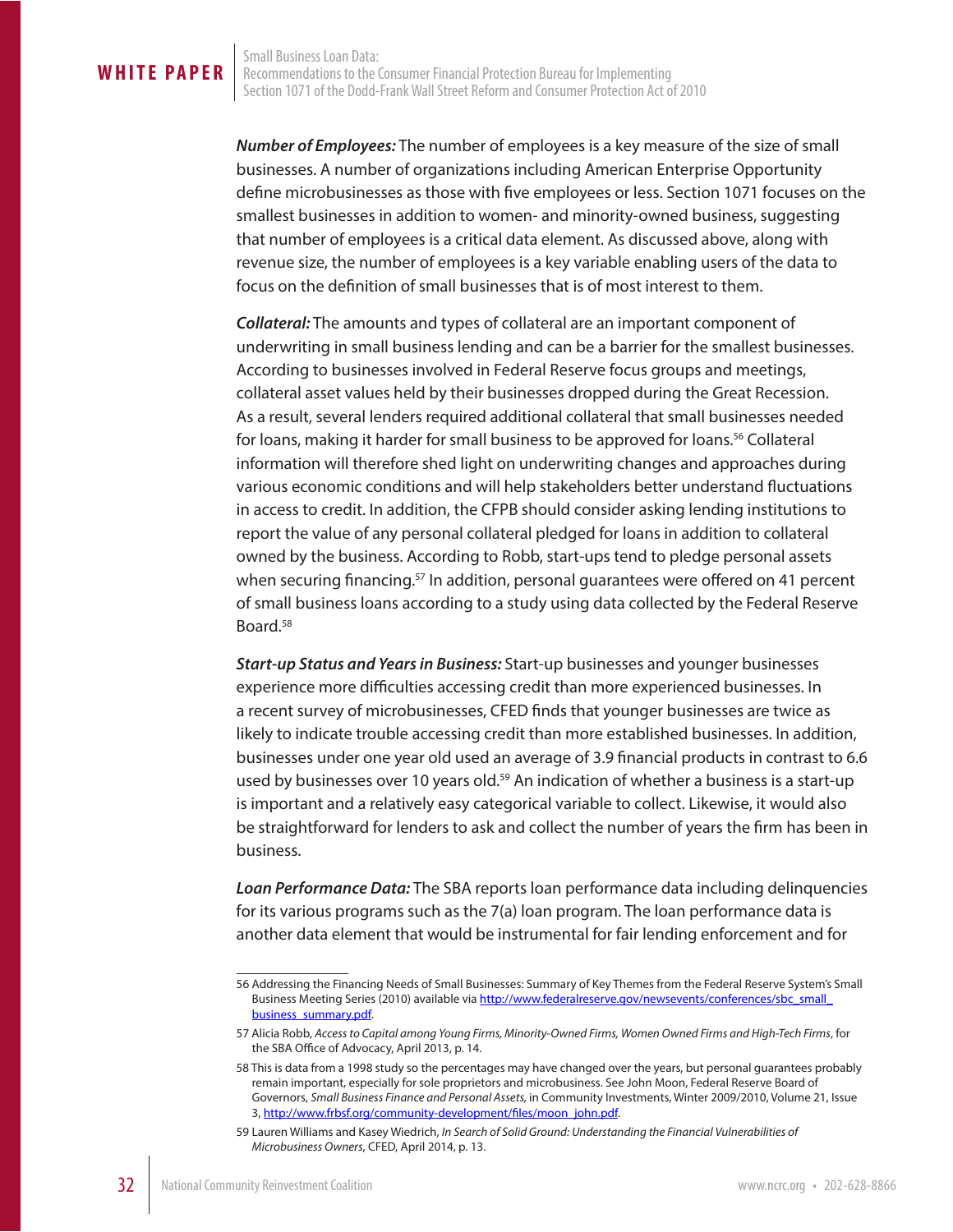<span id="page-32-0"></span>helping to determine whether racial or gender disparities can be explained by business necessity (higher delinquency rates for these borrowers) or whether the disparities are wider than necessary to account for differences in loan performance.<sup>60</sup>

# **Types of Institutions Required to Report**

The definition of a financial institution that is required to report data per Section 1071 is broad. Specifically, Section 1071 states, "the term 'financial institution' means any partnership, company, corporation, association (incorporated or unincorporated), trust, estate, cooperative organization, or other entity that engages in any financial activity." At the same time, however, Section 1071 allows the CFPB to exempt any "financial institution or class of financial institutions" "conditionally or unconditionally" from reporting requirements if the CFPB believes such exemptions would further the purposes of Section 1071.

Since the purpose of Section 1071 is to facilitate enforcement of fair lending laws and enable communities to identify business and community development needs, the CFPB must develop a rule that provides for broad and comprehensive inclusion of financial institutions that issue small business loans. The ability to engage in fair lending enforcement is impaired if significant numbers of financial institutions are exempted. The CFPB would not be able to effectively compare institutions against their peers to determine which institutions are likely to be engaged in discrimination and are outliers in terms of serving minorities and women-owned small businesses. In addition, the CFPB's and the public's ability to determine unmet needs and opportunities is constrained if a significant number of lenders are exempted. Since data will be lacking on their activities, it will be impossible to know if a gap or unmet need identified by data analysis is being filled by the lenders exempted from data reporting. In addition, if the CFPB collects data on loan price and performance, omissions of groups of lenders will reduce the accuracy of analyses of loan pricing and performance, which is also critical for assessing whether credit needs are being met in a responsible fashion.

A typology of lenders is helpful in determining how to comprehensively capture the great majority of small business-related lending activity. One benchmark to aim for is that HMDA data, as estimated by the Federal Reserve Board, captures about 80 percent of home loan activity. In order to capture a similar percentage of lending activity under Section 1071, this white paper offers a list of various lending institutions making significant amounts of small business lending. A starting place is to divide financial institutions into two halves: depository institutions and non-depository institutions. Depository institutions include large banks, small banks, and credit unions. Nondepository institutions include factors, merchant cash advance lenders, online lenders, and consumer lenders that also offer small business loans. Each of these are now discussed in turn.

<sup>60</sup> Ruth Simon and Tom McGinty, *Loan Rebound Misses Black Businesses*, Wall Street Journal, March 18, 2014. The Wall Street Journal obtained and analyzed SBA data for its article.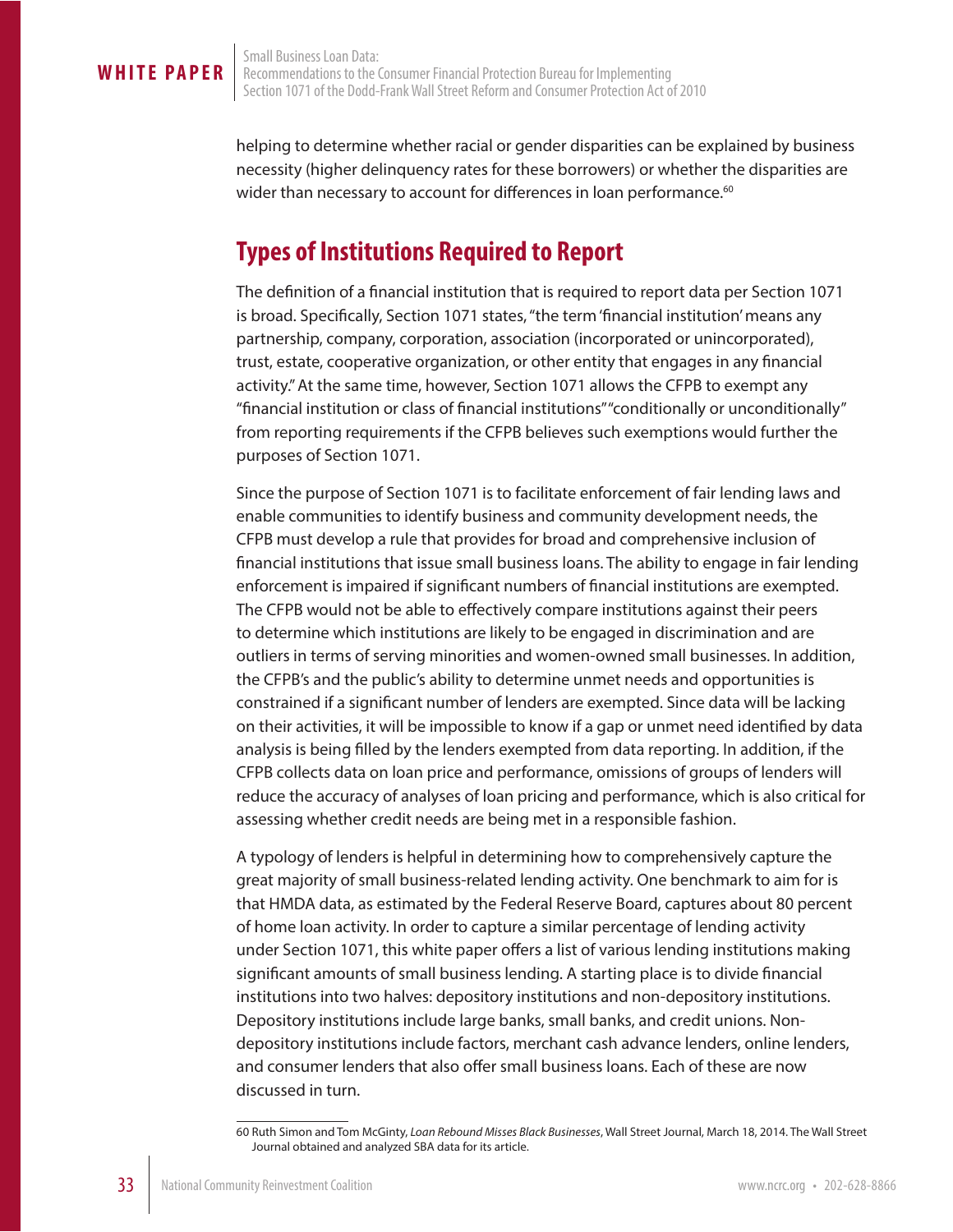<span id="page-33-0"></span>Small Business Loan Data: Recommendations to the Consumer Financial Protection Bureau for Implementing Section 1071 of the Dodd-Frank Wall Street Reform and Consumer Protection Act of 2010

# **Depository Institutions**

Under the CRA regulations, large banks with assets of more than \$1 billion are required to report small business loan data. In 2012, the most recent year for which industry-wide data is available, these institutions reported approximately 5.9 million loans of a total dollar amount of \$206 billion.<sup>61</sup> Large banks are likely to report the majority of loans under Section 1071.

#### *Intermediate Small Banks*

Intermediate small banks with assets of between \$250 million and \$1 billion were required to report small business data but were exempted from this data reporting requirement by the bank regulatory agencies in 2005. While some of these intermediate small banks still voluntarily report this data, the exemption was a mistake and obscures important lending patterns from observation and research.<sup>62</sup> In a report for the Appalachian Regional Commission (ARC), NCRC used data from 2003, one of the last years of reporting for the intermediate small banks. NCRC found that these institutions were important for meeting credit needs in Appalachia. For example, intermediate small banks had a market share of 22 percent of all small business loans issued in the Appalachian portion of Virginia and a 15 percent market share in the Appalachian portion of Maryland. In addition, intermediate small banks had twice as high a market share in rural than urban Appalachian counties (12 percent compared to six percent). Finally, regression analysis revealed that intermediate small banks' lending did not vary based on credit score of the small business. This finding indicates that these banks were more sensitive to the needs of newer or marginally qualified small businesses and was consistent with the "relationship"-based model of knowing customers personally as opposed to a quantitative underwriting approach. Thus the deletion of the data reporting requirement for intermediate small banks frustrates the ability of the public to see if or how credit needs of traditionally underserved small businesses are being met.<sup>63</sup>

According to the FFIEC, the non-reporting banks account for about 13 percent of the small business loans issued by banks.<sup>64</sup> This is a significant amount of lending and capturing these loans would provide a more comprehensive picture of lending patterns, particularly for smaller metropolitan areas and rural areas.

#### *Credit Unions*

Credit unions are not small business lending specialists *per se* since their small business lending activities are limited to 12 percent of their assets.<sup>65</sup> However, the credit union

<sup>61</sup> See <http://www.ffiec.gov/craadweb/pdf/2012/N2-2.PDF>.

<sup>62</sup> About 300 intermediate small banks still report small business loan data. See [http://www.ffiec.gov/hmcrpr/cra\\_fs13.](http://www.ffiec.gov/hmcrpr/cra_fs13.htm) [htm.](http://www.ffiec.gov/hmcrpr/cra_fs13.htm) This shows that the data reporting is not burdensome and that these banks desired to be recognized for their lending to small businesses.

<sup>63</sup> National Community Reinvestment Coalition, Access to Capital and Credit for Small Businesses in Appalachia, April 2007, funded by the Appalachian Regional Commission.

<sup>64</sup> See [http://www.ffiec.gov/hmcrpr/cra\\_fs13.htm.](http://www.ffiec.gov/hmcrpr/cra_fs13.htm)

<sup>65</sup> See <http://www.cuna.org/Stay-Informed/Press-Room/Small-Business-Lending/>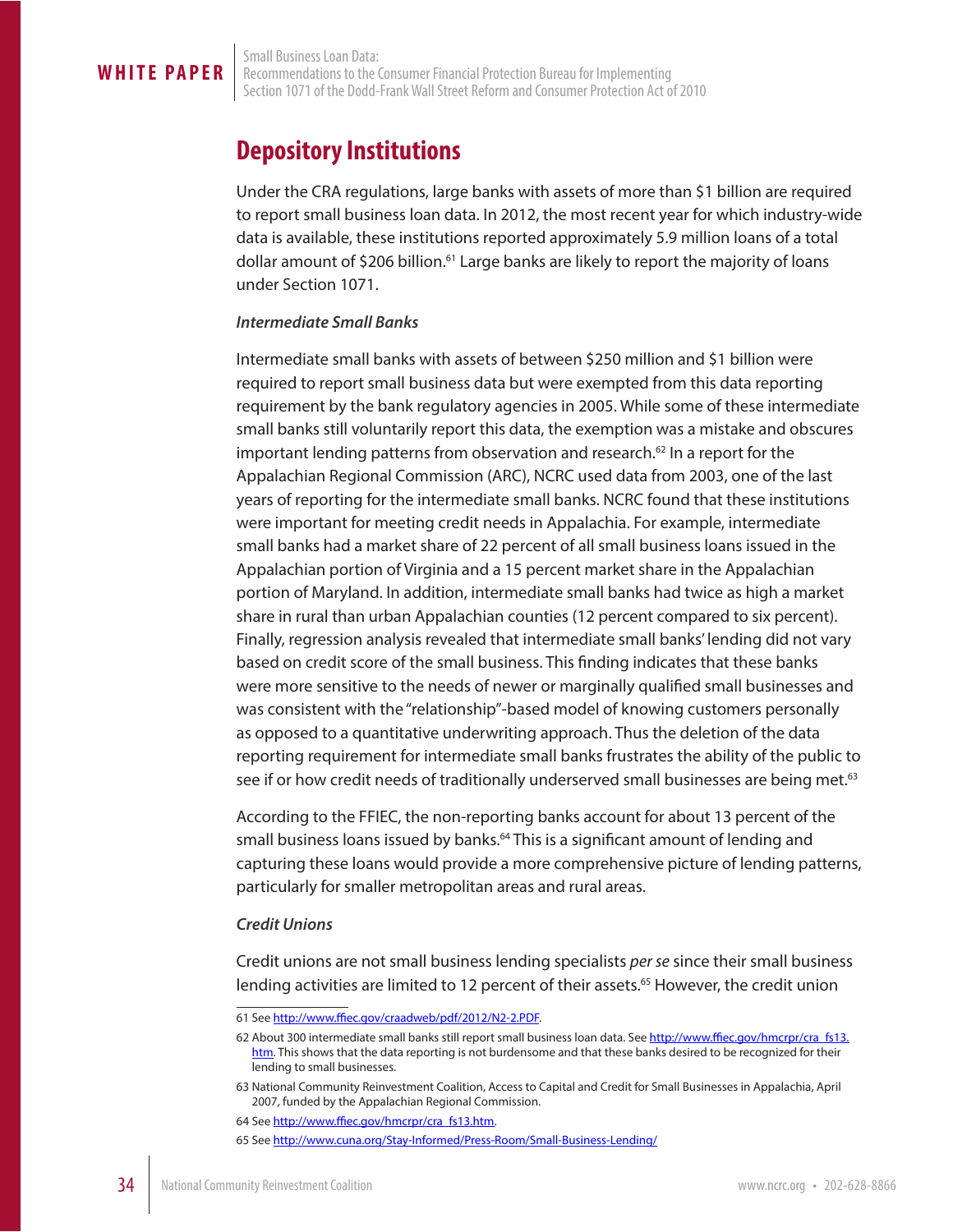<span id="page-34-0"></span>Small Business Loan Data: Recommendations to the Consumer Financial Protection Bureau for Implementing Section 1071 of the Dodd-Frank Wall Street Reform and Consumer Protection Act of 2010

industry is larger than is commonly assumed with significant amounts of small business loans. According to the National Credit Union Administration, 6,819 federally insured credit unions had 93.8 million members and \$1 trillion in assets in 2012. These credit unions also had \$41.7 billion in small business loans outstanding.<sup>66</sup> The credit union industry is thus an important source of small business loans and must report data under Section 1071.

#### *Threshold for Reporting*

In order to more effectively gauge whether credit needs are being met, a considerably larger number of depository institutions must report data under Section 1071. A useful guide for determining the threshold for reporting is HMDA thresholds that have been used for several years. In the case of depository institutions, the current asset threshold is \$43 million dollars and is adjusted yearly for inflation. The CFPB contemplates amending this threshold to 25 loans or more. Given the importance of smaller banks in small business lending and the fact that smaller banks have been reporting HMDA data for several years, it would be sensible to make the thresholds the same or very similar for HMDA and small business data.

### **Non-Depository Institutions**

#### *Factors*

As stated above, the factoring industry is fragmented, so attempting to estimate loan volume of factors is difficult. However, a trade association called the American Factoring Association has a publicly available list of approximately 60 of its prominent members.<sup>67</sup> Some of the members include Advance Business Capital, Apex Capital Corp., and Bibby Financial Services, Inc.<sup>68</sup> One bank, Crestmark Bank in Troy, Michigan, is a member of the trade association. Though not a member of the trade association, CIT Bank is a bank based in Utah that engages in factoring as well as traditional and SBA-backed small business lending.69

Another member of American Factoring Association, National Bankers Trust, based in Memphis, Tennessee, sells its services with this pitch:

Like many small businesses, the founders of NBT had also been burned in previous factoring relationships. Dissatisfied and disheartened, they set out to create a company that provides financial solutions (including factoring) for small businesses and entrepreneurs, with three simple and non-negotiable rules as their foundation:

- Treat clients the way we wish to be treated.
- Believe in what we do for our clients.

69 See the bank's most recent CRA exam, [http://www2.fdic.gov/crapes/2013/35575\\_130318.PDF](http://www2.fdic.gov/crapes/2013/35575_130318.PDF).

<sup>66</sup> National Credit Union Administration 2012 Annual Report, [http://www.ncua.gov/Legal/Documents/Reports/AR2012.](http://www.ncua.gov/Legal/Documents/Reports/AR2012.pdf) [pdf](http://www.ncua.gov/Legal/Documents/Reports/AR2012.pdf), p. 8.

<sup>67</sup> See <https://www.americanfactoring.org/>

<sup>68</sup> See <https://www.americanfactoring.org/Members.asp>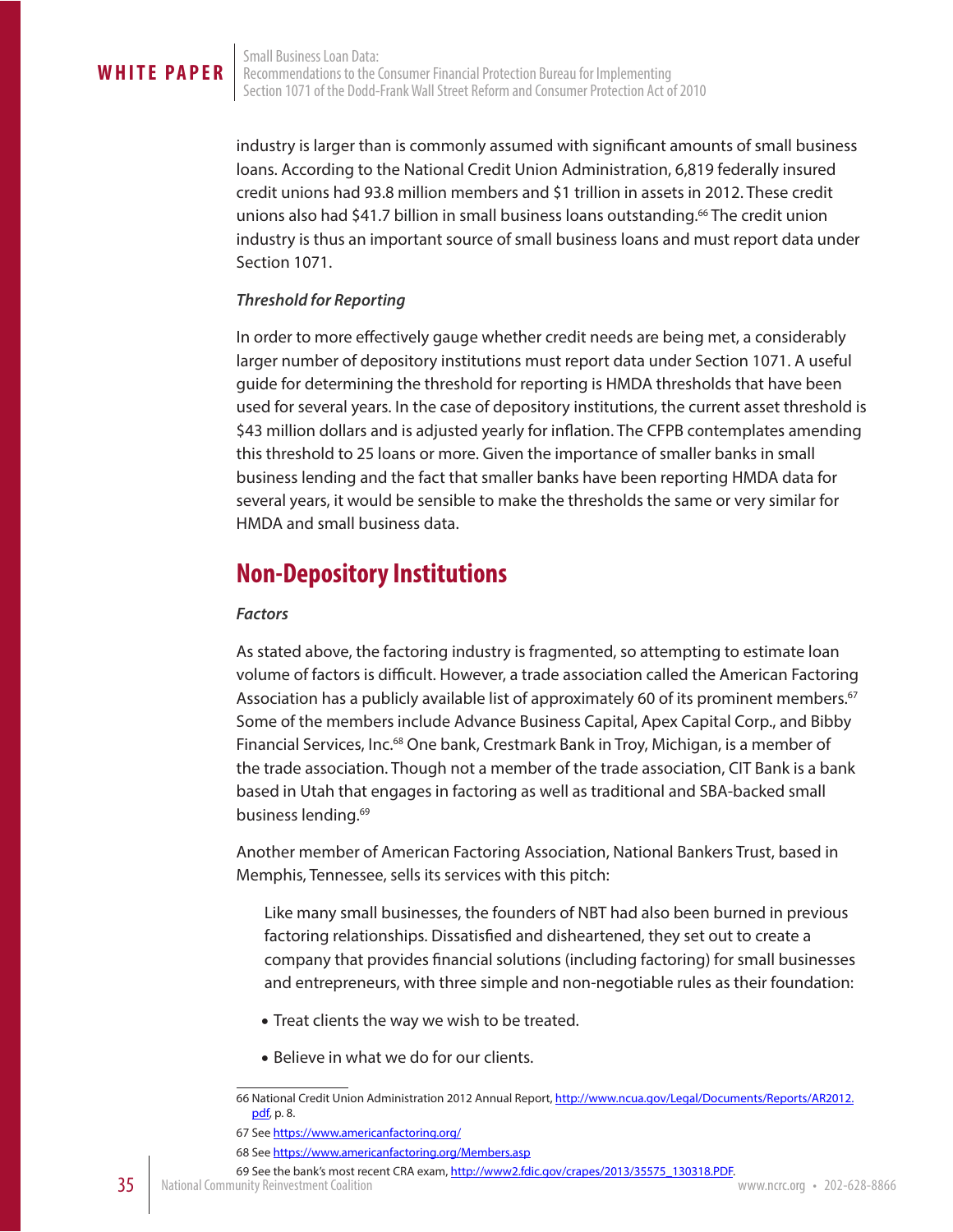Small Business Loan Data: Recommendations to the Consumer Financial Protection Bureau for Implementing Section 1071 of the Dodd-Frank Wall Street Reform and Consumer Protection Act of 2010

• Stand by the results.

Trucking companies all across America have been selling their accounts receivables to NBT for 20 years. Every trucking company is different and every trucking company's needs are unique. Providing customized solutions is NBT's calling.70

National Bankers pitch distinguishes itself from the other factors by suggesting that it is an honest company contrary to the practices of other factors. This suggests that more sunlight needs to be shed on this industry with data disclosure.

#### *Merchant Cash Advance Lenders*

As stated above, the merchant cash advance industry is about a decade old, with approximately 50 lenders. One trade association is the North American Merchant Advance Association with 16 members.71 These members are listed below with estimates of advance volumes (when available):

American Finance Solutions - \$100 million in advances since 2006

AmeriMerchant

Business Financial Services – advances to 15,000 businesses since 2001

Capital for Merchants

GRP Funding, LLC

Merchant Advance Funding, LP

Merchant Capital Source

Merchant Cash and Capital –advances of \$500 million to 12,500 businesses since 2005

Merchant Cash Group

Merchant Capital Access

Nextwave Enterprises

Principis Capital

Rapid Advance –advances of \$500 million to 20,000 businesses since 2005

Retail Capital

Strategic Funding

Swift Capital –advances of \$250 million to 10,000 businesses since 2005

<sup>70</sup> See [http://factoringmadeeasy.com/about.html.](http://factoringmadeeasy.com/about.html) Last accessed on April 30, 2014. 71 See <http://northamericanmaa.org/>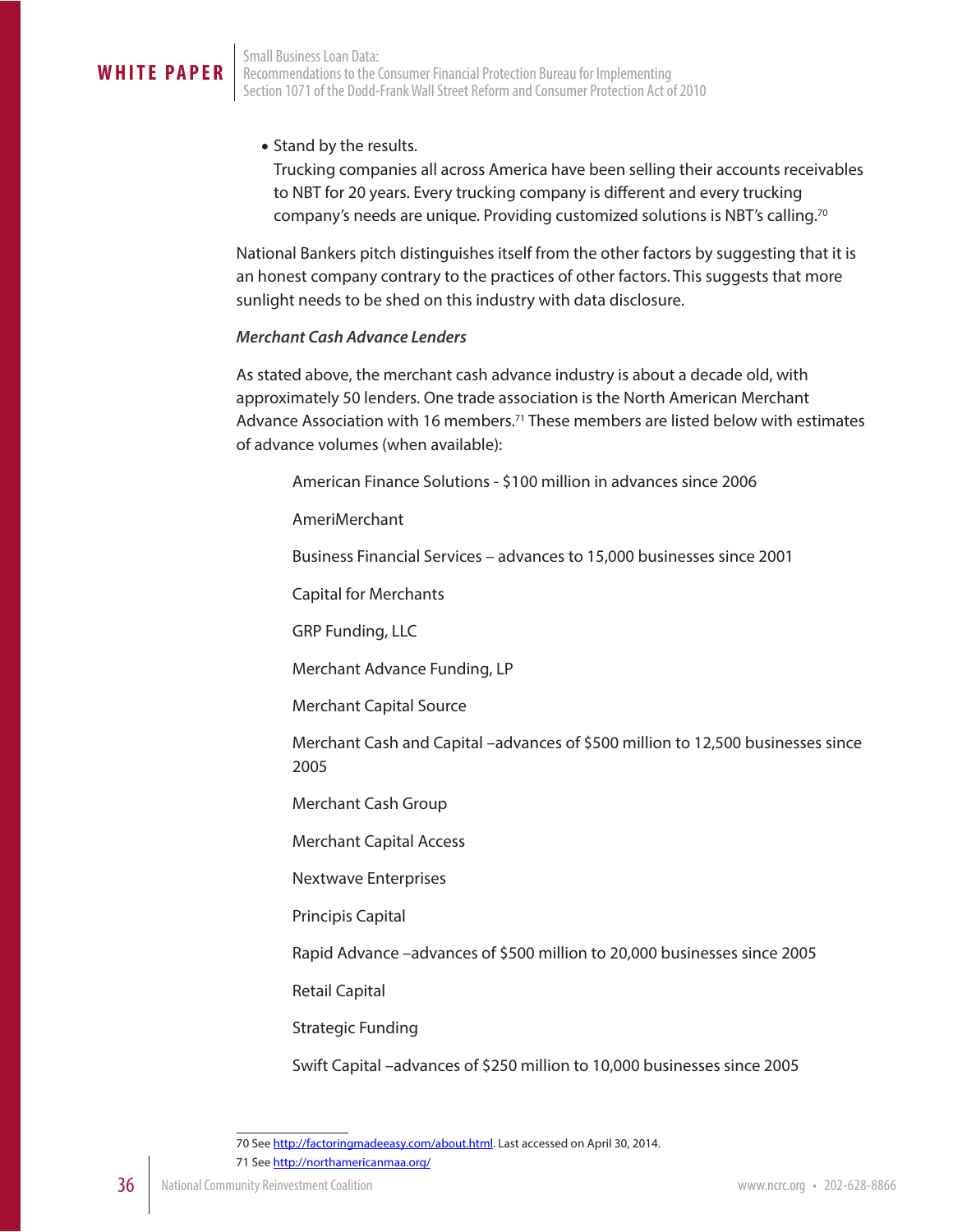Small Business Loan Data: Recommendations to the Consumer Financial Protection Bureau for Implementing Section 1071 of the Dodd-Frank Wall Street Reform and Consumer Protection Act of 2010

#### *Online Lenders*

A number of recent newspaper articles have discussed the rise and emergence of online lenders. The reports suggest that these lenders are positioning themselves between traditional banks and merchant cash advance lenders. According to a *New York Times* article, online lenders offer interest rates that are higher than traditional banks but lower than merchant cash advance lenders.72 Approval rates are also higher for the on-line lenders than traditional banks. Some of the online lenders such as On Deck Capital are similar to merchant cash advance lenders but borrower payments are constant and do not rise and fall based on sales volume like the payments to merchant cash advance lenders.73 The interest rates of the online lenders are lower than those of merchant cash advance lenders due to the use of technology and sophisticated underwriting tools including proprietary credit scores and searching for consumer online reviews.<sup>74</sup>

Some of these lenders include Dealstruck, Fundation, Funding Circle, OnDeck, and Kabbage. These lenders are booming; OnDeck recently reported that it has made \$1 billion in loans to small businesses.<sup>75</sup> Some of these lenders like Dealstruck use a peer-to-peer model, matching individual investors to individual small business borrowers. Apparently, this is another factor allowing online lenders to offer lower rates since investors and borrowers are matched virtually, reducing the costs of recruiting investors.76

#### *Consumer Lenders*

Specialists in consumer lending have recently entered small business lending. For example, Progresso Financiero, a consumer lender that specializes in the Hispanic market in California and Texas, has expanded into small business financing. The loans are small, with a loan limit of \$2,500. About 10 percent of Progresso's loans are for small business purposes.<sup>77</sup> Likewise, Lending Club, a peer-to-peer consumer lender, has expanded into small business lending. It expects to offer loans between \$15,000 and \$100,000 for one to five years. Interest rates are likely to range from 5.9% to 29.9%, with an expected average of 12.5% for a three-year loan, similar to its consumer loans.<sup>78</sup> Capturing consumer lenders that make small business loans for Section 1071 will provide additional transparency for the small business loan market.

<sup>72</sup> Amy Cortes, *Can't Get a Bank Loan? The Alternatives are Expanding*, New York Times, March 5, 2014

<sup>73</sup> Luz Gomez and Elaine L. Edgcomb*, A Newly Crowded Marketplace: How For Profit Lenders are Serving Microentrepeneurs*, FIELD at the Aspen Institute, March 2011.

<sup>74</sup> Cortes, NY Times, op. cit., and Crossman, American Banker, op. cit.

<sup>75</sup> Crossman, op. cit.

<sup>76</sup> Cortes, op. cit.

<sup>77</sup> Gomez and Luz, op cit, p. 5.

<sup>78</sup> Jeanne Dugan, *Lender Expands to Small Businesses*, Wall Street Journal, March 20, 2014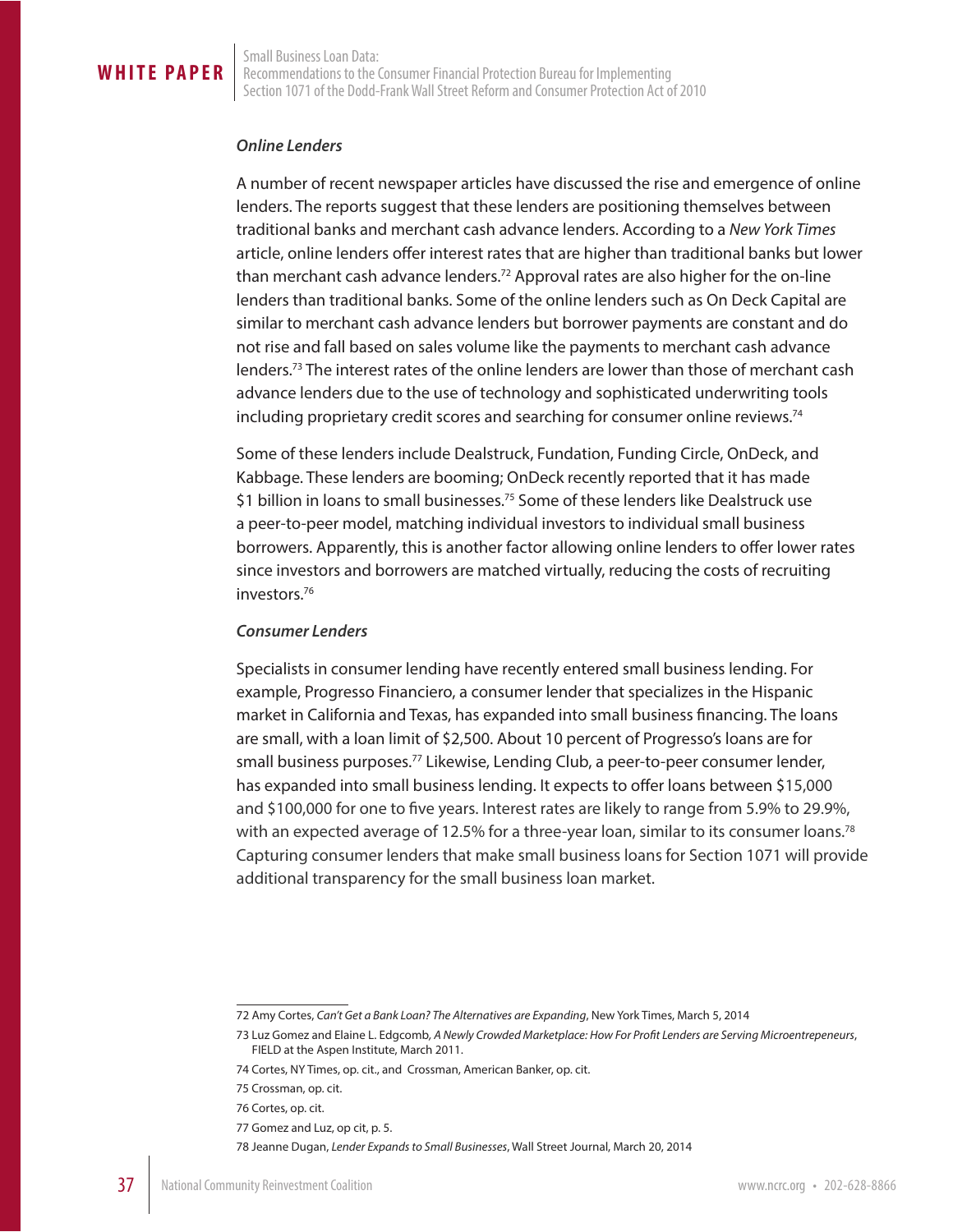# <span id="page-37-0"></span>**Discretion to Delete or Modify Publicly Available Data**

Section 1071 also allows the CFPB, at its discretion, to "delete or modify data collected under this section which is or will be available to the public, if the Bureau determines that the deletion or modification would advance a privacy interest." The current rulemaking involving HMDA data can provide guidance for resolving tensions between disclosure and privacy. Disclosure and transparency holds lenders publicly accountable for serving credit needs in a responsible and non-discriminatory manner. At the same time, it is not in the public's interest to have a publicly available database which can be used to identify particular businesses by proprietary interests which may then target the businesses with dubious or abusive products or services.

This white paper cannot provide specific guidance to resolve this tension due to unknown loan volumes. In general, HMDA data has been disclosed on an individual loan level and on a census tract level because there have been large enough loan volumes to make it difficult for any interested party to identify a particular loan applicant. In contrast, the current CRA small business data is disclosed by income categories of census tracts due to concerns that a lower number of loans may make it easier to identify particular businesses. However, if the CFPB significantly increases the number of financial institutions required to report data, the number of loans may become large enough to make it more difficult to identify particular small businesses. This would facilitate censustract-level disclosure and even better yet, could make possible individual-loan-level disclosure.

Another technique to preserve privacy is to use statistical techniques to cloak specific details associated with the data but still provide meaningful disclosure. For example, in the case of credit scores, one approach is providing a normalized score that removes references to specific credit score systems but still provides information on the relative creditworthiness of the small business.

# **Centralizing Data Collection**

As referenced throughout this paper, a number of federal agencies including the CDFI Fund, the SBA, FDIC, Federal Reserve Board, and the OCC collect small business loan data. The CFPB should change this fragmented data collection and instead centralize the data collection. This approach would maximize efficiency and minimizes burden on the institutions required to report.

HMDA provides a precedent for centralizing data collection. Under HMDA, institutions report their home loan data to one of five agencies, depending on which agency is their supervisor.<sup>79</sup> These agencies, in turn, send the data to the FFIEC. After the Federal Reserve Board compiles and cleans the data (removes errors), the FFIEC releases the data to the

<sup>79</sup> These agencies are the Office of the Comptroller of the Currency, the Federal Reserve Board, the National Credit Union Administration, the Department of Housing and Urban Development, and the Consumer Financial Protection Bureau.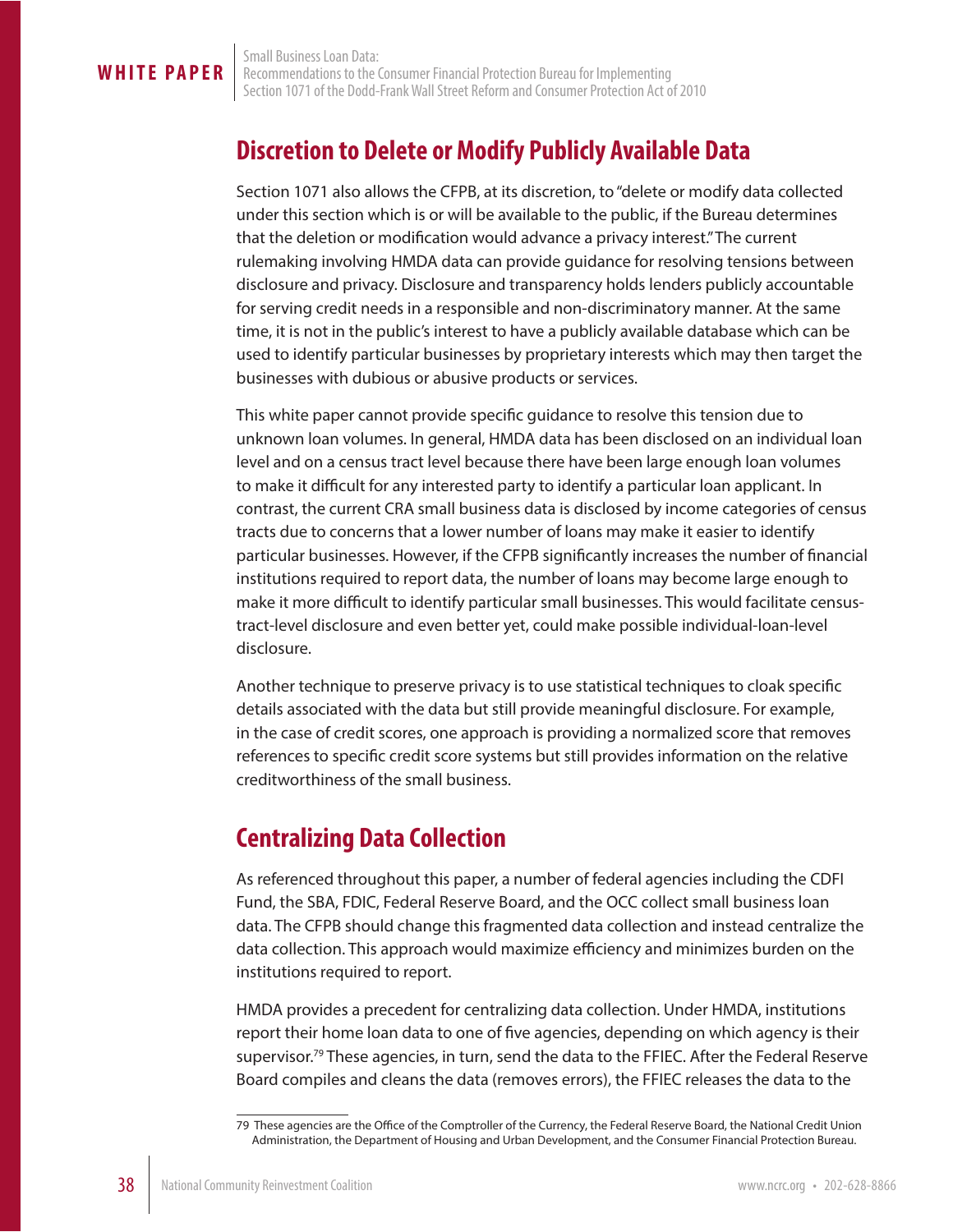public. Likewise, under Section 1071, the federal bank agencies can collect the data from the institutions they supervise and then submit the data to the FFIEC for processing and dissemination to the public under the overall direction of the CFPB.

This paper recommends that all of the agencies currently collecting data collaborate and centralize collection and dissemination through the FFIEC under the overall direction of the CFPB. This is certainly feasible for the agencies that currently regulate banks and could also be implemented for credit unions and non-depository institutions that do not currently report data.

| <b>Name</b>                                                        | <b>Symbol</b>                                                                    | <b>Reporting Institutions</b>                                                                                                                        |
|--------------------------------------------------------------------|----------------------------------------------------------------------------------|------------------------------------------------------------------------------------------------------------------------------------------------------|
| Federal Reserve Board (FRB)                                        |                                                                                  | State member banks with assets<br>>\$1.202 billion for 2014 data.<br>Banks below threshold can<br>voluntarily report.                                |
| Federal Deposit Insurance<br>Corporation                           | <b>FEDERAL DEPOSIT INSURANCE CORPORATION</b>                                     | State nonmember banks (not<br>members of the FRB) with assets<br>>\$1.202 billion for 2014 data.<br>Banks below threshold can<br>voluntarily report. |
| Office of the Comptroller<br>of the Currency                       |                                                                                  | National banks and savings<br>associations with assets > \$1.202<br>billion for 2014 data. Banks below<br>threshold can voluntarily report.          |
| <b>Community Development</b><br><b>Financial Institutions Fund</b> |                                                                                  | Banks, credit unions, loan funds,<br>venture capital funds.                                                                                          |
| <b>Small Business Administration</b>                               | <b>U.S. Small Business Administration</b><br><b>Your Small Business Resource</b> | Banks, nonprofit community-<br>based organizations.                                                                                                  |

#### **Table 1: Agencies Collecting Small Business Loan Data**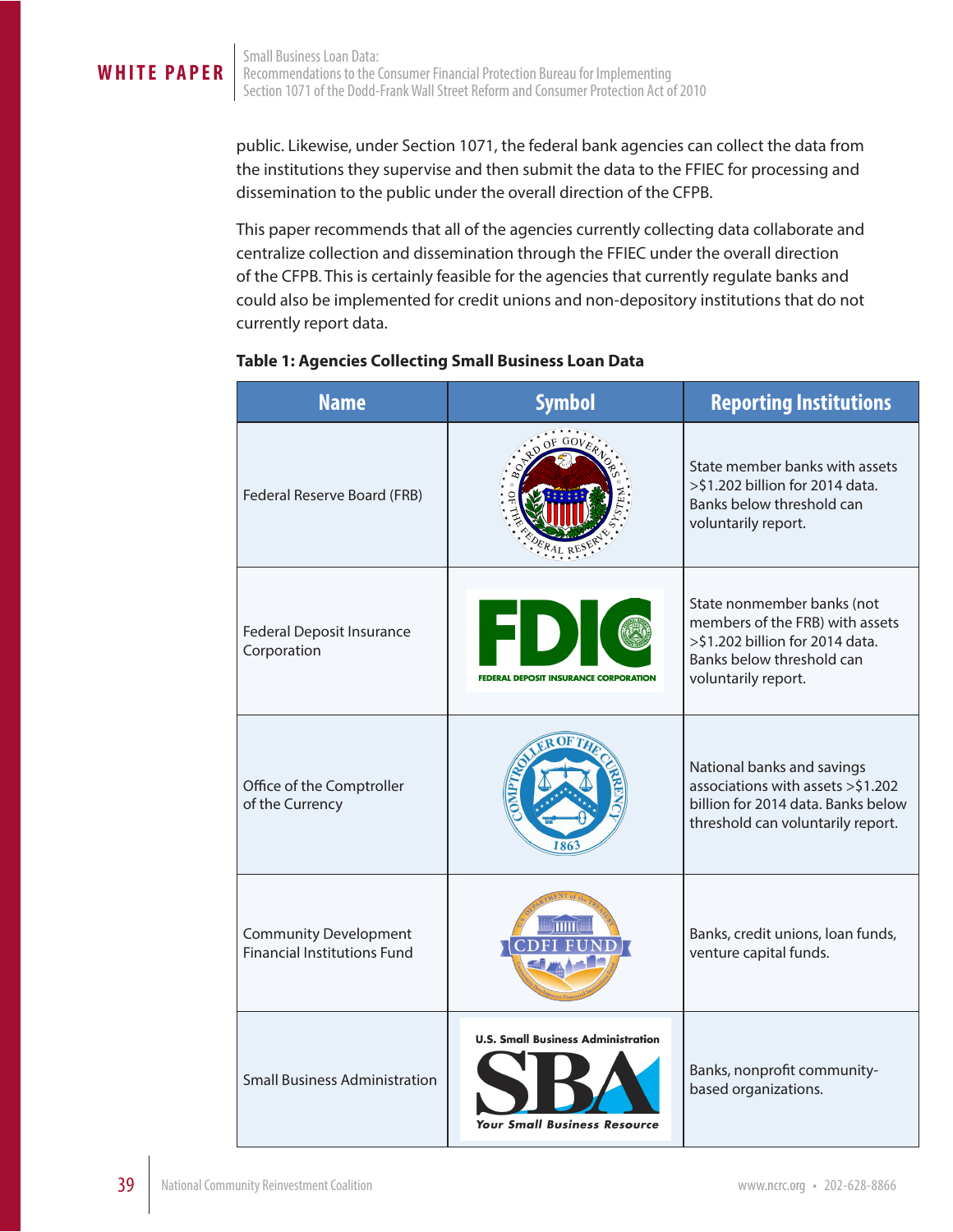<span id="page-39-0"></span>Small Business Loan Data: Recommendations to the Consumer Financial Protection Bureau for Implementing Section 1071 of the Dodd-Frank Wall Street Reform and Consumer Protection Act of 2010

The SBA and CDFI Fund are two additional agencies that currently collect small business data. This paper recommends that the SBA allow the FFIEC, under the direction of the CFPB, to collect most, if not all, the data it currently collects. A data field can be added to the data collected under Section 1071 that indicates whether the loan has a SBA guarantee. If the loan has a SBA guarantee, another data field would indicate whether it is a guarantee associated with the 7a, 504, or some other SBA program. Some data collection, particularly from nonprofit lenders that participate in the microloan program, may need to remain with the SBA. But as much as possible, the SBA should transfer its data collection to the CFPB and FFIEC, especially for loans made by banks.

Likewise, the CDFI Fund should transfer the bulk of its data collection to the FFIEC under the oversight of the CFPB. The CDFI Fund receives data from banks that are also certified as CDFIs. The federal bank agencies should collect data from the CDFI-certified banks. The CDFI Fund also collects data from credit unions that are CDFIs. Should the CFPB require data from credit unions, the CDFI could transfer data collection responsibilities to either the credit union regulator (the National Credit Union Administration) or send the credit union data to the FFIEC. At the same time, it may make sense for the CDFI Fund to continue collecting data from small CDFIs that are nonprofit organizations.

If the SBA and CDFI Fund retain data collecting responsibilities, the data fields, variables, and formats should be standardized with the CFPB data collection. Standardization provides opportunities for the public to link the data and to use data from the different agencies for their analysis and research.

### **Public Access to the Data**

The data dissemination responsibilities of the CFPB must be used by the agency to provide easy-to-use and informative data to the public. According to Section 1071, the CFPB has the authority to require a prescribed format for data provided by the financial institutions to the public. The CFPB must require detailed and user-friendly disclosures from the financial institutions. By way of contrast, under the HMDA regulations, some large banks have disclosed data to the public in PDF documents that run hundreds of pages. This is a format that is intended to thwart the public from using the data in a meaningful manner. In order to avoid this, the CFPB must require in its regulations that the financial institutions disclose data in Microsoft Excel format and/or some other easy-to-use format. In addition, the CFPB should design summary tables with key data elements for banks to use when providing data so that members of the public that do not conduct "raw" data analysis can benefit from the summary tables.

In addition to the banks disclosing data to the public, Section 1071 requires the CFPB to make the data publicly available in a format described in regulations implemented by the CFPB. The CFPB should carefully design an easy-to-use web page that contains summary tables and "raw" data available in Microsoft Excel format or similar programs. The HMDA experience is informative and should provide a guide to the CFPB on how to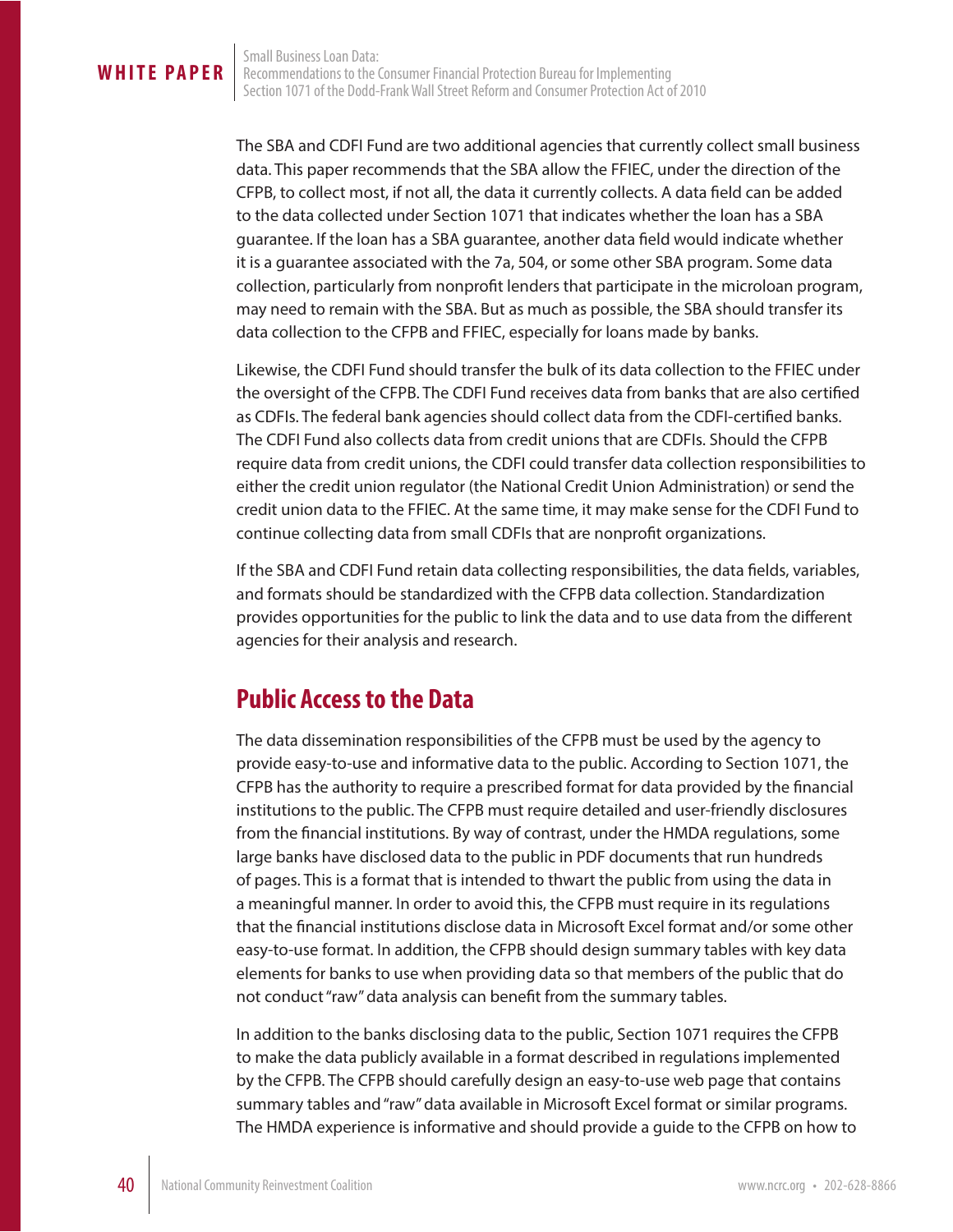<span id="page-40-0"></span>Small Business Loan Data: Recommendations to the Consumer Financial Protection Bureau for Implementing Section 1071 of the Dodd-Frank Wall Street Reform and Consumer Protection Act of 2010

improve data dissemination. For HMDA data, the FFIEC web page has summary tables and raw data while the CFPB enables the user to run queries that also produces raw data in a condensed form. Both the FFIEC and CFPB web pages have useful information but it is confusing for the general public to use two web pages to access HMDA data. In addition, neither web page has a good user manual written for novices and advanced users so that the public can understand the available data and formats.

# **Conclusion**

In response to the financial crisis and risky lending practices, the Dodd-Frank Wall Street Reform and Consumer Protection Act of 2010 mandated changes in consumer protection and safety and soundness laws and regulations that are the largest changes in decades. The CFPB has implemented changes to mortgage lending that are aimed at preventing a repeat of the risky and abusive lending practices that were a significant contribution to the crisis.

It is too easy for Section 1071 of the Dodd-Frank law to become lost in the monumental changes in home mortgage lending regulation. Yet Section 1071 is no less important to small business lending. Through increased transparency of all segments of the small business lending marketplace, the objective of 1071 is to hold lenders accountable for increasing responsible lending to meet the credit needs of women-owned, minorityowned, and other traditionally underserved small businesses. In addition, the increased data disclosure will provide insights into whether and how fair lending and consumer protection law and regulation need to be heightened in order to make the marketplace more efficient and equitable for all small business borrowers.

Small businesses are integral to the economy in terms of job creation. Increasing access to credit for small businesses not only benefits individual entrepreneurs and particular communities but also is vital for rebuilding the economy and climbing out of the Great Recession. Robust and comprehensive data analysis provides a road map for boosting access to credit by identifying unmet needs and opportunities. It is hoped that the recommendations in this paper provide valuable insights for creating comprehensive data that is easily available and can be effectively used by the public.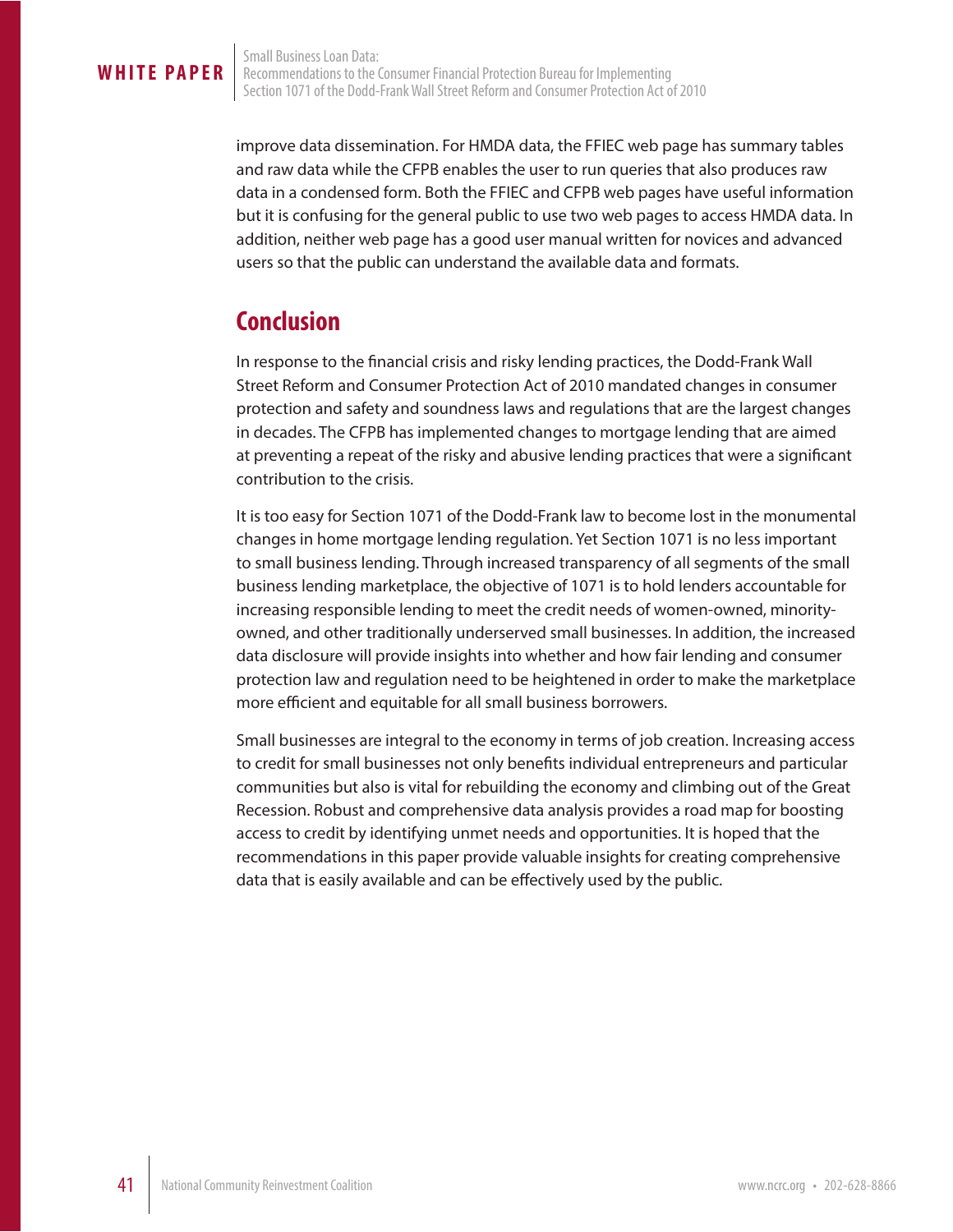<span id="page-41-0"></span>Small Business Loan Data: Recommendations to the Consumer Financial Protection Bureau for Implementing Section 1071 of the Dodd-Frank Wall Street Reform and Consumer Protection Act of 2010

# **Appendix**

### **Text of Section 1071 of the Dodd-Frank Wall Street Reform and Consumer Protection Act of 2010**

SEC. 1071. SMALL BUSINESS DATA COLLECTION.

 (a) IN GENERAL.-The Equal Credit Opportunity Act (15 U.S.C. 1691 et seq.) is amended by inserting after section 704A the following:

"SEC. 704B. SMALL BUSINESS LOAN DATA COLLECTION.

 "(a) PURPOSE.-The purpose of this section is to facilitate enforcement of fair lending laws and enable communities, governmental entities, and creditors to identify business and community development needs and opportunities of women-owned, minority-owned, and small businesses.

"(b) INFORMATION GATHERING.-Subject to the requirements of this section, in the case of any application to a financial institution for credit for women-owned, minority-owned, or small business, the financial institution shall-

"(1) inquire whether the business is a women-owned, minority-owned, or small business, without regard to whether such application is received in person, by mail, by telephone, by electronic mail or other form of electronic transmission, or by any other means, and whether or not such application is in response to a solicitation by the financial institution; and

"(2) maintain a record of the responses to such inquiry, separate from the application and accompanying information.

(c) RIGHT TO REFUSE.-Any applicant for credit may refuse to provide any information requested pursuant to subsection (b) in connection with any application for credit.

"(d) NO ACCESS BY UNDERWRITERS.-

"(1) LIMITATION.-Where feasible, no loan underwriter or other officer or employee of a financial institution, or any affiliate of a financial institution, involved in making any determination concerning an application for credit shall have access to any information provided by the applicant pursuant to a request under subsection (b) in connection with such application.

"(2) LIMITED ACCESS.-If a financial institution determines that a loan underwriter or other officer or employee of a financial institution, or any affiliate of a financial institution, involved in making any determination concerning an application for credit should have access to any information provided by the applicant pursuant to a request under subsection (b), the financial institution shall provide notice to the applicant of the access of the underwriter to such information, along with notice that the financial institution may not discriminate on the basis of such information.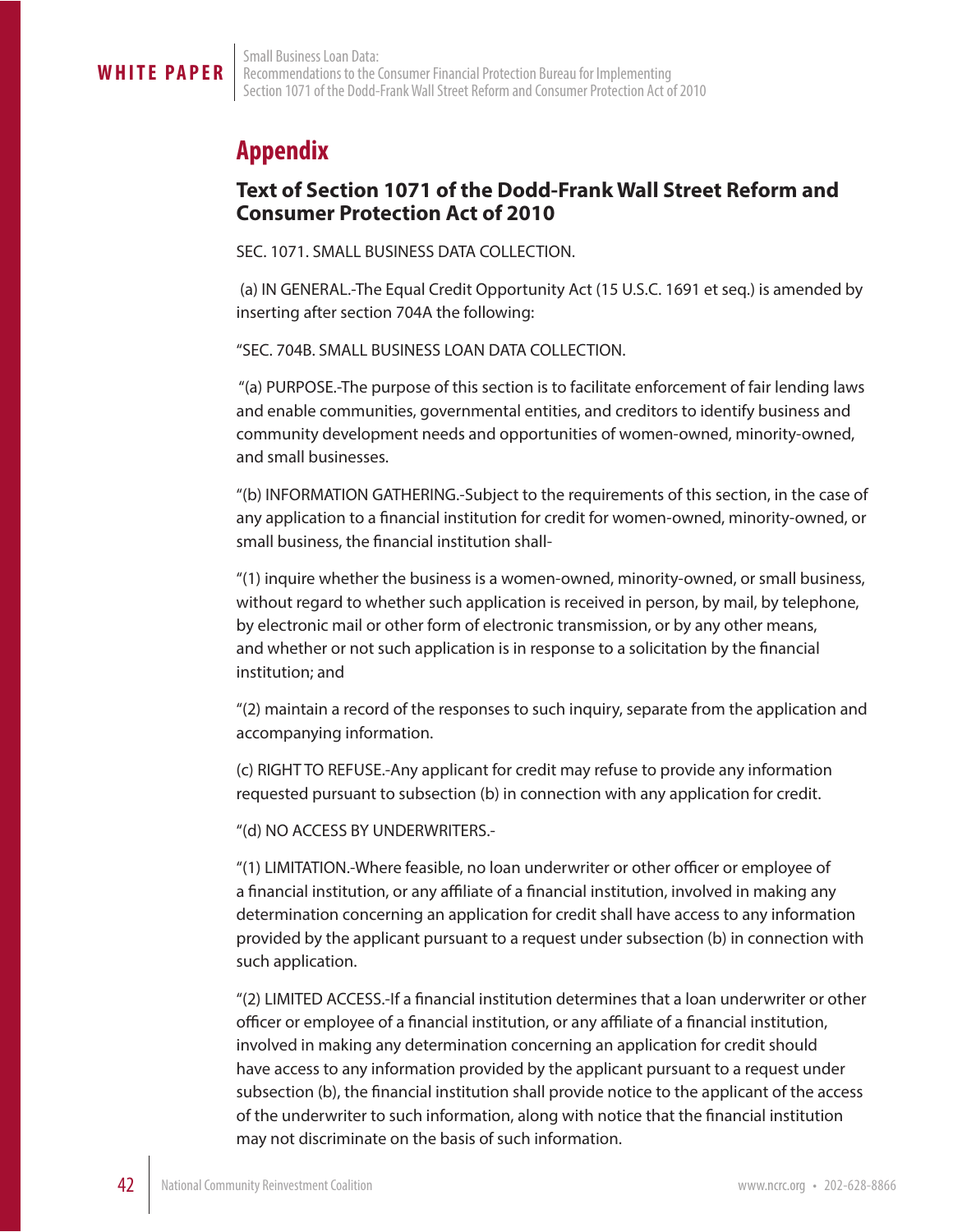#### "(e) FORM AND MANNER OF INFORMATION.-

"(1) IN GENERAL.-Each financial institution shall compile and maintain, in accordance with regulations of the Bureau, a record of the information provided by any loan applicant pursuant to a request under subsection (b).

"(2) ITEMIZATION.-Information compiled and maintained under paragraph (1) shall be itemized in order to clearly and conspicuously disclose-

"(A) the number of the application and the date on which the application was received;

"(B) the type and purpose of the loan or other credit being applied for;

"(C) the amount of the credit or credit limit applied for, and the amount of the credit transaction or the credit limit approved for such applicant;

"(D) the type of action taken with respect to such application, and the date of such action;  $'(E)$  the census tract in which is located the principal place of business of the womenowned, minority-owned, or small business loan applicant;

"(F) the gross annual revenue of the business in the last fiscal year of the women-owned, minority-owned, or small business loan applicant preceding the date of the application; "(G) the race, sex, and ethnicity of the principal owners of the business; and

"(H) any additional data that the Bureau determines would aid in fulfilling the purposes of this section.

"(3) NO PERSONALLY IDENTIFIABLE INFORMATION.-In compiling and maintaining any record of information under this section, a financial institution may not include in such record the name, specific address (other than the census tract required under paragraph (1) (E) ), telephone number, electronic mail address, or any other personally identifiable information concerning any individual who is, or is connected with, the women-owned, minority-owned, or small business loan applicant.

"(4) DISCRETION TO DELETE OR MODIFY PUBLICIY AVAILABLE DATA

The Bureau may, at its discretion, delete or modify data collected under this section which is or will be available to the public, if the Bureau determines that the deletion or modification of the data would advance a privacy interest.

#### "(f) AVAILABILITY OF INFORMATION

"(1) SUBMISSION TO BUREAU.-The data required to be compiled and maintained under this section by any financial institution shall be submitted annually to the Bureau.

"(2) AVAILABILITY OF INFORMATION.-Information compiled and maintained under this section shall be-

*"*(A) retained for not less than 3 years after the date of preparation;

"(B) made available to any member of the public, upon request, in the form required under regulations prescribed by the Bureau;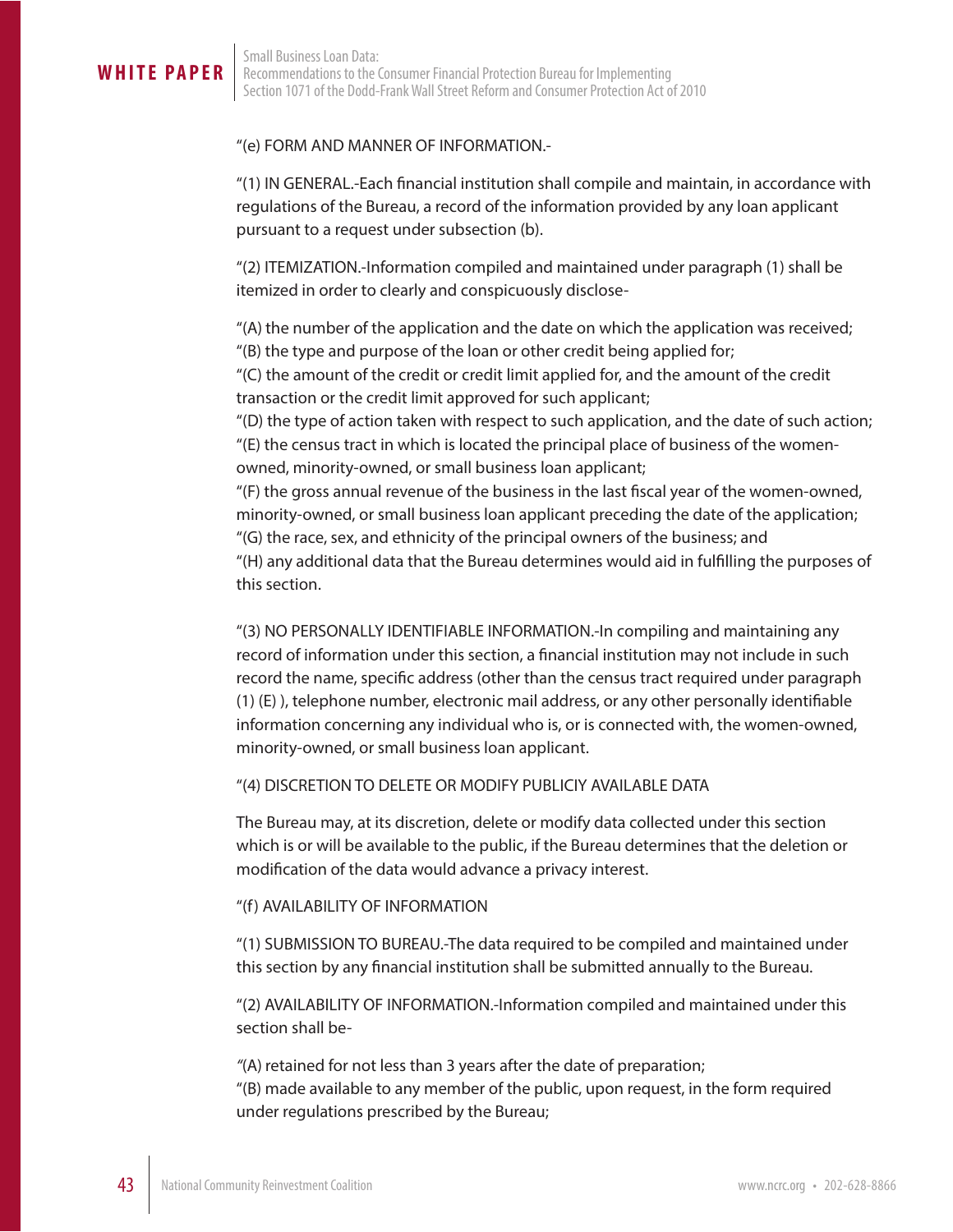"(C) annually made available to the public generally by the Bureau, in such form and in such manner as is determined by the Bureau, by regulation.

"(3) COMPILATION OF AGGREGATE DATA.-The Bureau may, at its discretion

"(A) compile and aggregate data collected under this section for its own use; and "(B) make public such compilations of aggregate data.

#### "(g) BUREAU ACTION

"(1) IN GENERAL.-The Bureau shall prescribe such rules and issue such guidance as may be necessary to carry out, enforce, and compile data pursuant to this section.

"(2) EXCEPTIONS.-The Bureau, by rule or order, may adopt exceptions to any requirement of this section and may, conditionally or unconditionally, exempt any financial institution or class of financial institutions from the requirements of this section, as the Bureau deems necessary or appropriate to carry out the purposes of this section.

"(3) GUIDANCE.-The Bureau shall issue guidance designed to facilitate compliance with the requirements of this section, including assisting financial institutions in working with applicants to determine whether the applicants are women-owned, minority-owned, or small businesses for purposes of this section.

"(h) DEFINITIONS.-For purposes of this section, the following definitions shall apply:

"(1) FINANCIAL INSTITUTION.-The term 'financial institution' means any partnership, company, corporation, association (incorporated or unincorporated), trust, estate, cooperative organization, or other entity that engages in any financial activity.

"(2) SMALL BUSINESS.-The term 'small business' has the same meaning as the term 'small business concern' in section 3 of the Small Business Act (15 U.S.C. 632).

"(3) SMALL BUSINESS LOAN.-The term 'small business loan' means a loan made to a small business.

"(4) MINORITY.-The term 'minority' has the same meaning as in section  $1204(c)(3)$  of the Financial Institutions Reform, Recovery, and Enforcement Act of 1989.

"(5) MINORITY-OWNED BUSINESS.-The term 'minority-owned business' means a business- "(A) more than 50 percent of the ownership or control of which is held by 1 or more minority individuals; and "(B) more than 50 percent of the net profit it or loss of which accrues to 1 or more minority individuals.

"(6) WOMEN-OWNED BUSINESS.-The term 'women-owned business' means a business- "(A) more than 50 percent of the ownership or control of which is held by 1 or more women; and

"(B) more than 50 percent of the net profit or loss of which accrues to 1 or more women."